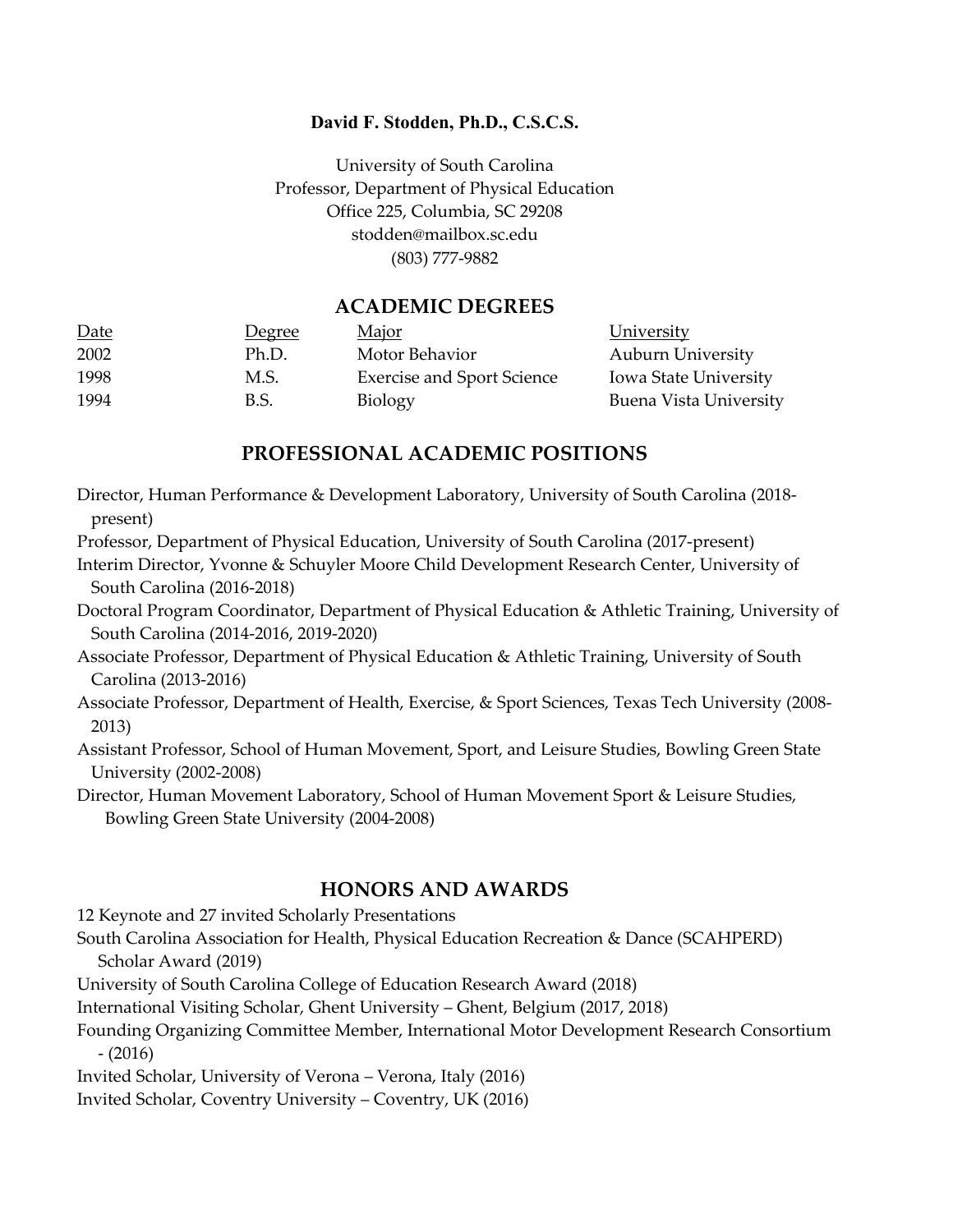Invited Research Panelist, Illinois Childhood Activity Program (I-CAP) (2016) Senior Scientist, Yvonne & Schuyler Moore Child Development Research Center (2015-present) Honorary Research Fellow, University of Wales Trinity Saint David, Wales (2014) Featured Scholar, Office of the Vice President for Research, University of South Carolina (2014) National Academies, Institutes of Medicine - committee member, Fitness Measures and Health Outcomes in Youth (2011-2012) Invited Member, National Physical Activity Plan, Education Sector Committee (2010-2012) Invited Member Conflict SEP, Psychosocial Risk and Disease Prevention (PRDP) Study Section (2011) Invited Ad Hoc Member, Behavioral Medicine, Interventions and Outcomes (BMIO) Study Section (2010, 2013) Elected Chair, Motor Development & Learning Academy (AAHPERD) (2009) AAHPERD Research Consortium Fellow (2007-present)

 Lolas Halverson Motor Development Research Award (2006) NASPE (Motor Development and Learning Academy)

# **RESEARCH**

My research agenda for the past 20 years has focused on promoting the acquisition and development of motor competence and its impact on physical activity, health-related physical fitness, perceived competence, obesity and other developmental constructs across the lifespan.

Over 6500 citations in Google Scholar – Nov 2020 See [https://scholar.google.com/scholar?hl=en&q=stodden+df&btnG=&as\\_sdt=1%2C41&as\\_sdtp=](https://scholar.google.com/scholar?hl=en&q=stodden+df&btnG=&as_sdt=1%2C41&as_sdtp)

# **RESEARCH GRANTS – TOTAL FUNDING ≈ \$4,300,000**

# A. **External Funding**

.

- Brian, A., **Stodden, D. F.,** Dickenson, T., Wainwright, N., Taunton, S., & Goodway, J. D. (2019-2021). SKIPping with PALS: An integrative gross motor and physical activity intervention for parents and their preschool-aged children from rural, low SES settings. Duke Endowment Foundation (Direct Costs - \$600,000). **(Co-I).**
- Re, A. H. N., (PI), Fiorindo, A.A., Okely, T., **Stodden, D.F.,** Cattuzzo, M.T. (2017-2019). Promoting Quality Physical Activity in Children. FAPESP-Brasil Grant (Funded). Role Associate Researcher **(no direct funding allocated).**
- Sacko, R., **Stodden, D. F.** (2016-2017). *Metabolic Expenditure of Fundamental Motor Skill Performance. University of South Carolina*. SHAPE America (Society of Health and Physical Educators) Graduate Research Grant. \$2,500.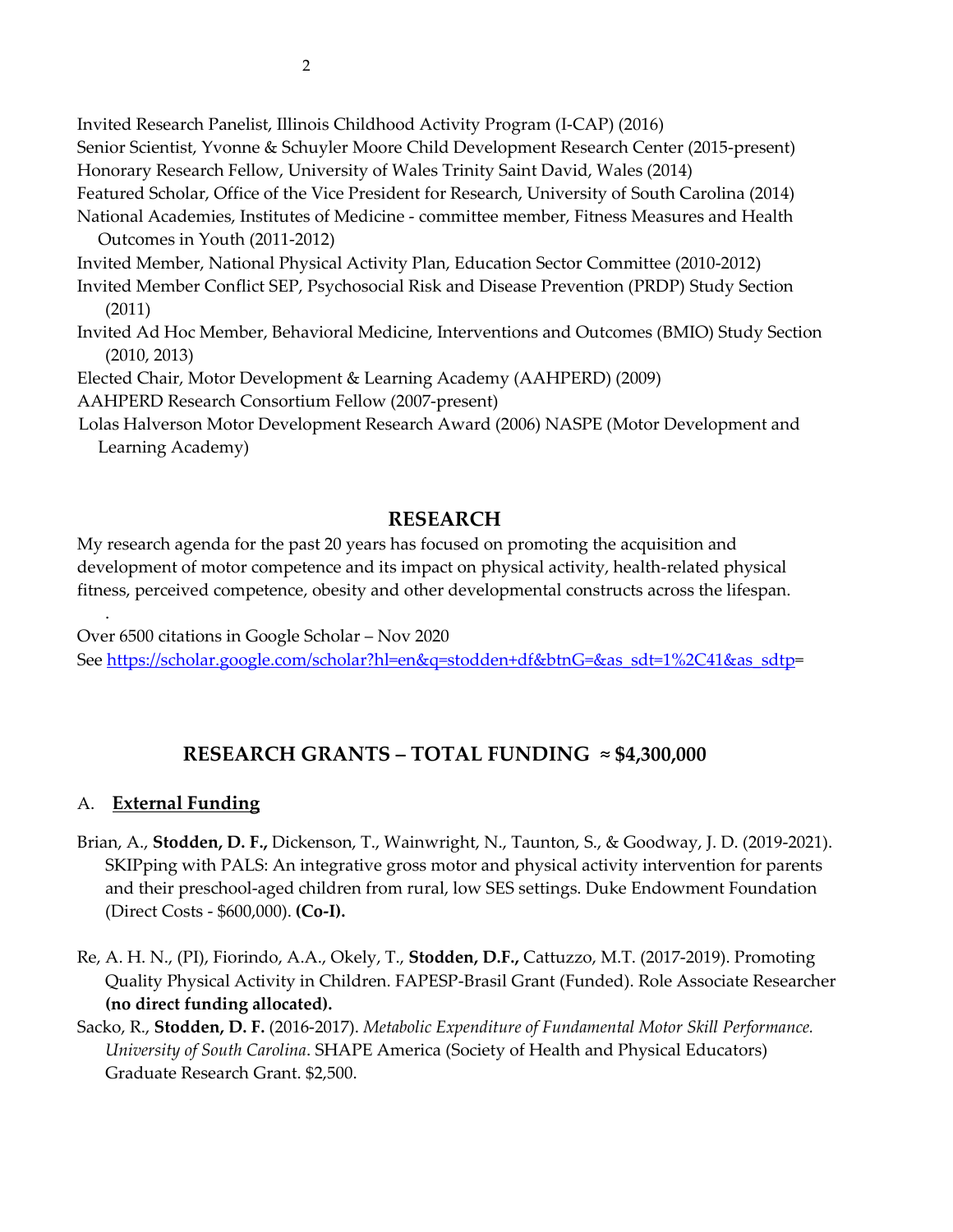- Robinson, L.E., **Stodden, D. F.,** Colabianchi, N. and Wang, L. (2016-2021). *A PATH (Promoting Activity and Trajectories of Health) for Children.* National Health, Lung and Blood Institute. R01. \$2,667,929 **(Co-I – Subcontract)**
- **Stodden, D. F.,** Gao, Z., & Feng, D. (2012-2013) *Impact of Interactive Video Games on Underserved Children's Health*. Eunice Kennedy Shriver National Institute of Child Health and Human Development. 1R15HD071514-01A1. \$432,225. **(PI)**
- \*Roncesvalles, N., **Stodden, D. F.,** Gao, Z., & Feng, D. (2014-2016). *Impact of Interactive Video Games on Underserved Children's Health*. Eunice Kennedy Shriver National Institute of Child Health and Human Development. 1R15HD071514-01A1. \$432,225. **Revised subcontract as Co-I at University of South Carolina**
- Goodway, J. D., **Stodden, D. F.,** Langendorfer, S. J., (2009-2011). *Examining the Dynamic Relationship between Motor Skill Competence and Physical Activity.* Eunice Kennedy Shriver National Institute of Child Health and Human Development. R21HD055621-01A2. \$392,612. **(Co-I)**
- **Stodden, D. F.,** Langendorfer, S. J. (2006-2009). *Association between Motor Skillfulness and Physical Fitness.* NASPE Research Grant Program. American Alliance for Health, Physical Education, Recreation, and Dance. \$30,000. **(PI)**

### B. **Internal Funding**

- **Stodden, D.F.,** Hikmet, N., Moore, D. (2019-2020). Southeastern Corridor Defense Initiative. Office of the Vice President for Research. \$100,000, **(PI)**
- **Stodden, D.F.,** Monsma, E.M., Brian A. (2016). 2<sup>nd</sup> Assembly of the International Consortium of Motor Development Research - ICoMDR-II. International Visiting Scholars Grant Program. Office of the Provost. \$9,200. **(PI)**
- Nesbitt, D., **Stodden, D. F.** (2015-2016). *Examining Supine-to-Stand as a Measure of Functional Capacity and Health Across the Lifespan.* SPARC Graduate Research Grant, Office of the Vice President for Research, University of South Carolina. \$5,000. (**Doctoral Advisor)**
- **Stodden, D. F.,** Medina, A. Meyer, J. Mensch, J. Goins, J., Monsma (2014-2015). *Association between Functional Movement Proficiency, Health-Related Fitness and Injury Incidence in Youth Athletes*. College of Education. University of South Carolina. \$4,873. **(PI)**
- Eades, S., **Stodden, D. F.** (2014-2015). *Examining Change in Health-Related Fitness in Children with High and Low Motor Competence.* Magellan Scholar Undergraduate Research Grant. University of South Carolina \$2,779. **(Research Mentor)**
- **Stodden, D. F.,** (2006-2007). *Associations among Motor Skillfulness and Physical Fitness and Physical Activity.* Research Incentive Grant, Faculty Research Committee, Office of Sponsored Programs and Research, Bowling Green State University. \$9,538.
- **Stodden, D. F.,** (2006-2007). *Associations among Motor Skillfulness and Physical Fitness and Physical Activity.* Scholars Assistance Program, Office of Sponsored Programs and Research, Bowling Green State University. \$582.
- **Stodden, D. F.,** Langendorfer, S. J., & Roberton, M. A., (2005-2006). *Association between Motor Skillfulness and Aspects of Physical Fitness*. College of Education and Human Development Research Grant. Bowling Green State University. \$12,486. **(PI)**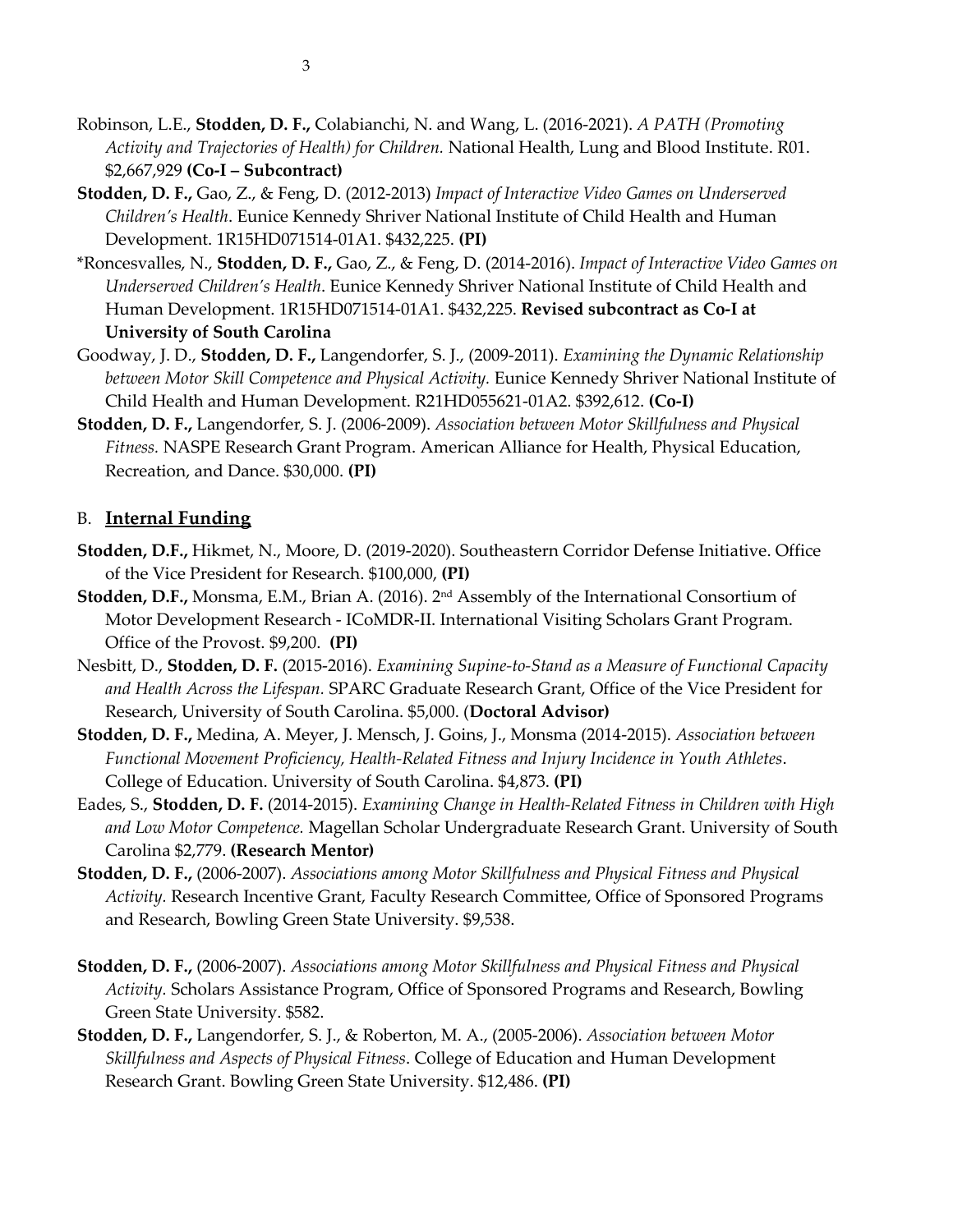# C. **Pending**

## D. **Not Funded**

- Brian, A., Lloyd, M., Mulvey, K. L., Weaver, R. G., DiStefano, C., & Stodden, D. F. (in review). Examining the efficacy of a universally-designed motor skill intervention on social-emotional and other outcomes in young children with and without disabilities in inclusive classrooms. Institute of Educational Sciences Goal 3 Efficacy Grant, \$2,997,763 (Direct Costs - \$2,119,256). **(Co-I)**
- Lenoir, M. (PI), Haerens, L., D'Hondt, E. **Stodden, D.F.,** Barnett, L.M. (2018). Motor competence in young children (MOCOKIDS) FWO Application for a Scientific Research Network. The purpose of this project is to promote an international research network with specific research groups. Travel funding for network research meetings was the focus of the proposal. (€12,500). **(Role – U.S. Research Group Leader)**
- Brian, A., Mulvey, K. L., **Stodden, D. F.,** Weaver, R. G., DiStefano, C., & Davis, V. (2018, not funded). *Helping young disadvantaged children SKIP to an active start.* National Institute of Health R01, \$3,217,812 (Direct Costs - \$ 2,500,000)
- Brian, A., Lloyd, M., Mulvey, K. L., Weaver, R. G., DiStefano, C., & **Stodden, D. F.** (2018, not funded). *Examining the efficacy of a universally-designed motor skill intervention on social-emotional and other outcomes in young children with and without disabilities in inclusive classrooms.* Institute of Educational Sciences Goal 3 Efficacy Grant, \$2,997,763 (Direct Costs - \$2,119,256).
- Brian, A., **Stodden, D.F.,** Mulvey, K. L., Weaver, R. G., Dickenson, T., & Lloyd, M. (2018, scored, not funded). *Skipping for health: A universal path for all kids.* National Institute of Health R21 Exploratory Grant, Parent Investigator Initiated \$402,000 (Direct Costs - \$275,000).
- Webster, C. A., Brian, A., **Stodden, D. F.,** Mulvey, K. L., & Weaver, R. G. (2018, scored, not funded). *Patient-centered versus usual health promotion practices with ethnic/racial minority, low-income preschool children: A Comparative effectiveness study.* Patient-Centered Outcomes Research Institute Addressing Disparities Grant, \$1,500,000
- Brian, A., Webster, C. A., Weaver, R. G., **Stodden, D. F.,** DiStefano, C., & Goodway, J. D. (2017, not funded). *Educating teachers to help disadvantaged children SKIP to an active start.* National Institute of Health R21 Exploratory Grant, Healthy Habits: Timing for Developing Sustainable Healthy Behaviors in Children and Adolescents Grant \$402,875 (Direct costs - \$275,000)
- Brian, A., Webster, C. A., Weaver, R. G., **Stodden, D. F.,** DiStefano, C., & Goodway, J. D. (2017, not funded). *Educating teachers to help disadvantaged children SKIP to an active start.* National Institute of Health R21 Exploratory Grant, Healthy Habits: Timing for Developing Sustainable Healthy Behaviors in Children and Adolescents Grant \$402,875 (Direct costs - \$275,000). – **Co-PI**
- Webster, C., Brian, A., Mulvey, K. L., **Stodden, D.F.,** & Knopf, H. (2016, not funded). *Patient-centered versus usual health promotion practices with ethnic/racial minority, low-income preschool children: A Comparative effectiveness study.* Patient-Centered Outcomes Research Institute Addressing Disparities Grant, \$1,500,000 – **(Co-I)**.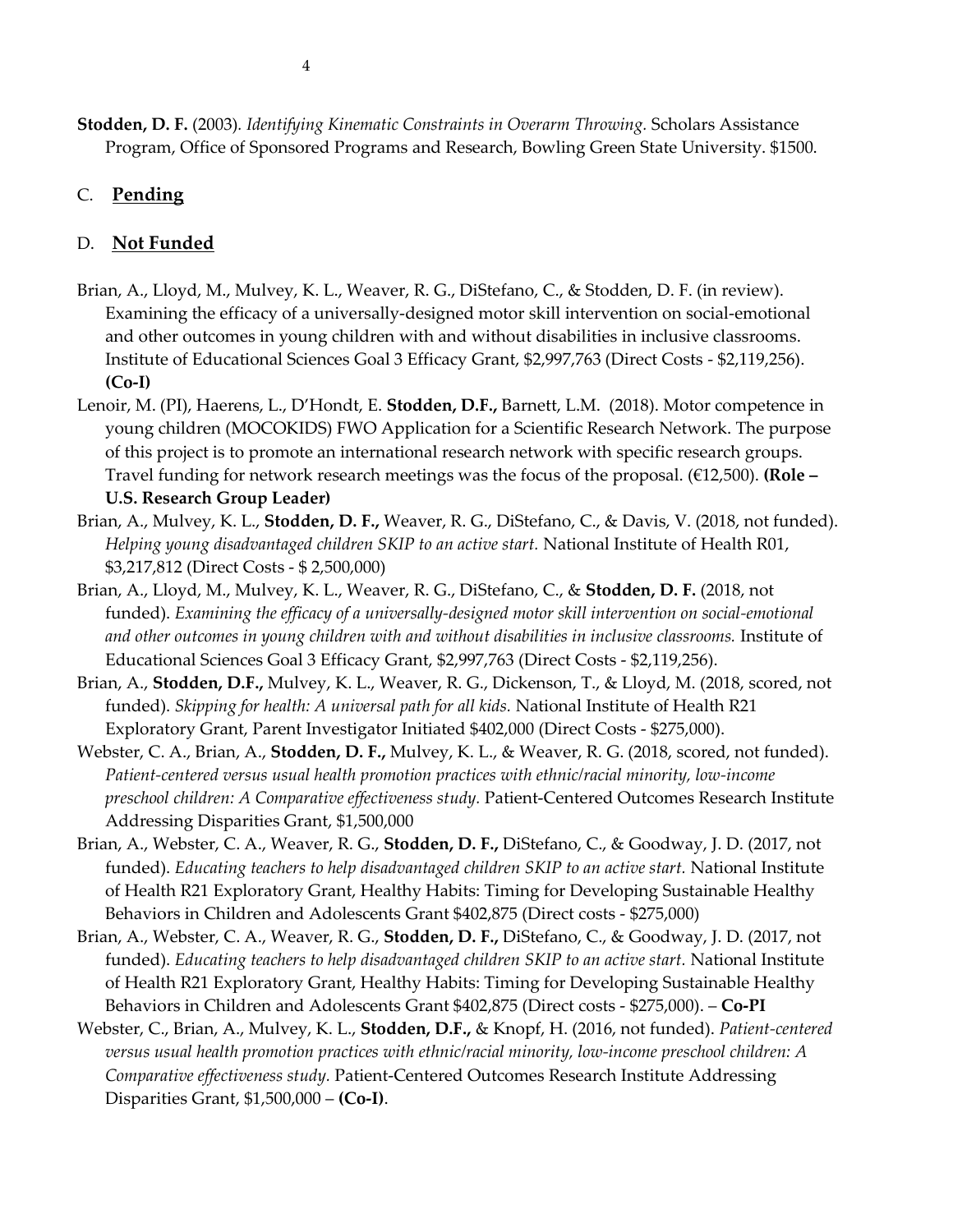- Brian, A., Webster, C., **Stodden, D.F.,** Mulvey, K. L., & Knopf, H. (2016, not funded). *Moving children towards an active start*. Caplan Foundation for Early Childhood Education and Play Research Grant, \$142,000 – **(Co-I)**
- Duncan, M., **Stodden, D.F.**, et al. European Union COST Action Proposal OC-2016-2-21467. Duncan, M. PI " *Understanding the role of fundamental movement skills on children's health ".* (€400,000). The EU-COST action proposal is a 3 year networking grant focused on creating a synergistic research network with 14 partner countries across the European Union, Unites States and Australia. **(Co-I)**
- Palmer, K. K. (2017) NIH- NRSA F3117-PAF06146. *Effects of skill practice and time on-task in movement environments on preschoolers' motor skill learning.* University of Michigan. **Faculty Mentor.**
- Webster, C. A., Weaver, R. G., Zarrett, N., **Stodden, D. F.,** & Beets, M. (2015). *Partnerships for Active Children in Elementary Schools (PACES).* NIH R-21 Exploratory Grant. \$414, 330. **Co-I.**
- Webster, C.A., Weaver. R. G., Beets, M., Vazou, S., Zarrett, N., & **Stodden, D.F.** (2015). *Partnerships for Active Children in Elementary Schools (PACES). ASPIRE II* Proposal. \$94,709. **Co-I.**
- Brown, W.H., Pate, R. Beets, M., **Stodden, D.F. (2014).** *Physical Activity with Preschool Children with Developmental Delays, ASPIRE II* Proposal. \$100,000). **Co-PI.**
- Medina, A., Meyer, J. Mench, J. **Stodden, D. F.,** (Nov, 2013). *Association between Functional Movement Proficiency, Injury Incidence, and Health Indices in Youth Athletes.* Mid-Atlantic Athletic Training Association. \$1,147. **(Co-I)**
- Ainsworth, B. (PI), **Stodden, D. F.,** Keller, C., Swan, P., Szalacha, L. (2011). *Motor Skill Competence, Physical Activity, and Fitness in Perimenopausal Women.* NIH R21 Exploratory Grant. \$275,000. Priority Score 30. **(Co-PI)**
- Esperat, C., Feng, D., **Stodden, D.,** Gao, Z., Cooper, J., Chauncey, K., Boylan, M., McMurry, L., Song, H., Flores, D., Billings, L., & Borrego, J. (2011). *Transformacion Para Salud: Prevention and Control of Overweight and Obesity among Children in West Texas.* United States Department of Agriculture-AFRI Childhood Obesity Prevention 2011. \$2,500,000. **(Co-PI)**
- Gao, Z., & **Stodden, D.** (2011*). Impact of Exergaming on Children's Physical Activity Behavior and Fitness.*  AAHPERD Research Consortium Early Career Grants. \$7,500. **(Co-I)**
- Gao, Z., & **Stodden, D. F.** (2011*). Impact of Interactive Games on Underserved Minority Children's Motor Skills and Fitness.* J. R. Albert Foundation. \$144,655. **(Co-I)**
- Esperat, C., **Stodden, D. F.,** Gao, Z., Feng, D., Cooper, J., Chauncey, K., Boylan, M., McMurry, L., Song, H., Flores, D., Billings, L., & Borrego, J. (2011). *Prevention and Control of Childhood Obesity among Underserved Vulnerable Populations.* National Institutes of Health, R13HD071717-01. \$34, 880. **(Co-PI)**
- **Stodden, D. F.,** Lochbaum, M., Taylor, W. C. (2011). *Associations among Motor Competence, Physical Activity and Fitness in Adults.* NIH R21 Exploratory Grant. \$458,106. **(PI)**
- Urbin, M.A., Fischman, M.G., Madsen, N.H., & **Stodden, D.F.** (2010). *Visual Feedback Processing in Overarm Throwing.* NSF PD 09-7252. \$412,680. **(Co-PI)**
- Gao, Z., Lochbaum, M., & **Stodden, D. F.** (2010). *Using accelerometers and interactive fitness to promote health*. Texas Tech University HEAF Research Instrument Funds. \$64,462. **(Co-I)**
- Gao, Z., Lochbaum, M., Griffin, L. K., **Stodden, D. F.,** & Burley, H. (2010). *Effect of Take 10! on children's physical fitness and behaviors.* AAHPERD Research Consortium Early Career Grants. \$7,500. **(Co-I)**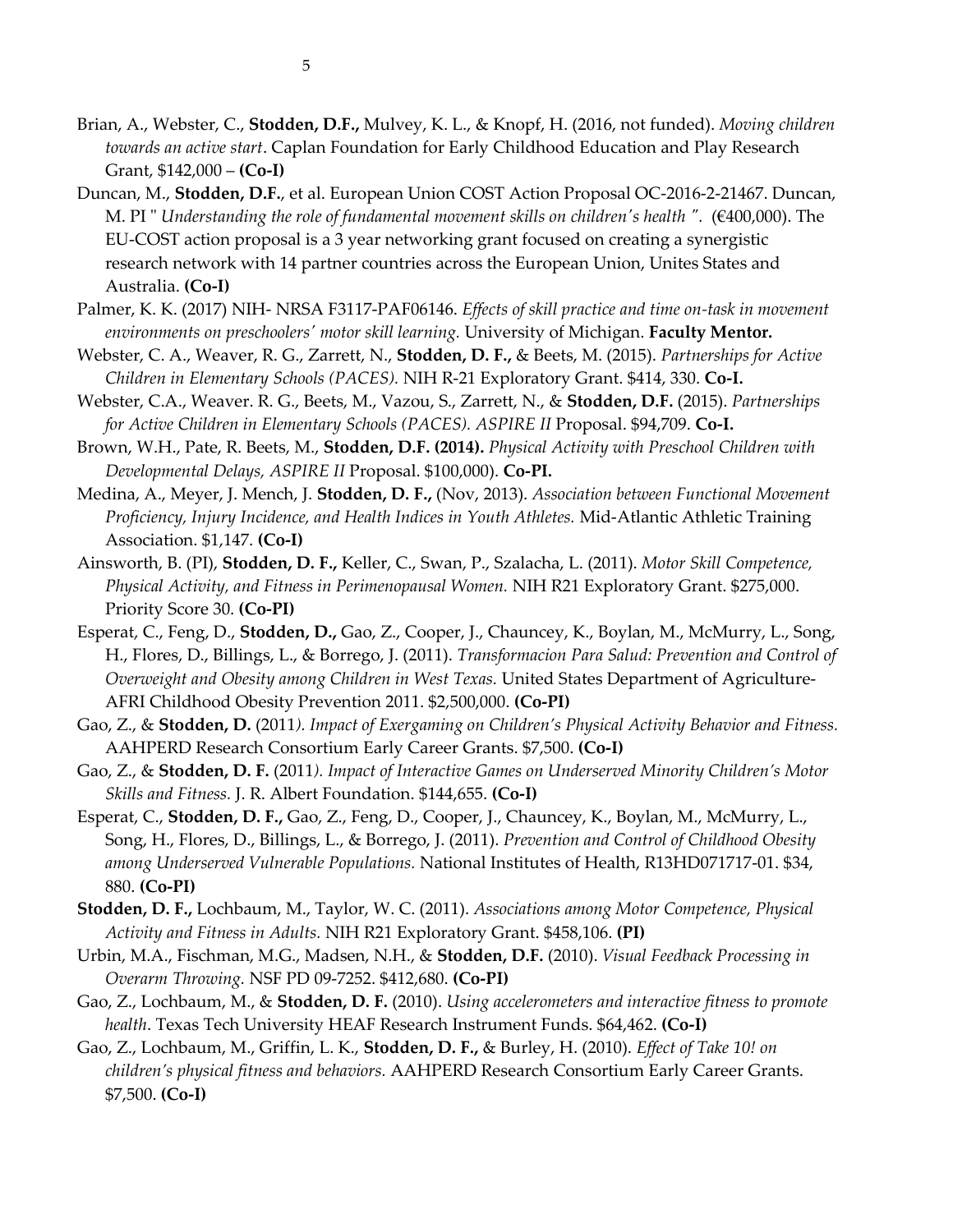- Griffin, L. K., Lochbaum, M., **Stodden, D. F.,** & Gao, Z., (2010). *Impact of Teaching Games for Understanding on teachers, teacher candidates and students.* AAHPERD Research Consortium Early Career Grants. \$7,500. **(Co-I)**
- Gao, Z., Lochbaum, M., Griffin, L. K., **Stodden, D. F.,** & Burley, H. (2010). *Effect of Take 10! on children's physical fitness and behaviors.* AAHPERD Research Consortium Early Career Grants. \$7,500. **(Co-I)**
- Reed, D., Wang, S., Lochbaum, M., **Stodden, D. F.,** Ulmer, J., Harp, S., Boyce, J., Zhang, Y. (2009). *Fresh, Fit, and Sustainable – Improving Nutrition and Physical Fitness in University Freshmen using Innovative Technology and Tailored Messaging.* USDA-AFRI. \$1,494,904. **(Co-PI)**
- Hart, M., Meaney, K., Griffin, L., Sawyer, R., **Stodden, D. F.,** Roncesvalles, M. (2009). *Tahoka 2-Step: Increasing Physical Activity and Healthy Lifestyle Choices.* U.S. Department of Education – Carol M. White Physical Education Program, Federal, \$612,880. **(Co-I)**
- **Stodden, D.,** Hart, M., Meaney, K., Roncesvalles, M., Griffin, L., Boros, R., (2009). *The Effect of Motor Skill Competence on Obesity in Latino Children and Adolescents.* Robert Wood Johnson Foundation, \$75,000. **(PI)**
- **Stodden, D. F.** Adams, S. R., Langendorfer, S. J., & Tell D. (2008). *Association between Motor Skill Competence and Physical Fitness in Dance.* College of Education and Human Development Research Grant. \$12,436. **(PI)**

# **SCHOLARLY PUBLICATIONS**

# **A. Publications**

# **(1) Books**

Brooks, T. & **Stodden D. F.** (2012). *Essentials of Youth Conditioning and Fitness: The International Youth Conditioning Association Youth Fitness Specialist Level 1.* Vervante Publishers, Springville, UT.

# **(2) Book Chapters**

- Barnett, L., **Stodden, D.F.**, Sacko, R.S., Hulteen, R. (2020). MOTOR COMPETENCE ASSESSMENT. Chapter 19. The Routledge Handbook of Youth Physical Activity.
- Lee, J., **Stodden, D. F.,** Zhang, T., Yan, A. F., & Gao, Z. (2015). Mediating role of perceived competence on children's perceived exergaming skills, physical activity and fitness. In Z. Gao, & Z. Pope (Eds.), Physical activity behaviors and determinants in children and adolescents (pp. 117-130). Hauppauge, NY: Nova Science Publishers.
- Langendorfer, S. J., Roberton, M. A. **& Stodden, D. F.** (2011). Chapter 9: Biomechanical Aspects of the Development of Object Projection Skills. In De Ste Croix & Korff (Ed), pp.180-206. *Paediatric Biomechanics and Motor Control: Theory and Application*. Oxford: Routledge.

# **(3) Journal articles (105)**

- **Names in** *italics* **denote graduate student author contributions under my supervision**
- **\* Denotes senior author role.**
- **+ Denotes International author collaboration**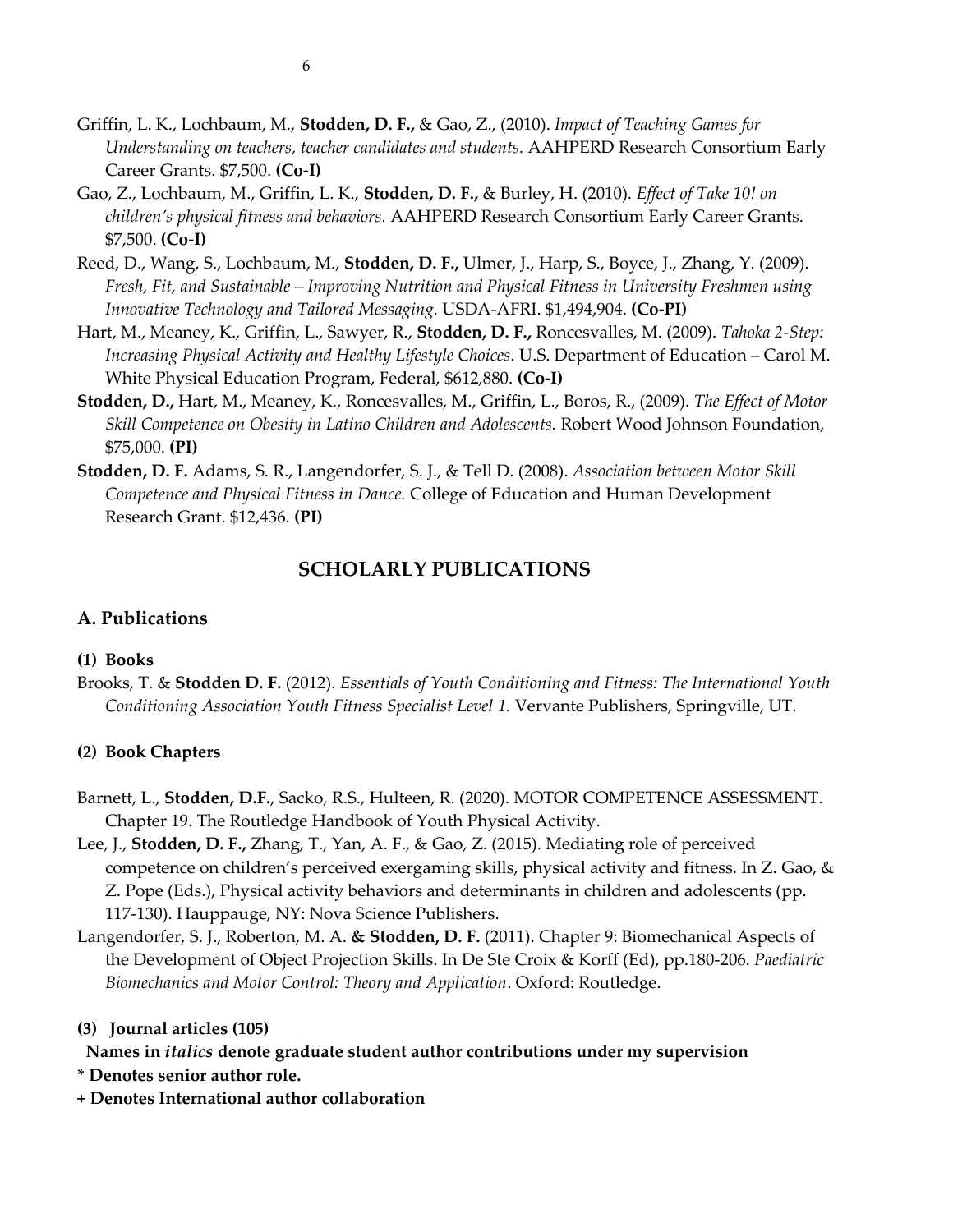- Sacko, R.S., +Utesch, T., +Bardid, F., \***Stodden, D.F.** The impact of motor competence on energy expenditure during object projection skill performance in children and young adults. *Brazilian Journal of Motor Behavior.* (submitted).
- Sacko, R.S., +Utesch, T., +Cordovil, R, +DeMeester, A., Ferkel, R. True, L., Gao, Z., Goodway, J.D., Bott, T.S., \***Stodden D.F.** (2020). Developmental sequences for observing and assessing forceful kicking. *European Physical Education Review*. October 2020. doi:10.1177/1356336X20962134
- De Meester, A., Barnett, L.M., Brian, A…. & **Stodden, D. F.** (2020). The Relationship Between Actual and Perceived Motor Competence in Children, Adolescents and Young Adults: A Systematic Review and Meta-analysis. *Sports Medicine*.<https://doi.org/10.1007/s40279-020-01336-2> **(Impact Factor: 9.76)**
- Brian, A., Getchell, N., True, L., De Meester A., **Stodden D.F.** (2020). Reconceptualizing and Operationalizing Seefeldt's Proficiency Barrier: Applications and Future Directions. Sports Medicine.<https://doi.org/10.1007/s40279-020-01332-6> **(Impact Factor: 9.76)**
- +Lopes, V. P.; Malina, R. M.; Lopes, L.; Santos, R.; **Stodden, D. F.;** Rodrigues, L. P. (In Press). Testing the motor proficiency barrier hypothesis for physical activity and weight status in youth. *Journal of Sport and Health Research*. **(Impact Factor: 3.49)**
- +Pesce, C, Lakes, K.D., **Stodden, D.F.,** Marchetti, R. (2020). Fostering Self-Control Development With a Designed Intervention in Physical Education: A Two-Year Class-Randomized Trial. Trial. *Child Development*.1-22. DOI: 10.1111/cdev.13445 **(Impact Factor: 4.89)**
- Pope, Z.C., Huang, C., **Stodden, D.F.,** McDonough, D.J. Gao, Z. (in press). Effect of Children's Weight Status on Physical Activity and Sedentary Behavior during Physical Education, Recess, and After School. *Journal of Clinical Medicine*. **(Impact Factor: 3.03)**
- +Cattuzzo, M. T., Santana, F. S. D., Safons, M. P., Ré, A. H. N., Nesbitt, D. R., Santos, A. B. D., ... & **\*Stodden, D. F.** (2020). Assessment in the Supine-To-Stand Task and Functional Health from Youth to Old Age: A Systematic Review. *International journal of environmental research and public health*, 17(16), 5794. **(Impact Factor: 2.85)**
- Robinson LE, Wang L, Colabianchi N, **Stodden D.F.**, Ulrich, D. (2020). Protocol for a two-cohort randomized cluster clinical trial of a motor skills intervention: The Promoting Activity and Trajectories of Health (PATH) Study. *BMJ Open*;10:e037497. doi: 10.1136/bmjopen-2020-037497 **(Impact Factor: 2.50)**
- +Duncan, M. J., Dobell, A., Noon, M., Clark, C. C., Roscoe, C. M., Faghy, M. A., **Stodden, D.F.,** ... & Eyre, E. L. (2020). Calibration and Cross-Validation of Accelerometery for Estimating Movement Skills in Children Aged 8–12 Years. *Sensors,* 20(10), 2776. **(Impact Factor: 3.28)**
- Lima, R. A., **Stodden, D. F.,** Pfeiffer, K. A., Larsen, L. R., Barros, M. V., Bugge, A., & Andersen, L. B. (2020). Dynamic Balance, but Not Precision Throw, Is Positively Associated with Academic Performance in Children. *International Journal of Environmental Research and Public Health,* 17(8), 2790. **(Impact Factor: 2.47)**
- +Jaakkola, T., Yli‐Piipari, S., **Stodden, D. F.,** Huhtiniemi, M., Salin, K., Seppälä, S., ... & Gråstén, A. (2020). Identifying childhood movement profiles and tracking physical activity and sedentary time across 1 year. *Translational Sports Medicine.* 1-8. DOI: 10.1002/tsm2.156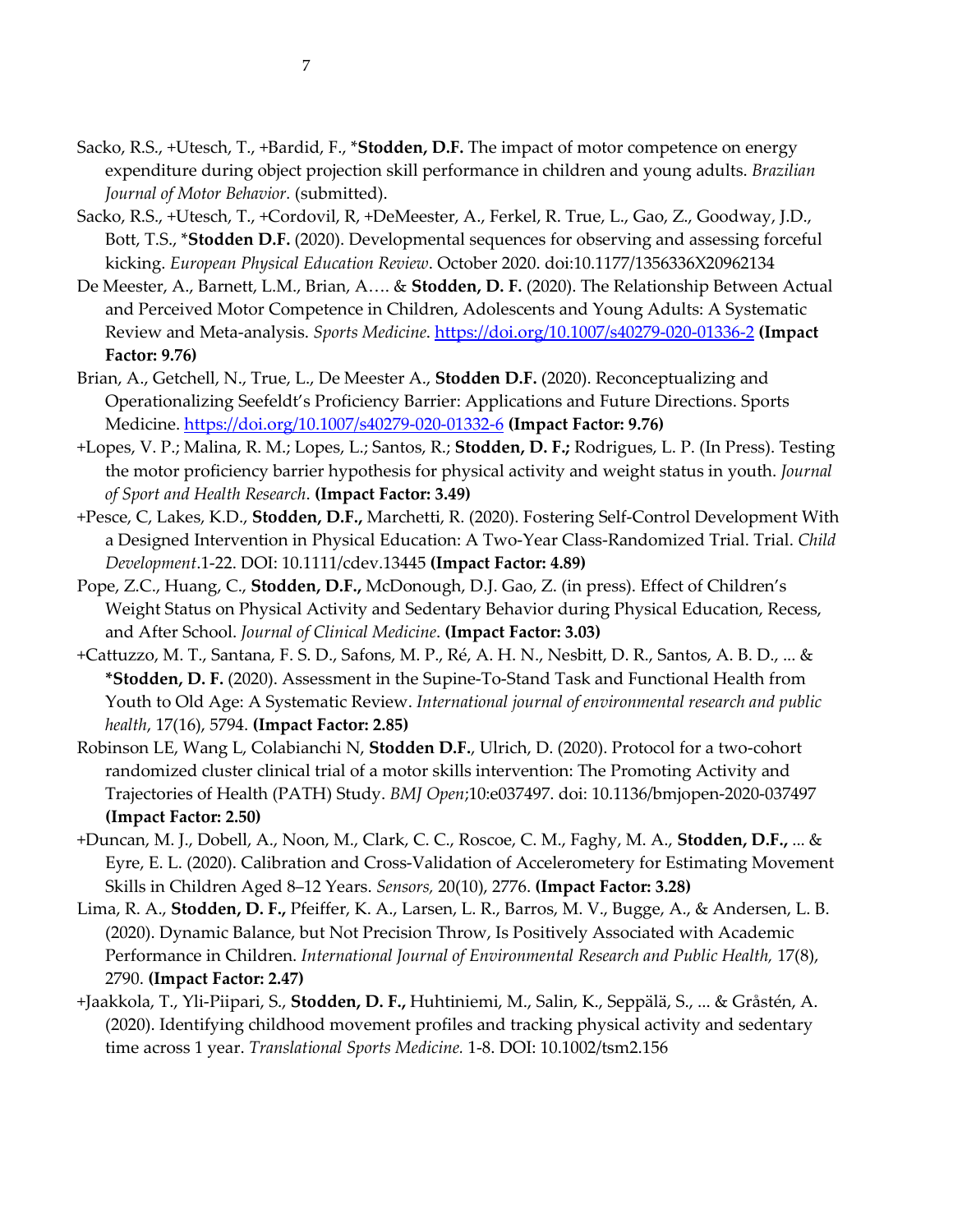- +Ré, A.H.N., Okely, T. Logan, S., +Silva, M., +Cattuzzo, M.T., **Stodden, D.F.** (2020). Relationship between meeting physical activity guidelines and motor competence among low-income school youth*. Journal of Science & Medicine in Sport*, 23,6. 591-595. **(Impact Factor: 3.61)**
- Pfeifer C.E., Sacko, R.S., Ortaglia, A., Beattie, P.F, **\*Stodden, D.F.** (2019 ahead of Print). Fit to Play? Health-Related Fitness of Youth Athletes. Journal of Strength & Conditioning Research. (Impact Factor: 2.97)
- Ferkel, R. C., **Stodden, D. F.,** & Fisher, K. M. (2019). Differences between student outcomes in high school physical education: Fitness education curriculum vs. sport-based curriculum. *International Journal of Physical Education, Sports and Health, 6(4): 174-179.* **(Impact Factor: 5.2)**
- **<sup>+</sup>**Henrique, R. S., **Stodden, D. F.,** Fransen, J., Feitoza, A. H., Ré, A. H., Martins, C. M., ... & Cattuzzo, M. T. (2019). Is motor competence associated with the risk of central obesity in preschoolers?. American Journal of Human Biology.*DOI: 10.1002/ajhb.23364* **(Impact Factor: 1.56)**
- <sup>+</sup>Avigo, E. L. L., **Stodden, D. F.,** <sup>+</sup>Silva, A. A., <sup>+</sup>Rodrigues, V. B., & +Barela, J. A. (2019). Motor competence deficit in urban-area Brazilian children based on chronological age. *Brazilian Journal of Motor Behavior,* 13(2), 52-63. **(Impact Factor: .73)**
- <sup>+</sup>Coppens, E., <sup>+</sup>Bardid, F., +Deconinck, F. J., +Haerens, L., **Stodden, D.F.,** <sup>+</sup>D'Hondt, E., & +Lenoir, M.E. (2019). Developmental change in motor competence: A latent growth curve analysis. *Frontiers in Physiology, 10,* 1273. **(Impact Factor: 4.13)**
- Carlisle, C.C., Weaver, G.R., **Stodden D.F.,** <sup>+</sup>Cattuzzo, M.T. (2019). Contribution of Organized Sport Participation to Health-Related Fitness in Adolescents. *Global Pediatric Health, 6,* 1-6. https://doi.org/10.1177/2333794X19884191
- Zhang, P., Lee, J. E., Stodden, D. F., & Gao, Z. (2019). Longitudinal Trajectories of Children's Physical Activity and Sedentary Behaviors on Weekdays and Weekends. *Journal of Physical Activity and Health, 16(*12), 1123-1128. **(Impact Factor: 2.12)**
- **<sup>+</sup>** Lima, R. A., +Bugge, A., +Ersbøll, A. K., **Stodden, D. F.**, +Andersen, L.B., (2019). The longitudinal relationship between motor competence and measures of fatness and fitness from childhood into adolescence*. Jornal de Pediatria* (Versão em Português), 95(4), 482-488. **(Impact Factor: 2.08)**
- *Sacko,* R. S., McIver, K., Brazendale, K., Pfeifer, C., Brian, A., Nesbitt, D. R., & \***Stodden, D. F.** (2019). Comparison of Indirect Calorimetry-and Accelerometry-Based Energy Expenditure During Children's Discrete Skill Performance. *Research quarterly for exercise and sport*, 90(4), 629-640.DOI: 10.1080/02701367.2019.1642440 **(Impact Factor: 2.01)**
- Brian, A., Pennell, A., Taunton Meidema, S., Starrett, A., Howard-Shaughnessy, C., Goodway, J. D., Wadsworth, D., Rudisill, M., & **\*Stodden, D. F.** (2019). Motor competence levels and developmental delay in early childhood: A multicenter cross-sectional study conducted in the United States, *Sports Medicine.* **(Impact Factor: 9.76)**
- Stewart, G., Webster, C.A., **Stodden, D.F.,** Brian, A., Egan, C.A., Weaver, R.G. (2019). The Association of Children's Participation in School Physical Activity Opportunities with Classroom Conduct. *International Journal of Educational Research. 97,* 22-28*.* **(Impact Factor: 1.34)**
- *Kramer, T. A.,* Sacko, R. S., Pfeifer, C. E., Gatens, D. R., Goins, J. M., & **Stodden, D. F.** (2019). The Association Between the Functional Movement ScreenTM, Y-Balance Test, and Physical Performance in Male and Female High School Athletes. *International Journal of Sports Physical Therapy. 14*(6), 911-919. **(Impact Factor: 2.55)**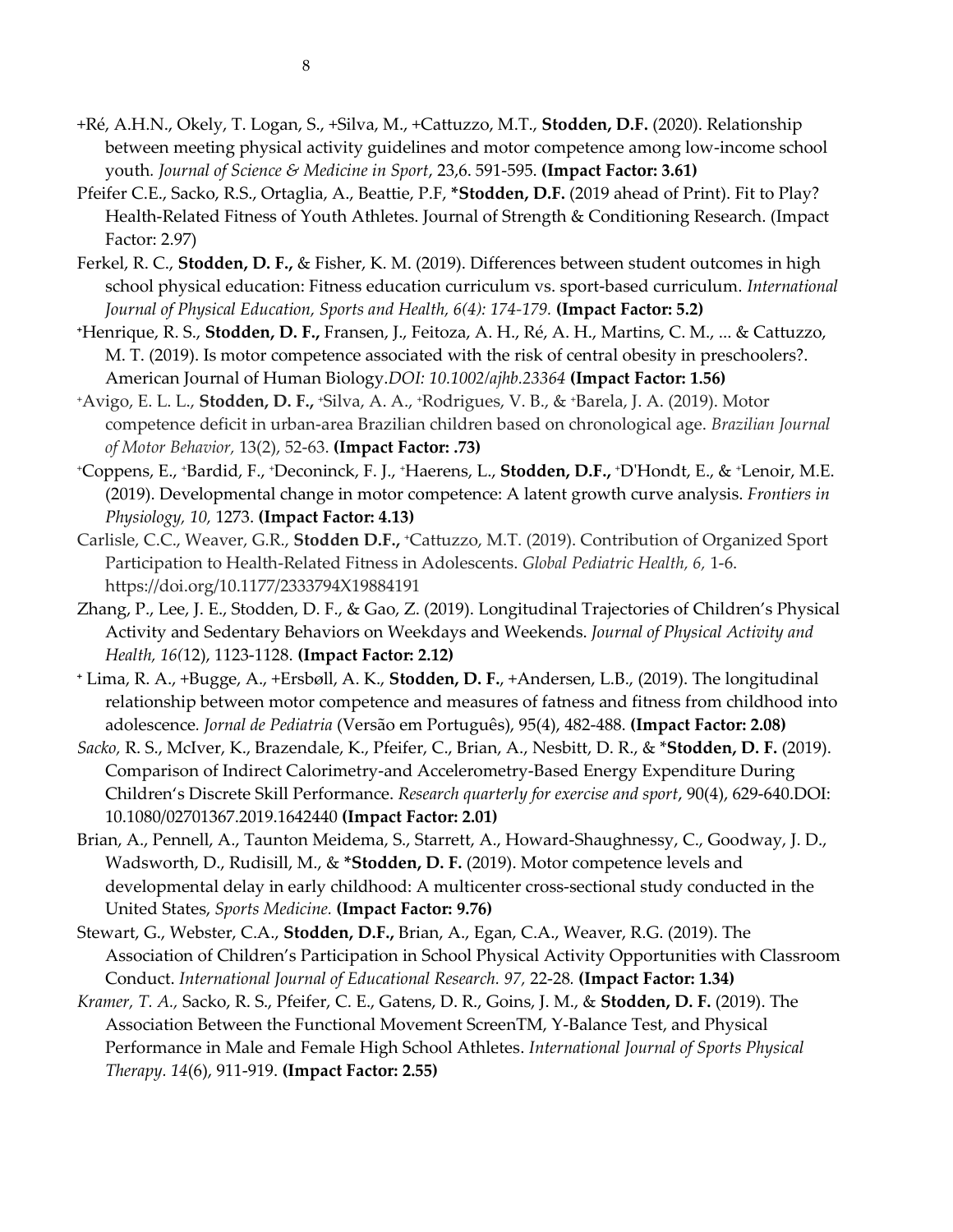- +Valdívia, A.B., +Henrique, R.S., +Pereira, S., Chaves, R.N., +Tani, G., +Freitas, D., +Prista A, **Stodden, D.F.,** Katzmarzyk, P.T., Hedeker, +Maia, J. (2019). Familial resemblance in gross motor coordination. The Peruvian Sibling Study on Growth and Health. *Annals of human biology,* 1-23. **(Impact Factor: 1.81)**
- +Jaakkola, T., +Huhtiniemi, M., +Salin, K., +Seppälä, S., +Lahti, J., +Hakonen, H., & **Stodden, D. F.** (2019). Motor competence, perceived physical competence, physical fitness, and physical activity within Finnish children. *Scandinavian journal of medicine & science in sports.* DOI: 10.1111/sms.13412 **(Impact Factor: 3.62)**
- *Sacko, R. S.,* Nesbitt, D., McIver, K., Brian, A., Bardid, F., & \***Stodden, D. F.** (2019). Children's Metabolic Expenditure during Object Projection Skill Performance: New Insight for Activity Intensity Relativity. *Journal of Sports Sciences.* doi.org/10.1080/02640414.2019.1592801 **(Impact Factor: 2.73)**
- +Hill, M.W., +Wdowski, M.M., *Pennell, A.,* **Stodden, D.F.,** & +Duncan, M.J. (2019). Dynamic postural control in children: Do the arms lend the legs a helping hand? *Frontiers in Physiology.* doi: 10.3389/fphys.2018.01932 **(Impact Factor: 4.13)**
- Stewart, G., Webster, C. A., Weaver, R. G., **Stodden, D. F.,** Brian, A., Egan, C. A., Michael, R. D., Sacko, R., & Patey, M. (2019). Evaluation of a classroom movement integration training delivered in a low socioeconomic school district. *Evaluation and Program Planning.* https://doi.org/10.1016/j.evalprogplan.2018.12.010 **(Impact Factor: 1.21)**
- **<sup>+</sup>** Luz, C., **<sup>+</sup>** Cordovil, R., **<sup>+</sup>** Rodrigues, L. P., Gao, Z., Goodway, J., *Sacko, R. S.,* … \***Stodden, D. F.** (2019). Motor Competence and Health Related Fitness in Children: A Cross-cultural Comparison between Portugal and the United States. *Journal of Sport and Health Science.* <https://doi.org/10.1016/j.jshs.2019.01.005> **(Impact Factor: 2.59)**
- Molina, S. L., Bott, T. S., & **\*Stodden, D. F.** (2019). Applications of the speed-accuracy trade-off and impulse variability theory for teaching ballistic motor skills. *Journal of Motor Behavior.* DOI: 10.1080/00222895.2019.1565526 **(Impact Factor: 1.41)**
- Egan, C. A., Webster, C. A., Stewart, G. L., Weaver, R. G., Brian, A., & **Stodden, D.F.,** Russ, L. B., (2019). Case study of a health optimizing physical education-based comprehensive school physical activity program. *Evaluation and program planning, 72*, 106-117.
- Pfeifer, C. E., Sacko R. S., Ortaglia A, Monsma E. V., Beattie P. F., Goins J., **\*Stodden, D.F.** (2019). Functional Movement Screen in Youth Sport Participants: Evaluating the Proficiency Barrier for Injury. International Journal of Sports Physical Therapy, 14(3), 436-444. **(Impact Factor: 3.54)**
- Stewart, G., Webster, C. A., Brian, A., **Stodden, D. F.,** Egan, C. A., & Weaver, R. G. (2018). Systematically Observed Movement Integration in a Low Socioeconomic School District: A Cross-Sectional, Observational Study. American Journal of Health Promotion, 1-7. DOI: 10.1177/0890117118819348. **(Impact Factor: 1.60)**
- *Sacko, R.S.,* Brazendale, K., Brian, A., McIver, K., Nesbitt, D., Pfeifer, C., \***Stodden D.F.** (2018). Comparison of Indirect Calorimetry- and Accelerometry-based Energy Expenditure During Object Project Skill Performance. *Measurement in Physical Education and Exercise Science*, 1- 11. **(Impact Factor: 1.67)**
- Ye, S., Lee, J., **Stodden, D.F.,** Gao, Z. (2018). Impact of exergaming on children's motor skill performance and health-related fitness: A quasi-experimental study. *Journal of Clinical Medicine,*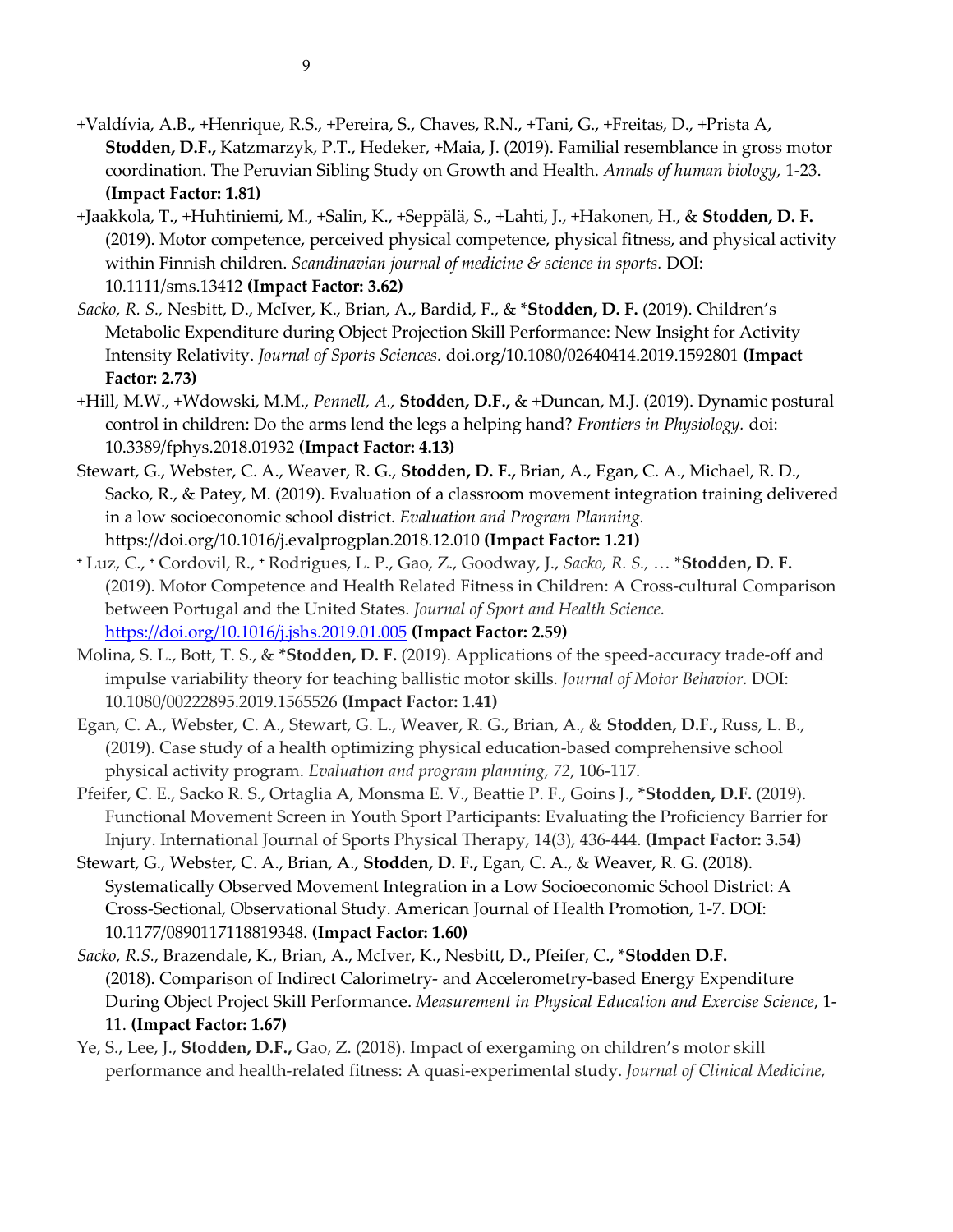*7(6).* doi:10.3390/jcm709026.<http://www.mdpi.com/2077-0383/7/9/261/htm> **(Impact Factor: 5.58)**

- *Sacko, R. S.,* McIver, K., Brian, A., & \***Stodden, D. F.** (2018). New insight for activity intensity relativity, metabolic expenditure during object projection skill performance. *Journal of sports sciences*, 1-7. [https://doi.org/10.1080/02640414.2018.1459152.](https://doi.org/10.1080/02640414.2018.1459152) **(Impact Factor: 2.34)**
- +Hulteen, R.M., +Morgan, P.J., +Barnett, L.M., **Stodden, D.F.** +Lubans, D.R. (2018). Development of foundational movement skills: A conceptual model for physical activity across the lifespan. *Sports Medicine, 48(7), 1533-1540* **(Impact Factor: 7.1)**
- Nesbitt, D. R., Molina, S., Sacko, R., Robinson, L., Brian, A., & \***Stodden, D. F.** (2018). Examining the feasibility of supine-to-stand as a measure of functional motor competence. *Journal of Motor Learning and Development,* 1-34. https://doi.org/10.1123/jmld.2017-0016.
- Brian, A., Haegele, J., Nesbitt, D., Lieberman, L., Bostick, L., Taunton, S., & **Stodden, D. F.** (2018). Perceptions of motor competence for children with and without visual impairments. *Journal of Visual Impairments and Blindness.112(*1),118-124.
- **<sup>+</sup>**De Meester, A., **Stodden, D. F.,** Brian, A., True, L., Ferkel, R., Goodway, J. D., +Haerens, L. (2018). Identification of a motor competence proficiency barrier for meeting physical activity guidelines. *Journal of Science and Medicine in Sport, 21(1),* 58-62*.* DOI: 10.1080/17408989.2017.1341474. **(Impact Factor: 3.8)**
- Egan, C.A., Webster, C.A., Weaver, R.G., Brian, A., **Stodden, D.F.,** Russ, L.B., Nesbitt, D., & Vazou, S. (2018). Partnerships for Active Children in Elementary Schools (PACES): First year process evaluation. *Evaluation and Program Planning, 67,* 61-69. (**Impact Factor: 1.21)**
- Logan, S.W., Ross, S.M., Chee, K., **Stodden, D.F.,** & Robinson, L.E. (2018). Fundamental motor skills: A systematic review of terminology. *Journal of Sports Sciences.* [http://dx.doi.org/10.1080/02640414.2017.1340660.](http://dx.doi.org/10.1080/02640414.2017.1340660) **(Impact Factor: 2.4)**
- *Lane, A. P.,* Molina, S. L., Tolleson, D. A., Langendorfer, S. J., Goodway, J. D., & \***Stodden, D. F.** (2017). Developmental sequences for the standing long jump landing: A pre-longitudinal screening. *Journal of Motor Learning and Development.* 1-26. <https://doi.org/10.1123/jmld.2016-0058>
- *+Khodaverdi, Z.,* Goodway, J. D., & \***Stodden, D. F.** (2017). Associations between physical activity and health-related physical fitness across childhood. *Turkish Journal of Sport and Science, 19(2),* 169- 176. DOI: 10.15314/tsed.315806.
- +Duncan, M., +Lawson, C., +Walker, L. J., **Stodden D. F.** & +Eyre, E. (2017). The utility of the supine to stand test as a measure of functional motor competence in children aged 5-9 years old. *Sports.* 5(3), 67; doi: 10.3390/sports 5030067
- *Molina, S. L.* & \***Stodden, D. F.** (2017) Examining impulse-variability theory and the speed-accuracy trade-off in children's overarm throwing performance. *Motor Control.* 1-23. https://doi.org/10.1123/mc.2016-0046. **(Impact Factor: 1.5)**
- **<sup>+</sup>**Lopes, V.P., **Stodden, D. F., <sup>+</sup>**Rodriguez, L.P. (2017). Effectiveness of Physical Education to Promote Motor Competence in Primary School Children. *Physical Education and Sport Pedagogy,* 1-14. doi.org/10.1080/17408989.2017.1341474. **(Impact Factor: 1.6)**
- True, L., Brian, A., Goodway, J., \***Stodden, D. F.** (2017). Relationships among product and processoriented measures of motor skill competence and perceived competence in boys and girls. *Journal of Motor Learning and Development,* 1-23. doi.org/10.1123/jmld.2016-0042.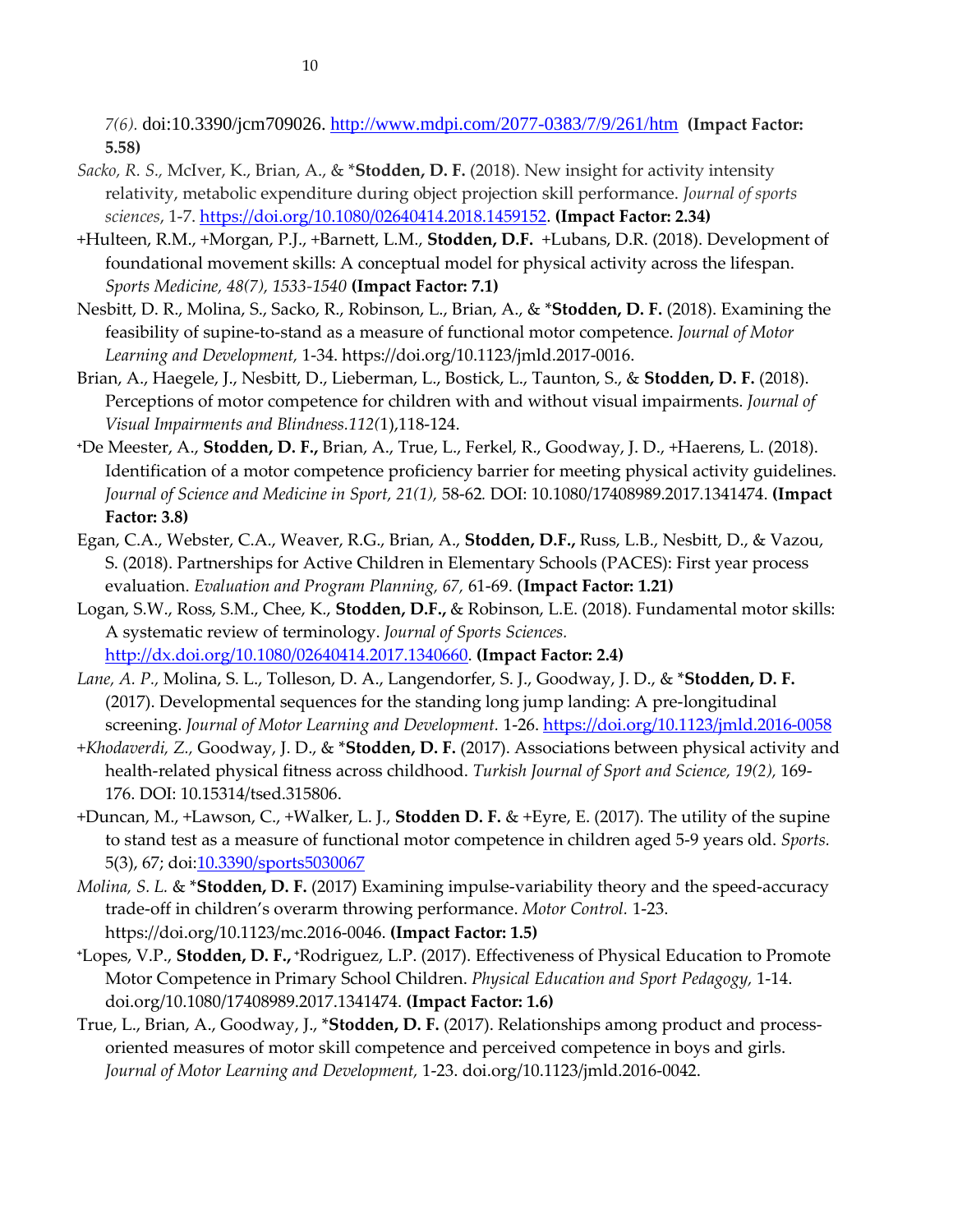- **<sup>+</sup>**Ré, A.H.N., Logan, S., **+**Cattuzzo, M.T., **+**Henrique, R.D.S., **Stodden, D.F.** (2017). Comparison of motor competence levels on two assessments across childhood *Journal of Sports Sciences,* 1-6. **[http://dx.doi.org/10.1080/02640414.2016.1276294.](http://dx.doi.org/10.1080/02640414.2016.1276294) (Impact Factor: 2.4)**
- *Nesbitt, D. R., Molina, S.,* **<sup>+</sup>**Cattuzzo, M. T., Phillips, D. S., Robinson, L., & *\****Stodden, D. F.** (2017). Assessment of a Supine-to-Stand (STS) task in early childhood: A measure of functional motor competence. *Journal of Motor Learning and Development,* 1-25. doi: 10.1123/jmld.2016-0049
- **<sup>+</sup>** Lima, R.A., Pfeiffer, K.A., +Larsen, L.R., +Bugge, A.,+Møller, N.C., +Andersen, L.B., **Stodden, D.F.** (2017). Physical activity and motor competence present a positive reciprocal longitudinal relationship across childhood and early adolescence. *Journal of Physical Activity & Health, 14,* 440- 447. https://doi.org/10.1123/jpah.2016-0473 **(Impact Factor: 1.95)**
- **<sup>+</sup>** Lima, R.A., Pfeiffer, K.A., +Bugge, A., +Møller, N.C., +Andersen, L.B., **Stodden, D.F.** (2017). Motor competence and cardiorespiratory fitness have greater influence on body fatness than physical activity across time. *Scand J Med Sci Sport,* 1-10.<https://doi.org/10.1111/sms.12850> **(Impact Factor: 3.3)**
- Gao, Z., Chen, S., **Stodden, D.F.,** Xiang, P., Huang, C. (2017). Investigating elementary school children's daily physical activity and sedentary behaviors during weekdays. *Journal of Sports Sciences, 99-104. https://doi.org/10.1080/02640414.2016.1157261* **(Impact Factor: 2.4)**
- Gao, Z., Pope, Z., Lee, J., **Stodden, D.F.,** Roncesvalles, N., Pasco, D., Huang, C., & Feng, D. (2017). Impact of exergaming on young children's school day energy expenditure and moderate-tovigorous physical activity levels. *Journal of Sport and Health Science, 6,* 11-16. **(impact factor: 1.68)**
- Logan, S.W., **+**Barnett, L.M., Goodway, J.D., & \***Stodden, D.F.** (2017). Comparison of performance on process- and product-oriented assessment of fundamental motor skills across childhood. *Journal of Sports Sciences.* **DOI:**10.1080/02640414.2016.1183803 **(Impact Factor: 2.4)**
- **Stodden, D.F.,** *Sacko, R., & Nesbitt, D. R.* (2017). A Review of the Promotion of Fitness Measures and Health Outcomes in Youth. American Journal of Lifestyle Medicine, 11(3), 232-242. **Invited**
- **<sup>+</sup>**De Meester, A., **Stodden, D.F.,** Brian, A., True, L., +Cardon, G., +Tallir, I.,+Haerens, L. (2016). Associations among Elementary School Children's Actual Motor Competence, Perceived Motor Competence, Physical Activity and BMI: A Cross-Sectional Study. *PloS One, 11*(10), e0164600. **(Impact Factor: 3.2)**
- **<sup>+</sup>**Henrique R.S., **+**Ré, A.H., **Stodden, D.F.,** +Fransen, J., **+**Campos, C.C., **+**Queiroz, D.R., **+**Cattuzzo, M.T. (2016). Association between sports participation, motor competence and weight status: A longitudinal study. *Journal of Science & Medicine in Sport*. 19(10):825-829. **(Impact Factor: 3.8)**
- Webster, C. A., **Stodden, D. F.,** Carson, R. L., Egan, C. A., & Nesbitt, D. (2016). Integrative Public Health-Aligned Physical Education and implications for the professional preparation of future teachers and teacher educators/researchers in the field. *Quest*. **(Impact Factor: 1.0)**
- **<sup>+</sup>**Duncan, M. J., **+**Bryant, E., **Stodden D.F.** (2016). Low fundamental movement skill proficiency is associated with high BMI and body fatness in girls but not boys aged 6-11 years old. *Journal of Sports Sciences.* 1-11. **(Impact Factor: 2.4)**
- Lee, J., **Stodden, D.F.**, & Gao, Z., (2016). Young Children's Energy Expenditure and Moderate-tovigorous Physical Activity on Weekdays and Weekends. *Journal of Physical Activity & Health, 13,* 1013 -1016. http://dx.doi.org/10.1123/jpah.2015-0725 **(Impact Factor: 1.95)**
- **<sup>+</sup>**De Meester, A., **+**Maes, J., **Stodden D.F., <sup>+</sup>**Cardon, G., Goodway, J.D., **+**Lenoir, M., **+**Haerens, L. (2016). Identifying profiles of actual and perceived motor competence among adolescents: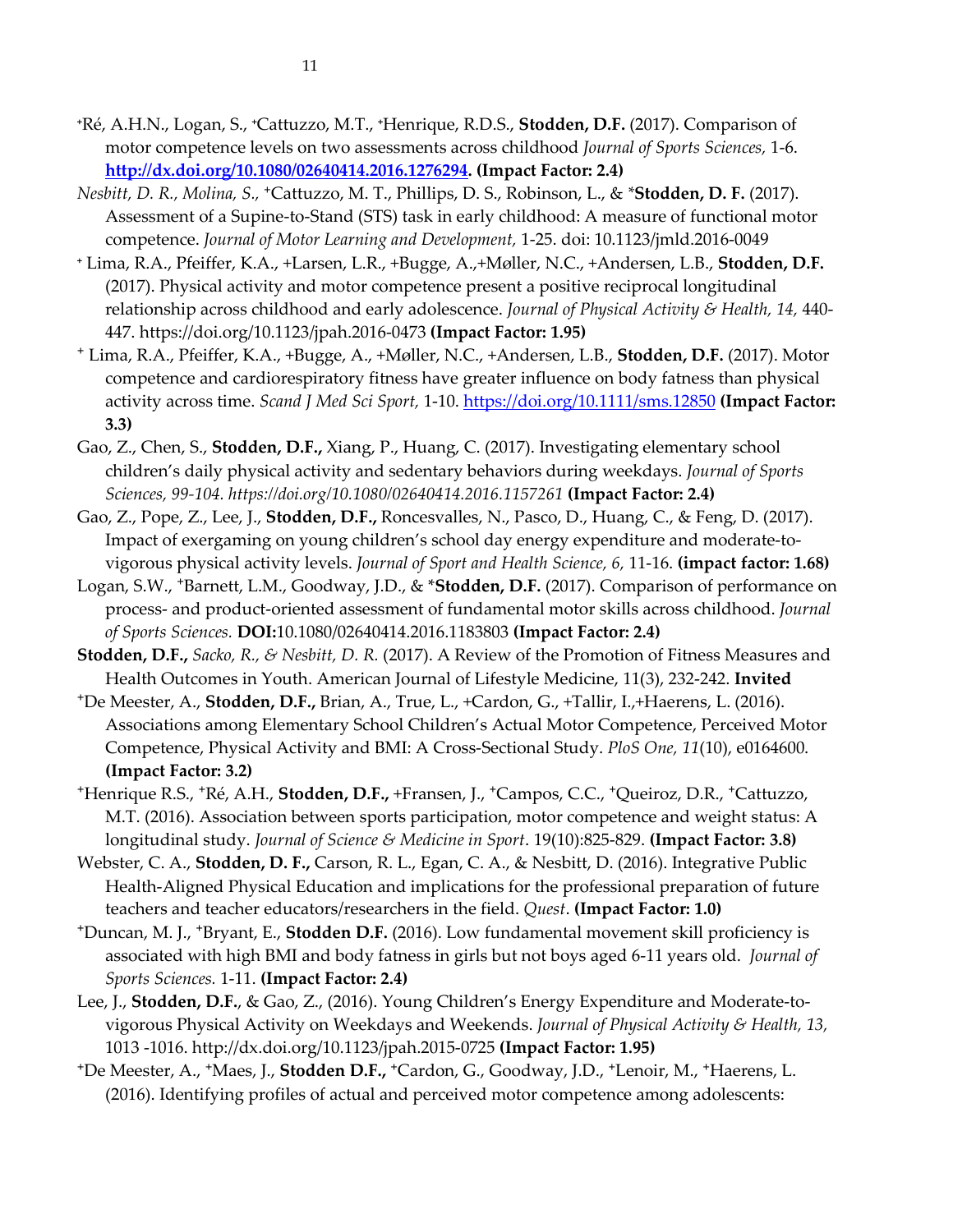associations with motivation, physical activity and sports participation. *Journal of Sports Sciences.* 1-11 <http://dx.doi.org/10.1080/02640414.2016.1149608> **(Impact Factor: 2.4)**

- **<sup>+</sup>**Ré, A.H.N., **+**Cattuzzo, M.T., **+**Henrique, R.S., **Stodden, D.F.** (2016). Physical characteristics that predict involvement with the ball in recreational youth soccer. *Journal of Sports Sciences.* 1-7. DOI:10.1080/02640414.2015.1136067. **(Impact Factor: 2.4)**
- **<sup>+</sup>**Barnett, L.M., **Stodden, D.F., <sup>+</sup>**Kohen, C.E., **+**Smith, J.J., **+**Lubans, D.R.,… **<sup>+</sup>**Morgan, P.J. (2016). Fundamental movement skills: An important focus. *Journal of Teaching in Physical Education.* **35, 219 -22[5 http://dx.doi.org/10.1123/jtpe.2014-0209.](http://dx.doi.org/10.1123/jtpe.2014-0209) (Impact Factor: 0.7)**
- **<sup>+</sup>**Rodrigues, L.P., **Stodden D. F. <sup>+</sup>**Lopes, V. P. (2016). Developmental pathways of change in fitness and motor competence are related to overweight and obesity status at the end of primary school. *Journal of Science & Medicine in Sport,* 19, 87-92. http://dx.doi.org/10.1016/j.jsams.2015.01.002. **(Impact Factor: 3.8)**
- **<sup>+</sup>***Khodaverdi, Z.,* **<sup>+</sup>**Bahram, A., **Stodden, D.F., <sup>+</sup>**Kazemnejad, A. (2015). The relationship between motor skill competence and physical activity in children: Mediating roles of perceived motor competence and health-related physical fitness. *Journal of Sports Sciences. 1-7* **DOI: 10.1080/02640414.2015.1122202. (impact factor: 2.4)**
- Robinson, L. E., **<sup>+</sup>Stodden, D. F., <sup>+</sup>**Barnett, L. M., **+**Lopes, V. P., Logan, S. W., **+**Rodrigues, L. P., & **<sup>+</sup>**D'Hondt, E. (2015). Motor competence and its effect on positive developmental trajectories of health. *Sports Medicine*, *45*(9), 1273-1284. **(Impact Factor: 5.3) <sup>+</sup>Multiple primary authorship**
- *Ferkel, R.C.,* **Stodden, D.F.,** Judge, L.W., Griffin. K., & Hamman, D. (2015). Relationship between health-related fitness knowledge and physical fitness. *International Journal of Physical Education, Sports and Health, 1(6)*, 76-82.
- **<sup>+</sup>**Smith, J. J., **+**Morgan, P. J., **+**Plotnikoff, R. C., **Stodden, D. F.,** & **+**Lubans, D. R. *(2015).* Mediating effects of resistance training skill competency on health-related fitness and physical activity: the ATLAS cluster randomised controlled trial. *Journal of Sports Sciences.*

DOI:10.1080/02640414.2015.1069383. **(Impact Factor: 2.25)**

*Chappell, A., Molina, S. L., McKibben, J.,* & \***Stodden, D. F.** (2016). Examining impulse-variability in kicking. *Motor Control, 20(*3), 222-232. **(Impact Factor: 1.5)**

- **<sup>+</sup>**Cattuzzo, M. T., **+**Henrique, R. S., **+**Re, A., H., **+**de Olivera, I. S., **+**Melo, B. M., **+**de Sousa Moura, de **<sup>+</sup>**Araujo, R. C., **Stodden, D. F.,** (2015). Motor competence and health-related physical fitness in youth: A systematic review. *Journal of Science & Medicine in Sport.* [DOI:10.1016/j.jsams.2014.12.004.](http://dx.doi.org/10.1016/j.jsams.2014.12.004) **(Impact Factor: 3.8)**
- Gao, Z., Chen, S., & **Stodden, D.F.** (2015). A comparison of children's physical activity levels in physical education, recess and school-based exergaming. *Journal of Physical Activity and Health.* DOI: 10.1123/jpah.2013-0392. **(Impact Factor: 1.95)**
- **Stodden, D. F.,** Gao, Z., Langendorfer, S. J. Goodway, J. D. (2014). Dynamic relationships between motor skill competence and health-related fitness in youth*. Pediatric Exercise Science, 26*(3), 231- 241. dx.doi.org/10.1123/pes.2013-0027. **(Impact Factor: 1.61)**
- **<sup>+</sup>**Lopes, V. P., **Stodden, D. F. +**Rodrigues, L. P. (2014). Weight status is associated with cross-sectional trajectories of motor co-ordination across childhood. *Child: Care, Health & Development. 1-9.*  DOI:10.1111/cch.12127. **(Impact Factor: 1.7)**
- **<sup>+</sup>**Lai, S. K., **+**Costigan, S. A., **+**Morgan, P. J., **+**Lubans, D. R., **Stodden, D. F., <sup>+</sup>**Salmon, J. & **+**Barnett, L. M. (2014). Do school-based interventions focusing on physical activity, fitness or fundamental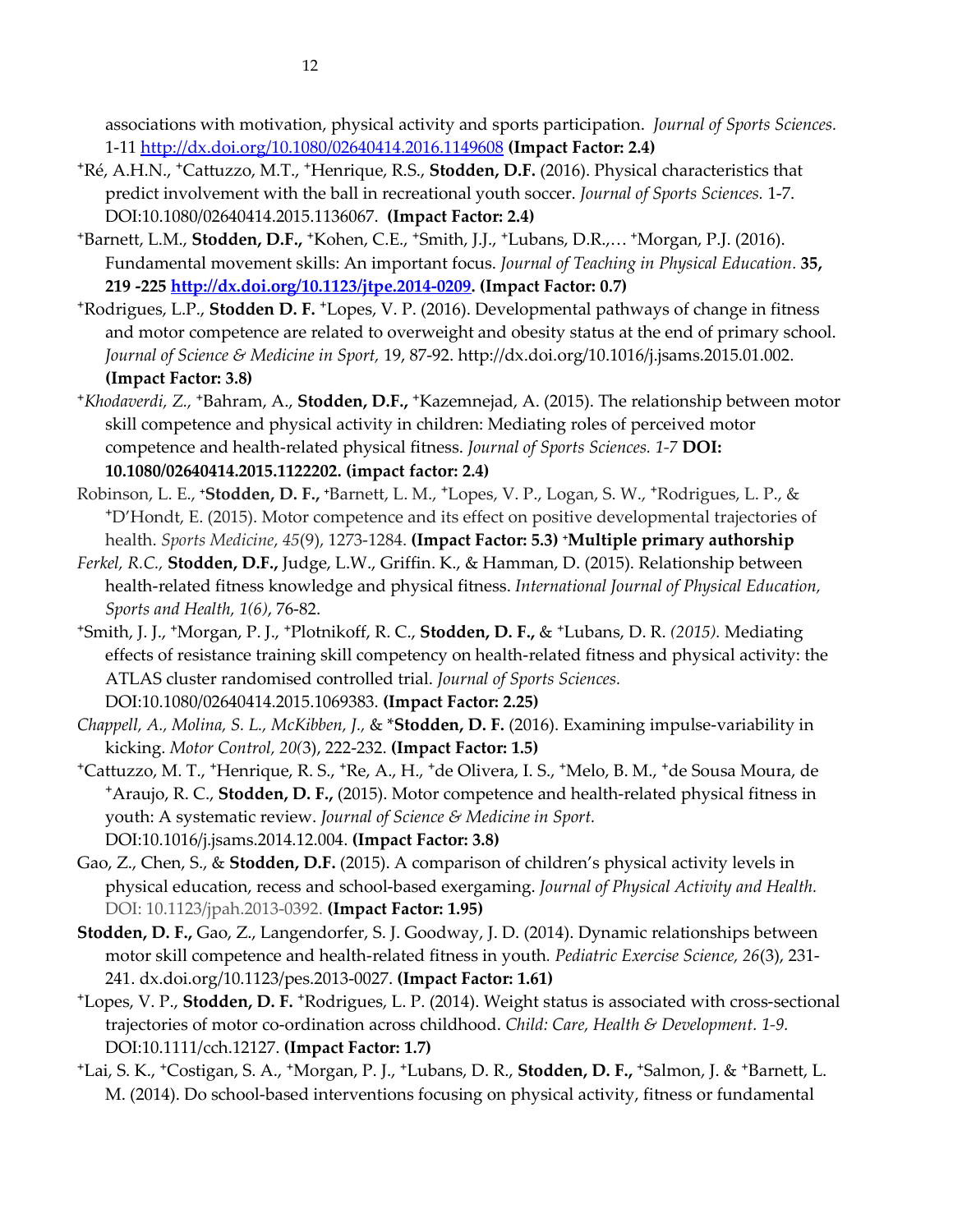movement skill competency produce a sustained impact in these outcomes in children and adolescents? A systematic review of follow-up studies. *Sports Medicine, 44, 67-79.* DOI:10.1007/s40279-013-0099-9. **(Impact Factor: 5.3)**

- *Ferkel, R.,* Judge, L.W., **Stodden, D. F.,** & Griffin L. K. (2014). The importance of health-related fitness knowledge to increasing physical activity and physical fitness. *The Physical Educator*, 71(2), 218- 233.
- *Urbin, M.,* **Stodden, D. F.,** Fleisig, A., Robinson, L., & Andrews, J. R. Overarm throwing variability as a function of trunk action. (2013). *Journal of Motor Learning & Development, 1, 89-95.*
- **Stodden D. F.** & Brooks, T. (2013). Promoting musculoskeletal fitness in youth: Performance and health implication from a developmental perspective. *Strength and Conditioning Journal, 35(3),* 54- 62. DOI:10.1519/SSC.0b013e318296391e. **(invited) (Impact Factor: 0.6)**
- Ferkel, R. C., Judge, L. W., **Stodden, D. F.,** & Griffin, K. (2013). The Importance of Health-Related Fitness Knowledge in Physical Education through the principles of the self-determination theory. *Indiana AHPERD Journal, 42*(2), 11-15.
- **Stodden, D. F.,** *True, L.,* Langendorfer, S., & Gao, Z. (2013). Associations among selected motor skills and health-related fitness: Indirect evidence for Seefeldt's proficiency barrier? *Research Quarterly for Exercise and Sport, 84, 397-40.* DOI: 10.1080/02701367.2013.814910*.* **(Impact Factor: 1.57)**
- Gao, Z., Zhang, T., & **Stodden, D. F.,** (2013). Children's Physical Activity levels and psychological correlates in interactive dance versus aerobic dance. *Journal of Sport and Health Science, 2(3),*146- 151. http://dx.doi.org/10.1016/j.jshs.2013.01.005 **(Impact Factor: 1.71)**
- **Stodden, D. F.** & **<sup>+</sup>**Holfelder, B. (2013). No child left behind: The role of motor skill development. Zeitschrift für Sportpsychologie *(Germany), 20* (1), 10-17. **(invited) (Impact Factor: 0.3)**
- Lorson, K., **Stodden, D. F.,** Goodway, J. D. & Langendorfer, S. J. (2013). Age and gender differences in adolescent and adult overarm throwing. *Research Quarterly for Exercise and Sport, 84*(2), 239- 244. DOI: 10.1080/02701367.2013.784841. **(Impact Factor: 1.57)**
- Gao, Z., Hannan, P. F., Xiang, P., **Stodden, D. F.,** & Valdez, V. (2013). Video game-based exercise, Latino children's physical health and academic achievement. *American Journal of Preventive Medicine, 44(3S3),* s240-s246*.* [http://dx.doi.org/10.1016/j.amepre.2012.11.023.](http://dx.doi.org/10.1016/j.amepre.2012.11.023) **(Impact Factor: 4.28)**
- **Stodden, D. F.,** Howard, R., Faigenbaum, A. D., Richardson, C., Meadors, L., Moore, W., Molony, J., McHenry, P. Graziano, J., Cullen-Carroll, P. (2012). Promoting integrative youth physical development in the United States. *Professional Strength and Conditioning (UK) 26, 10-18.*
- *Urbin, M. A.,* **Stodden, D.F.,** Boros, R.L., & Shannon, D.M. (2012). Impulse-variability theory in overarm throwing*. Motor Control, 16*(1), 19-30*.* **(Impact Factor: 1.45)**
- **<sup>+</sup>**Lopes, V. P., **Stodden, D. F.** Bianchi, M. M., Maia, J. A. R., Rodrigues, L. P. (2012). Correlation between BMI and motor coordination in children. *Journal of Science and Medicine in Sport, 15,* 38- 43. DOI:10.1016/j.jsams.2011.07.005. **(Impact Factor: 3.8)**
- *Urbin, M.A.,* **Stodden, D.F.,** Fischman, M.G., & Weimar, W.H. (2011). Impulse-variability theory: Implications for ballistic, multijoint motor skill performance*. Journal of Motor Behavior, 43, 275- 283.* **(Impact Factor: 1.4)**
- **Stodden, D. F.,** & *Galitski, H.* (2010). Longitudinal effects of an American collegiate football strength and conditioning program. *Journal of strength and Conditioning Research, 24 (9),* 2300-2308. **(Impact Factor: 2.1)**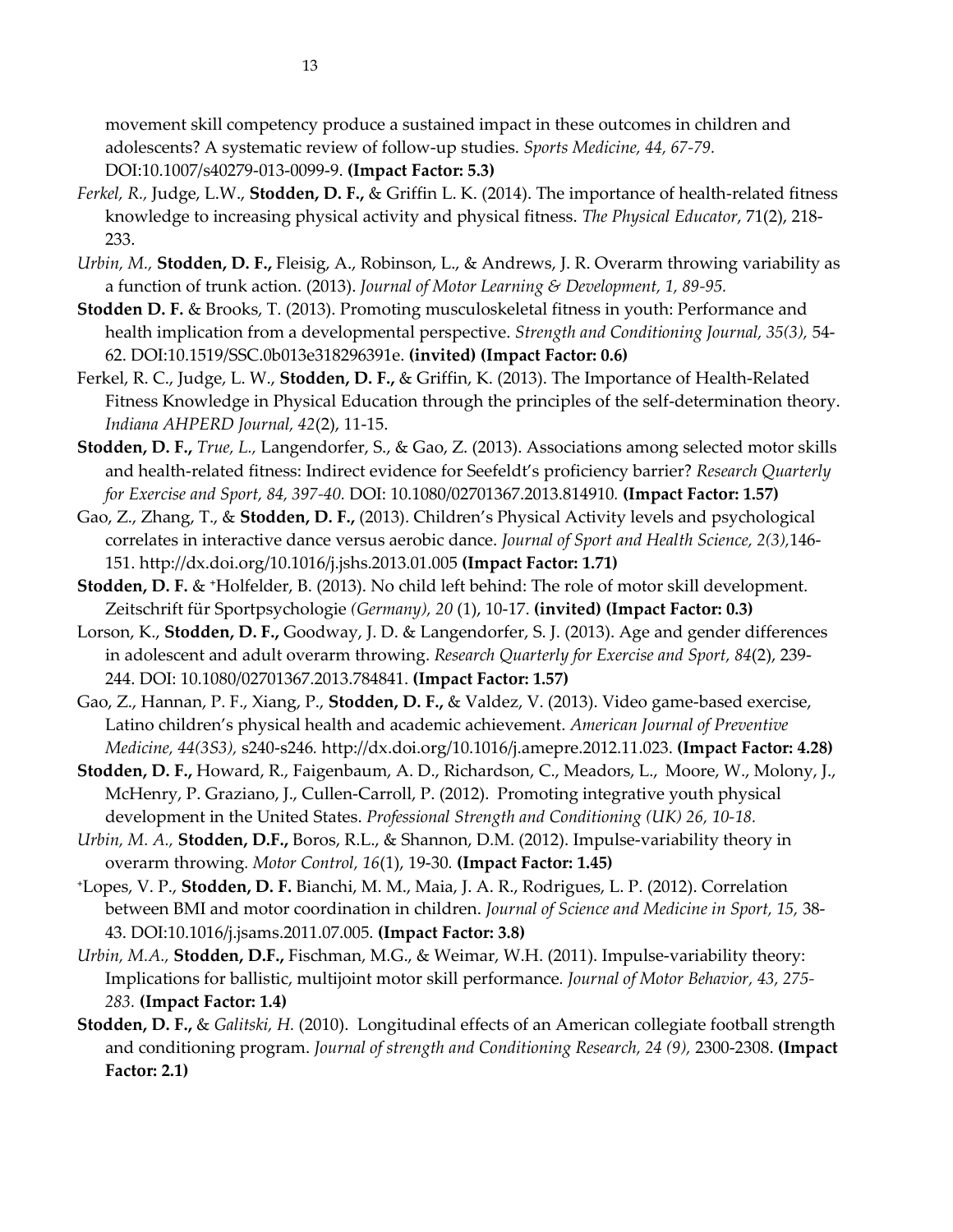- **Stodden, D. F.,** Langendorfer, S. J., & Roberton, M. A. (2009). Associations among motor skill competence and physical fitness in young adults. *Research Quarterly for Exercise and Sport, 80,* 223- 229. **(Impact Factor: 1.57)**
- **Stodden, D. F.,** Goodway, J. D., Langendorfer, S. J., Roberton, M. A., Rudisill, M. E., Garcia, C., & Garcia, L. E. (2008). A developmental perspective on the role of motor skill competence in physical activity: An emergent relationship. *Quest, 60*, 290-306. **(Impact Factor: 1.0)**
- **Stodden, D. F.,** Campbell, B. M., & *Moyer, T. M.* (2008). Comparison of trunk kinematics in trunk training exercises and throwing*. Journal of Strength and Conditioning Research, 22,* 112-118. **(Impact Factor: 2.1)**
- **Stodden, D. F., &** Goodway, J. D., (2007). The dynamic association between motor skill development and physical activity. *Journal of Physical Education, Recreation, and Dance, 78,* 33-34 & 48-49.
- **Stodden, D. F.,** Langendorfer, S. J., Fleisig, G. S., & Andrews, J. R. (2006). Kinematic constraints associated with the acquisition of overarm throwing Part I: Step and trunk actions. *Research Quarterly for Exercise and Sport, 77,* 417-427. **(Impact Factor: 1.57)**
- **Stodden, D. F.,** Langendorfer, S. J., Fleisig, G. S., & Andrews, J. R. (2006). Kinematic constraints associated with the acquisition of overarm throwing Part II: Upper extremity actions. *Research Quarterly for Exercise and Sport, 77,* 428-436. **(Impact Factor: 1.57)**
- **Stodden, D. F.** (2006). Facilitating the acquisition of complex ballistic motor skills: Promoting proximal or distal system perturbations? *Journal of Human Movement Studies, 51,* 197-220.
- **Stodden, D. F.,** & Rudisill, M. E*.* (2006). Integration of biomechanical and developmental concepts in the acquisition of throwing: Effects on developmental characteristics and gender differences. *Journal of Human Movement Studies, 51,* 117-141.
- **Stodden, D. F.,** Fleisig, G. S., McLean, S. P., & Andrews, J. R. (2005). Relationship of biomechanical factors to baseball pitching velocity: Within pitcher variation. *Journal of Applied Biomechanics, 21,*  44-56. **(Impact Factor: 0.98)**
- Fischman, M. G., **Stodden, D. F.,** & Lehman, D. M. (2003). The end-state comfort effect in bimanual grip selection. *Research Quarterly for Exercise and Sport, 74*, 17-24. **(Impact Factor: 1.57)**
- Fleisig, G. S., Zheng, N., **Stodden, D. F.,** & Andrews, J. R. (2002). Relationship between bat mass properties and bat velocity. Sports Engineering, 5(1), 1-8.
- **Stodden, D. F.,** Fleisig, G. S., McLean, S. P., Lyman, S. L., & Andrews, J. R. (2001). Relationship of pelvis and upper torso kinematics to pitched ball velocity. *Journal of Applied Biomechanics, 17,(2)* 164-172. **(Impact Factor: 0.98)**

# **(4) Published Reports**

Pate, R. R., Blimkie, C., Castelli, D., Corbin, C. B., Daniels, S. R., Kohl, H.W., Malina, R. M., Sacheck, J., **Stodden, D. F.,** Whitt-Glover, M., Zhu, W. (2012). *Fitness Measures and Health Outcomes in Youth.* Institute of Medicine of the National Academies. (Russell Pate, Maria Oria, & Laura Pillsbury, Editors).

# **(5) Proceedings**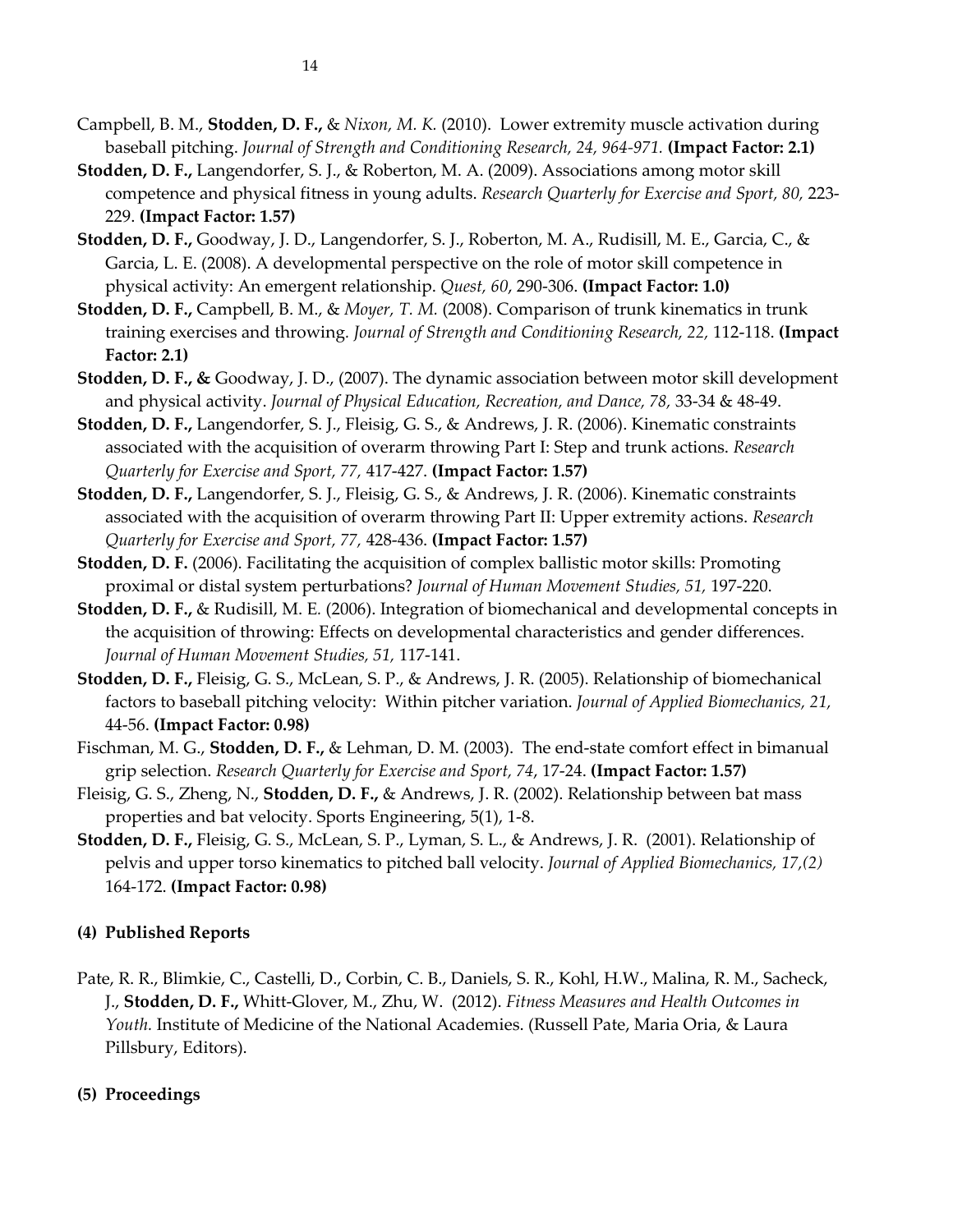Fleisig, G. S., Zheng, N., **Stodden, D. F,** & Andrews, J. R. (2000). *Correlations between bat speed and mass properties.* Proceedings of XIX International Symposium on Biomechanics in Sports: (ISBN 0- 9715218-0-8), San Francisco, pp. 100-103.

### **(6) Non-refereed articles**

**Stodden, D. F.** (1998). The change-up: Deceive and protect. *National High School Baseball Coaches Association's Instruction Publication, 7,* 1-2.

**Stodden, D. F.** (2008). Muscle bulletin: Carve you core. Men's Health, p. 62.

### **(7) Manuscripts In Progress/Review**

- Stewart, G., Webster, C. A., **Stodden, D. F.,** Brian, A., Egan, C. A., & Weaver, R. G. (in review). The association of children's participation in school physical activity opportunities with classroom conduct. Journal of School Health. **(Impact Factor = 1.43)**
- Goodway, J. D., Robinson, L. E., Brian, A., Getchell, N., Logan, S., & \***Stodden, D. F.** (in review). Motor development research: An agent of change for physical education practice and policy, Research Quarterly for Exercise and Sport. **(Impact Factor = 2.26)**
- Fransen, J., Pluss, M., De Meester, A., & \***Stodden, D. F.** (manuscript preparation). Exploring the Dunning–Kruger effect: A developmental perspective on relationship between perceived and actual motor competence and its potential impact on physical activity and health.
- Nesbitt, D., Molina, S., Robinson, L. E., Brian, A., & \***Stodden, D. F.** (in review). Examining Supine-to Stand as a measure of health from early childhood into adolescence. Journal of Science and Medicine in Sport.
- Brian., A., Getchell, N., De Meester, A., True, L., & \***Stodden, D. F.** (to be resubmitted). Reconceptualizing Seefeldt's proficiency barrier: Implications for locomotion. *Quest.*
- Sacko, R.S., Utesch, T., Cordovil, R., De Meester, A., Eggelbusch. M., Bott. T.,\* **Stodden D.F.** (manuscript preparation). The Developmental Sequences for Forceful Kicking.
- Sacko, R.S., Utesch, T., Eggelbusch. T., \***Stodden D.F.** (manuscript in process). Associations of Product and Process Oriented Motor Competence with Energy Expenditure.

### **INTERNATIONAL RESEARCH COLLABORATIONS**

**Portugal (2018)** Faculty Colaborator – Dr. Jose Maia, Director, Kinanthropometry & Applied Statistics Laboratory, Porto, Portugal. Have collaborated on two research projects associated with doctoral student theses (Ana Carolina Reyes, Alcibiades, Bustamante)

**Belgium (2014-present)** Faculty Collaborators - Dr. Leen Haerens and Dr. Matthieu Lenior, Ghent University, Department of Movement and Sports Sciences. Have collaborated on various research projects, reviewed grant proposals, collaborated on grant proposals, work with doctoral students on their doctoral theses at various levels (An De Meester, Farid Bardid – external examiner). An De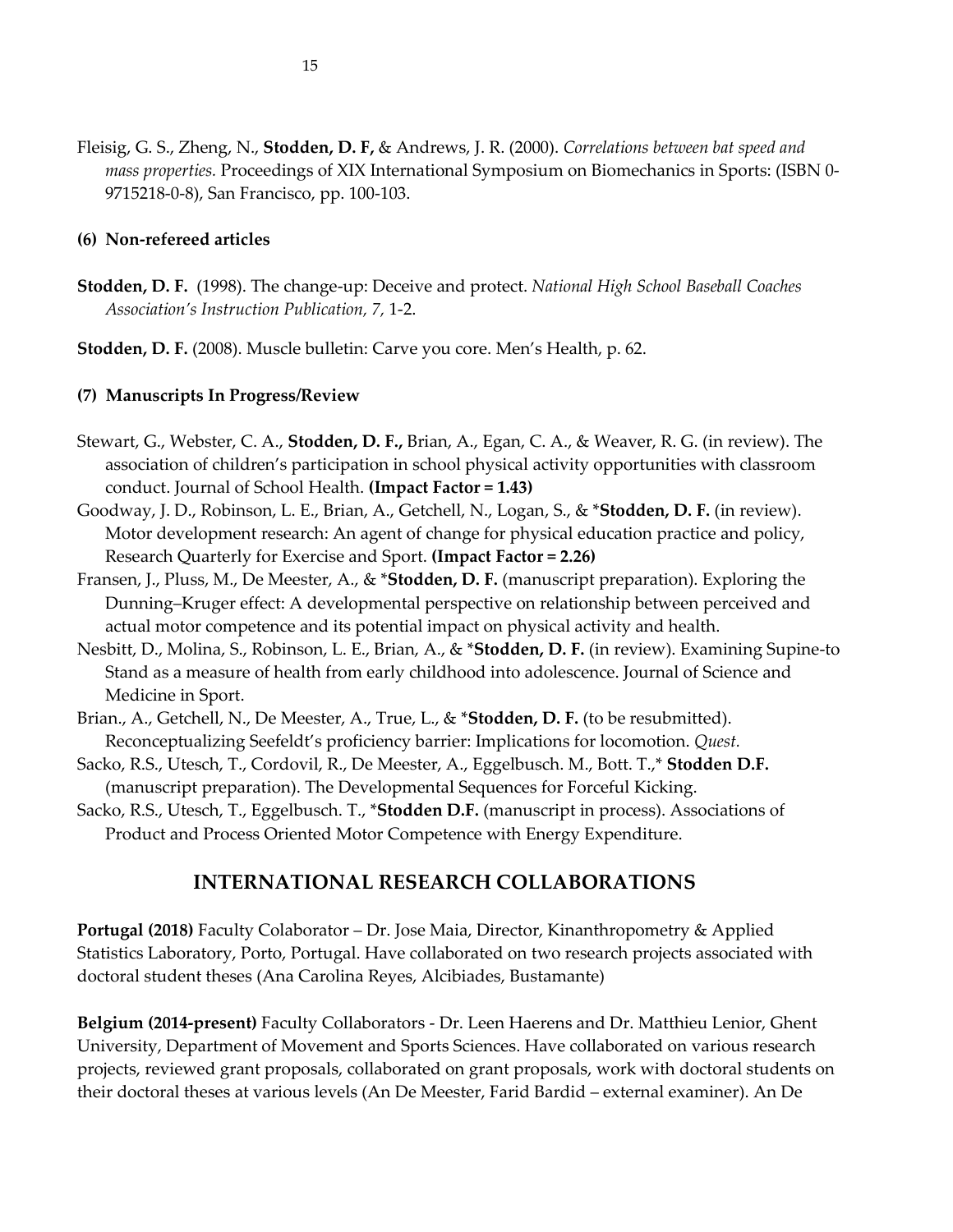Meester visited USC on three occasions and collaborated in my research group as both a doctoral student and post-doctoral researcher).

**Portugal (2011-present)** Faculty Collaborator – Professor Vitor P. Lopes, Research Center in Sport Sciences, Health Sciences and Human Development, Polytechnic Institute of Bragança, Braganca, Portugal. I have collaborated on multiple research projects, collaborated on grant proposals and worked with a doctoral student (Luis Lopes) on his doctoral thesis.

### **Portugal (2011-present)**

Faculty Collaborator – Professor Luis Paulo Rodriguez, Director, School of Sport & Leisure, Polytechnic Institute of Viana do Castelo. Have collaborated on multiple research projects and collaborated on grant proposals.

**Brazil (2013-present)** - Faculty Collaborator – Dr. Maria Theresa Cattuzzo, School of Physical Education, University of Pernambuco, Recife, Brazil. I have collaborated on multiple projects with Dr. Cattuzzo and her research team, which includes undergraduate, masters and doctoral students. I have provided mentoring on how to establish a research line as well as work with several of her students on their research projects. I have guest lectured at Dr. Cattuzzo's University mentored two doctoral students (Carolina Campos, Rafael Henrique).

### **Brazil (2015-present)**

Faculty Collaborator – Dr. Alessandro Ré, Escola de Artes, Ciências e Humanidades, Universidade de São Paulo, São Paulo, Brazil. I have collaborated on multiple projects with Dr. Ré and his research team, I provided mentoring on his research line surrounding motor competence when he was a visiting scholar at USC for nine months.

**Australia (2012-present)** – Faculty Collaborator – Dr. Lisa Barnett School of Health & Social. Development, Deakin University, Melbourne, Australia. I have collaborated on multiple projects with Dr. Barnett and her doctoral students as her our research lines are very similar and focus on various aspects of motor competence.

### **Australia (2014-2018)**

Faculty Collaborator – Dr. David Lubans Priority Research Centre for Physical Activity and Nutrition, University of Newcastle, Newcastle, Australia. I have collaborated on two papers with Dr. Lubans and have worked with two of his doctoral students (Jordan Smith & Ryan Hulteen).

**United Kingdom (2015-present)** – Faculty Collaborator – Dr. Michael Duncan, Department of Applied Sciences and Health, Coventry University, Coventry, United Kingdom. I have recently collaborated on three projects with Dr. Duncan's research team including research projects and an international COST grant proposal. I have been a visiting lecturer and am working with three of his doctoral students (Elizabeth Bryant, Chelsea Lawson & Emma Eyre).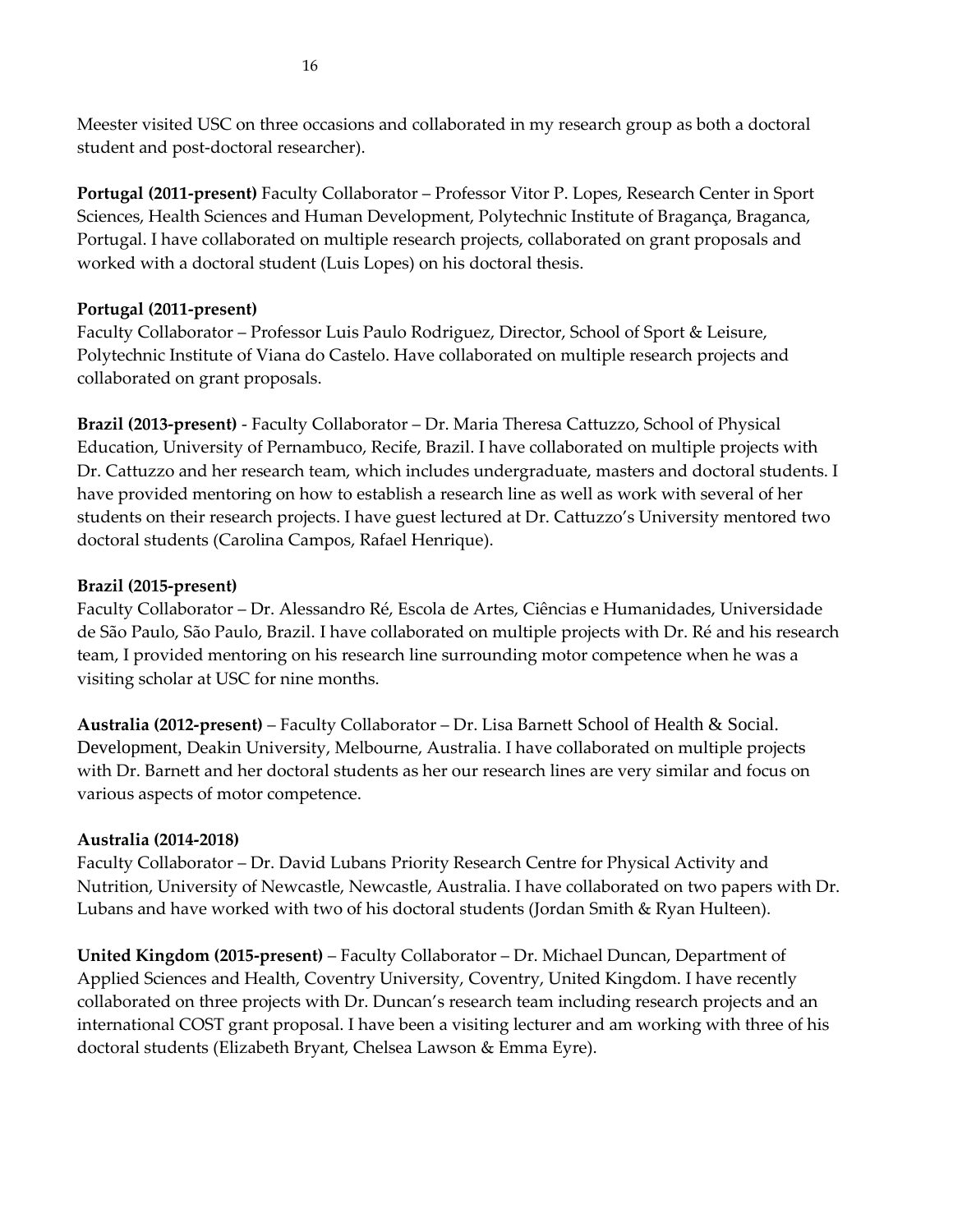**Denmark (2016-2018)** – Faculty Collaborator – Lars Bo Andersen, Institute of Sports Science and Clinical Biomechanics, University of Southern Denmark, Odense Denmark. I have collaborated with Dr. Andersen on three papers and am currently working with one of his doctoral students (Rodrigo Antunes Lima).

**Germany (2016-present)** – Faculty Collaborators – Maike Tietjens and Till Utesch, Institut für Sportwissenschaft, Universität Münster, Münster, Germany. I am currently collaborating on two projects with Drs. Tietjens and Utesh that are tied to their visiting undergraduate scholars that have worked (Moritz Eggelbusch, Jonathon Kuban) at USC under my supervision.

# **PAPERS READ TO PROFESSIONAL SOCIETIES**

# **A. Keynote Presentations (11)**

- **Stodden D.F.** (2019, June). *An integrated model of motor development: Fundamental principles of why teaching PE is important to promote children's motor competence and self-concept.* Baby Swimming e Sviluppo Motorio Nell'infanzia. Sardegna, Italy.
- **Stodden D.F.** (2017, November). *Biases and Beliefs about Motor Development and Health: The Mountain to Climb.* Third Assembly of the International Motor Development Research Consortium (IMDRC-III), Melgaco, Portugal.
- **Stodden, D. F.** (2017, January). *Forging a new PATH (Promoting Active Trajectories of Health) for Children.* International Congress on Children's Physical Activity and Sport. Jyväskylä, Finland.
- **Stodden, D.F.** (2016). *A Developmental Perspective on the Role of Motor Competence for Promoting Positive Trajectories of Health.* VIII Brazilian Conference on Motor Behavior. Joao Pessoa, Brazil.
- **Stodden, D. F.** (2015, April). *Examining Trajectories of Health-related Physical Fitness and Obesity: A Developmental Perspective.* The Illinois Transdisciplinary Obesity Prevention Program - **I-TOPP Visiting Scholar Lecture.** University of Illinois, Champaign-Urbana, IL.
- **Stodden, D. F.** (2014, December). *Motor behavior, Sport and Physical Education: barriers and challenges.* I Pernambucano Meeting of Motor Behavior, Recife, PE, Brazil.
- **Stodden, D. F.** (2014, December). *Promoting Positive Lifespan Trajectories to Achieve Health: A Developmental Perspective:* International Symposium on Research for Lifestyle and Health. Porto de Galinhas, PE, Brazil.
- **Stodden, D. F.** (2014, October). *Current Evidence on the Associations between Motor Competence and Aspects of Health in Youth: What do We Know?* International Congress on Children's Physical Activity and Sport, Leige, Belgium.
- **Stodden, D. F.,** (2013, February). *No child left behind: The role of motor development.* Motor and Cognitive Development across the Lifespan Conference, Stuttgart, Germany.
- **Stodden, D. F.** (2010, November). *Dynamic relationships among motor skill competence, physical activity, health-related fitness, and perceived competence.* Illinois AHPERD Annual Convention. St. Charles, IL.
- **Stodden, D. F.,** (2009, April). *Predicting lifetime physical activity through motor skills: physical activity and health needs of children and youth.* 1st International Symposium in Physical Activity, Health and Quality of Life, Sport Sciences School - National University, Heredia, Costa Rica.

# **B. Invited Presentations (27)**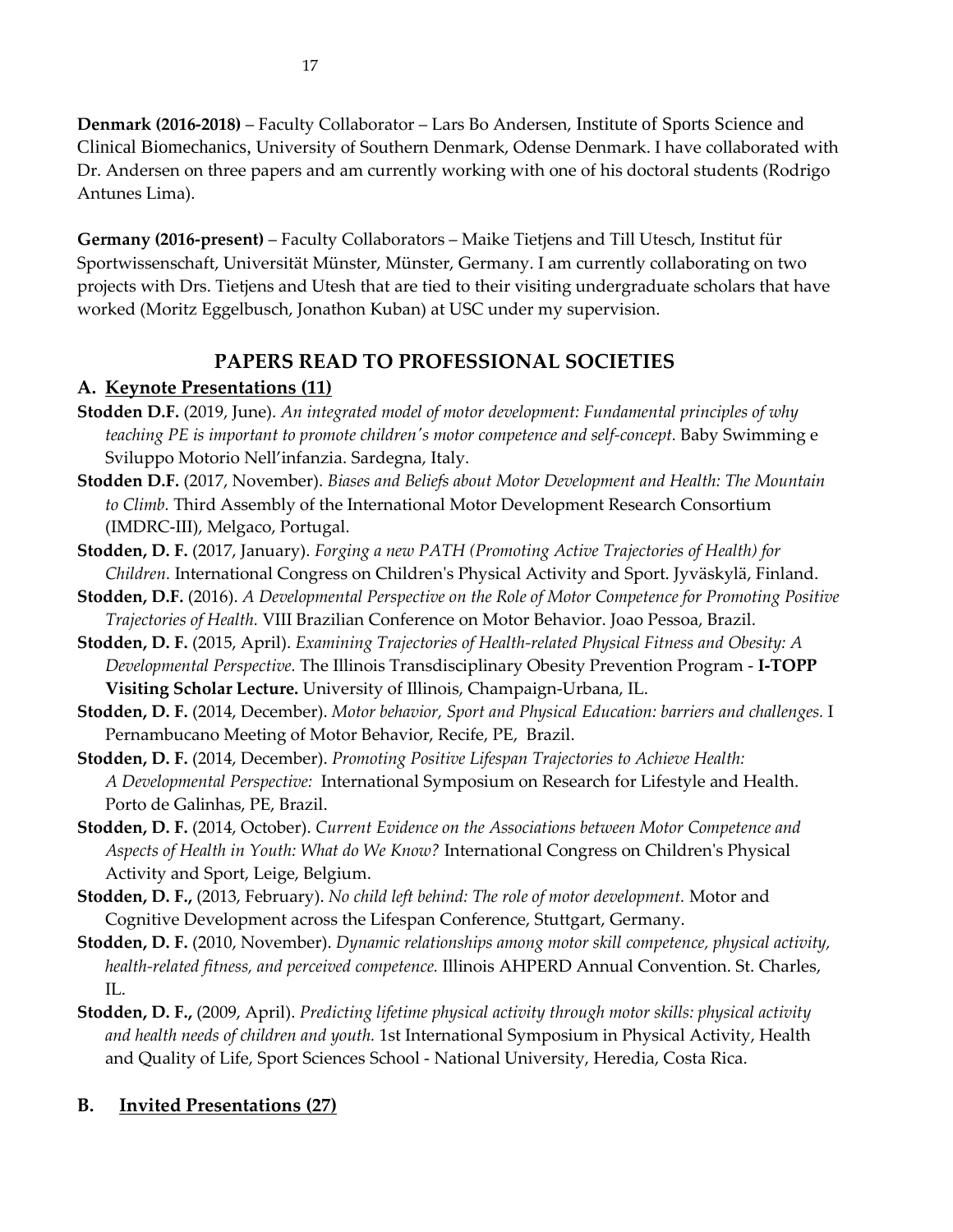- **Stodden, D.F.** (2019, July). *The Motor Competence Dilemma for Disabilities & Developmental Delay: Let's Destigmatize and Dive In.* National Consortium for Physical Education for Children with Disabilities. Columbia, SC.
- **Stodden, D.F. (2019, April).** Motor Development & Health: Overcoming Biases & Beliefs with New Perspectives. University of Georgia, Athens, GA.
- **Stodden D.F.** (2018, October). *Houston: We Have a Movement Problem.* International Visiting Scholar Lecture: Ghent University, Ghent, Belgium.
- **Stodden D.F.** (2017, November). *The Importance of Motor Development to Health.* University of Lisbon. Lisbon, Portugal.
- **Stodden, D. F.** (2017, May). *Promoting Motor Development: Deep Grammar of Movement.* Visiting Scholar Lecture: Ghent University, Ghent, Belgium.
- **Stodden, D. F.** (2016, April). *Developmental Issues for Long Term Athletic Development.* Michael Johnson Performance. McKinny, TX.
- **Stodden, D. F.** (2016, March). *Impact of Motor Competence on Aspects of Health Across the Lifespan.* Visiting Scholar Lecture: Academic Visitor Scheme. Coventry University, Coventry, UK.
- **Stodden, D.F.** (2014, July). *Building a foundation for long-term athletic development.* National Strength & Conditional Association Annual Conference. Las Vegas, NV.
- Goodway, J. D., **Stodden, D. F.,** Lomax, R., Ferkel, R., & Brian, A. (2013, June). Developmental trajectories of the relationship among motor skill competence, physical activity, perceived motor competence and health-related fitness across early childhood to middle childhood. Presented at the University of Bedfordshire Research Symposium, Bedford, England.
- Brian, A., Goodway, J. D., & **Stodden, D. F.** (2013, June). A conceptual and synergistic model to examine the relationships among motor competence, perceived motor competence and physical fitness as underlying mechanisms driving physical activity behaviors in children. Presented at the University of Bedfordshire Research Symposium, Bedford, England.
- **Stodden, D. F.** (2012, July). *Youth physical development: Age-Related, not age-determined.* National Strength and Conditioning Association Annual National Conference, Providence, RI.
- **Stodden, D. F.** (2012, September). *Motor Skill Status as a Factor in Identifying Fitness Measures.* Committee on Fitness Measures and Health Outcomes in Youth, Institutes of Medicine, Washington, D.C.
- **Stodden, D. F.** (2010, November). *Promoting positive physical activity and fitness trajectories: Influence of motor skill competence.* Illinois AHPERD Annual Convention. St. Charles, IL.
- **Stodden, D. F.** (2010, November). *Relationship between motor skill competence and health-related physical fitness in adults: Evidence for Seefeldt`s proficiency barrier.* Illinois AHPERD Annual Convention. St. Charles, IL.
- **Stodden, D. F.,** Langendorfer, S. J. (2009, April). *The dynamic relationship between motor skill competence and physical fitness.* NASPE Research Grant Findings. Annual meeting of the American Alliance for Health, Physical Education, Recreation, and Dance, Tampa FL.
- **Stodden, D. F.,** Campbell, B. M., Nixon, M. (2009, January). *Biomechanics of the lower extremities in baseball pitching.* 27th Annual Injuries in Baseball Conference, American Sports Medicine Institute, Houston, TX.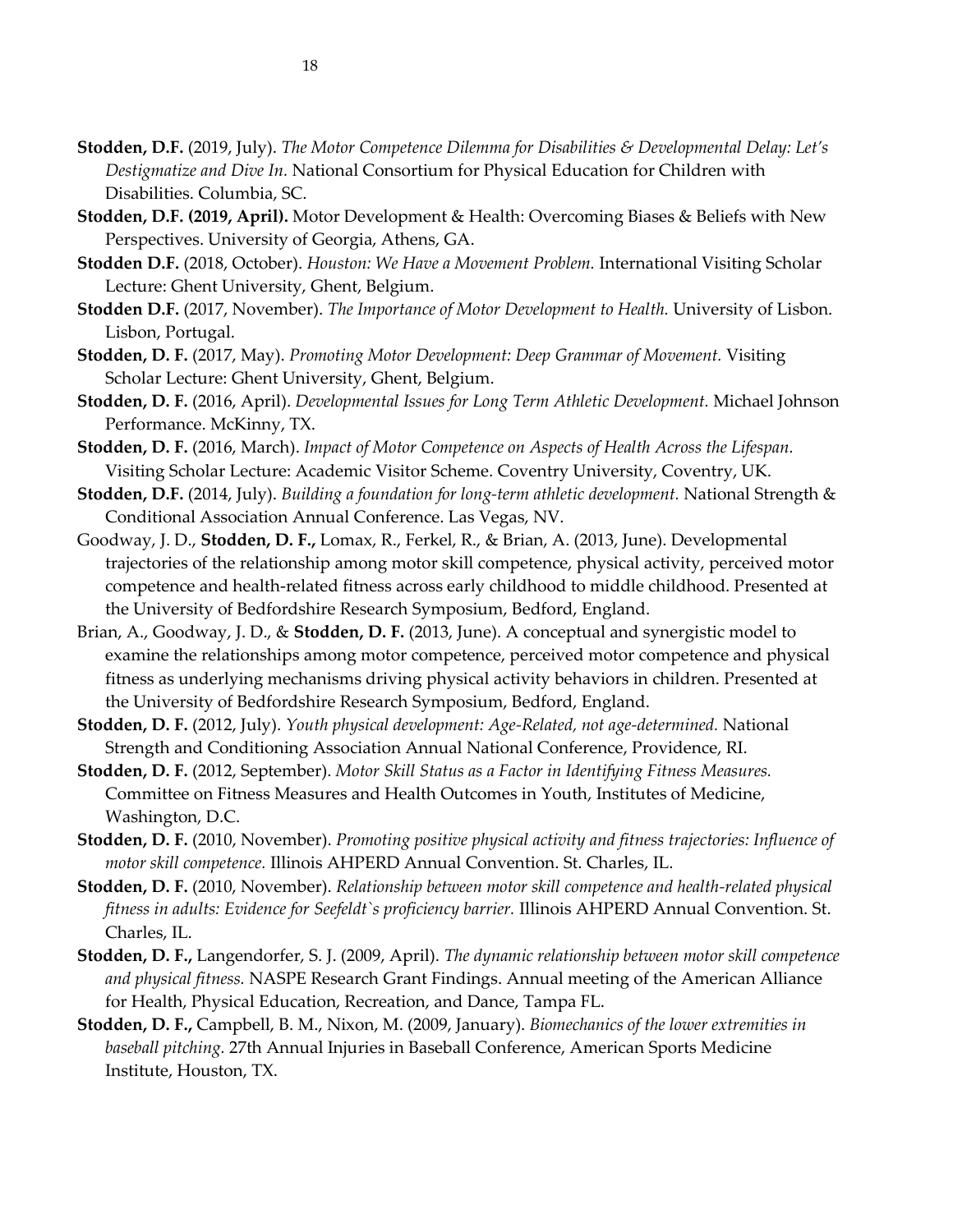- **Stodden, D. F.** (2008, March). *Biomechanical evaluation of the throwing athlete: Implications for Strength Training and Rehabilitation.* Great Lakes Athletic Trainers' Association Winter Meeting and Clinical Symposium, Toledo, OH.
- **Stodden, D. F,** (2007, March). *Examining the Dynamic Relationship between motor skill development and physical activity.* Lolas E. Halverson Lecture. AAHPERD National Convention. Baltimore, MD.
- **Stodden, D. F,** (2007, March). *Combating obesity in K-12 learners.* AAHPERD all academy symposium. AAHPERD National Convention. Baltimore, MD.
- **Stodden, D. F,** & Campbell, B. M., *Omler, C.* (2007, January). *Ground reaction forces in baseball pitching.* 25th Annual Injuries in Baseball Conference, American Sports Medicine Institute, Los Angeles, CA.
- **Stodden, D. F.,** *Hundley, J.,* & Campbell, B. M. (2007, January). *Bimanual coordination effects on throwing kinematics and ball velocity.* 25th Annual Injuries in Baseball Conference, American Sports Medicine Institute, Los Angeles, CA.
- **Stodden, D. F,** (2005, January). *Biomechanical variations within pitchers.* 24th Annual Injuries in Baseball Conference, American Sports Medicine Institute, Scottsdale, AZ.
- **Stodden, D. F,** (2005, January). *Development of overarm throwing: Biomechanical considerations for instruction.* 24th Annual Injuries in Baseball Conference, American Sports Medicine Institute, Scottsdale, AZ
- **Stodden, D. F.** (2005, March). *Biomechanical evaluation of the throwing athlete.* Annual Meeting, Great Lakes Athletic Trainers' Association, Toledo, OH.
- **Stodden, D. F.** (2001, January). *Relationship of pitching mechanics to ball velocity.* 19th Annual Injuries in Baseball Conference, American Sports Medicine Institute, Phoenix, AZ.
- **Stodden, D. F,** Fleisig, G. S., McLean, S. P., Lyman, S. L., & Andrews, J. R. (1999, January). *Relationship between trunk mechanics and ball velocity.* 17th Annual Injuries in Baseball Conference, American Sports Medicine Institute, Birmingham, AL.
- **Stodden, D. F,** Fleisig, G. S., McLean, S. P., Lyman, S. L., & Andrews, J. R. (1998, March). *Timing of pelvic and upper torso kinematics in baseball pitching.* South Eastern Athletic Trainers Association Annual Meeting, Atlanta, GA.

### C. **Refereed Papers (Presentations with or without abstract)**

# **1. International (61)**

**(Names in** *italics* **denote graduate student contributions under my supervision)**

- De Meester, A., Irwin, J.M., **Stodden, D.F,** Galle, J., Soenens, B., Cardon, G., Lenoir, M., Haerens, L. (2019) The roots and motivational consequences of overestimation of motor competence among children and adolescents with various levels of self-aggrandizement. Presented at the 2019 Self-Determination Theory Conference (SDT), May 21-24, Amsterdam, The Netherlands.
- De Meester, A., Irwin, J.M., **Stodden, D.F.,** Galle, J., Soenens, B., Cardon, G., Lenoir, M., Haerens, L. (2019) Stimulating Overestimation of Motor Competence to Promote Physical Activity: A Bridge Over Troubled Water, a Stairway To Heaven or a Highway to Hell? Journal of Sport and Exercise Psychology, 41, S10. Presented at the 2019 North American Society for the Psychology of Sport and Physical Activity (NASPSPA) conference, Baltimore, MD, USA.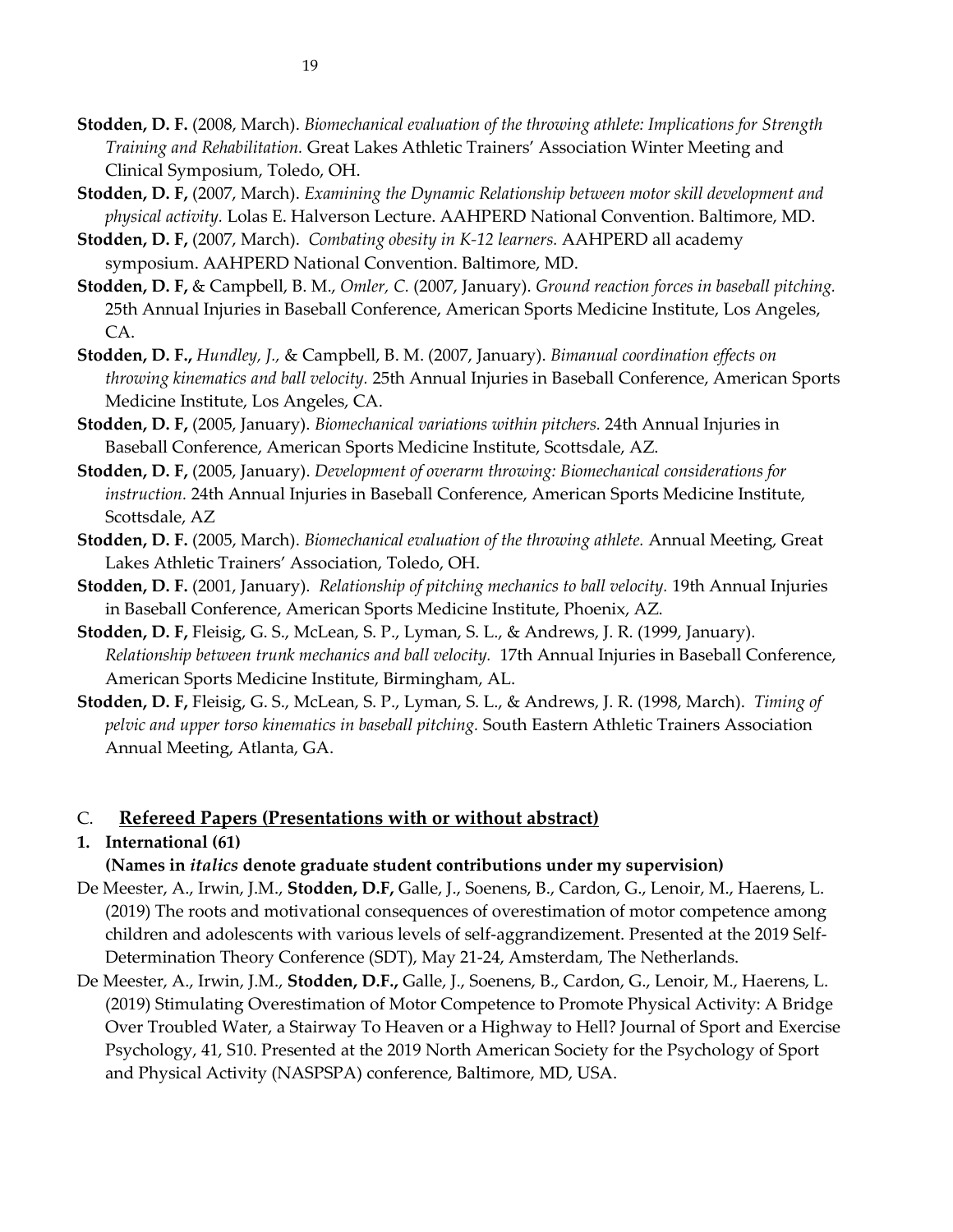20

- (2019) Overestimation of One's Motor Competence: Discovering Different Pathways. Journal of Sport and Exercise Psychology, 40, S12-S13. Poster presentation at the 2019 North American Society for the Psychology of Sport and Physical Activity (NASPSPA) conference, Baltimore, MD, USA.
- De Meester, A., Barnett, L., Brian, A., Van Duyse, F., Irwin, J.M., **Stodden, D.F..,** D'Hondt, E., Jimenez, J., Bowe, S., Lenoir, M., Haerens, L. (2019) A systematic review and meta-analysis of the relationship between children's and adolescents' actual and self-perceived motor competence. Presented at the Healthy and Active Children Meeting, September 11-14, Verona, Italy.
- De Meester, A., **Stodden, D.F.,** Irwin, J.M., Sacko, R., Haerens, L. (2019) A cross-cultural comparison of American and Portuguese children's motor competence. Presented at the Healthy and Active Children Meeting, September 11-14, Verona, Italy.
- Sacko, R.S., Paw, Chinapaw, M., Altenburg, T., Duncan, M., Stratton, G., **Stodden, D.F.** (September, 2019) Symposium: What have we been missing? Novel and innovative methodologies for improving children's physical activity assessment and motor competence Presented at the International Motor Development Research Consortium (I-MDRC) & Children's Physical Activity and Sport (CIAPSE) Conference, Verona, Italy.
- Sacko, R.S., De Meester, A., Irwin, M., Shortt, C., **Stodden, D.F.** (September, 2019) How the choice of measuring instrument impacts the strength of the relationship between children's actual and perceived motor competence. Presented at the International Motor Development Research Consortium (I-MDRC) & Children's Physical Activity and Sport (CIAPSE) Conference, Verona, Italy.
- Sacko, R.S**., Stodden, D.F.** (September, 2019) Energy expenditure of discrete skill performance (ages 7-9) and measurement discrepancies using accelerometry, SOFIT, SOPLAY, and OSRAC. Presented at the International Motor Development Research Consortium (I-MDRC) & Children's Physical Activity and Sport (CIAPSE) Conference, Verona, Italy.
- De Meester, A., **Stodden, D.F.,** Irwin, M., Sacko, R.S., Haerens, L. (September, 2019) Are skilled children more physically active than their less skilled peers? Presented at the International Motor Development Research Consortium (I-MDRC) & Children's Physical Activity and Sport (CIAPSE) Conference, Verona, Italy.
- De Meester, A., **Stodden, D.F.,** Irwin, M., Sacko, R.S., Haerens, L. (September, 2019). A cross-cultural comparison of American and Portuguese children's motor competence. Presented at the International Motor Development Research Consortium
- Sacko, R.S., De Meester, A., Bardid, F., **Stodden, D.F.** (April, 2019) Children's Levels of Energy Expenditure, Perceived Exertion, and Fun During Discrete Skill Practice. Presented at the annual meeting of the Society of Health and Physical Educators in America (SHAPE), Tampa, FL.
- Pfeifer C.E., Sacko, R.S., Ortaglia, A., Beattie, P.F, **Stodden, D.F** (April, 2019). Fit to Play? Health-Related Fitness of Youth Athletes. Presented at the South Carolina Public Health Association Annual Conference, Myrtle Beach, SC.
- Weist, M., **Stodden, D.F.** (Oct, 2019). Moving Child, Adolescent and School Mental Health to a more Holistic Approach. International Motor Development Research Consortium, Verona, Italy.
- Pennell, A., Taunton, S., Fisher, J., Patey, M., Stribing, A., Gilbert, E., Irwin, J., Webster, C., **Stodden, D.F.,** Lieberman, L., & Brian, A. (June, 2019). An extensive comparison of multidimensional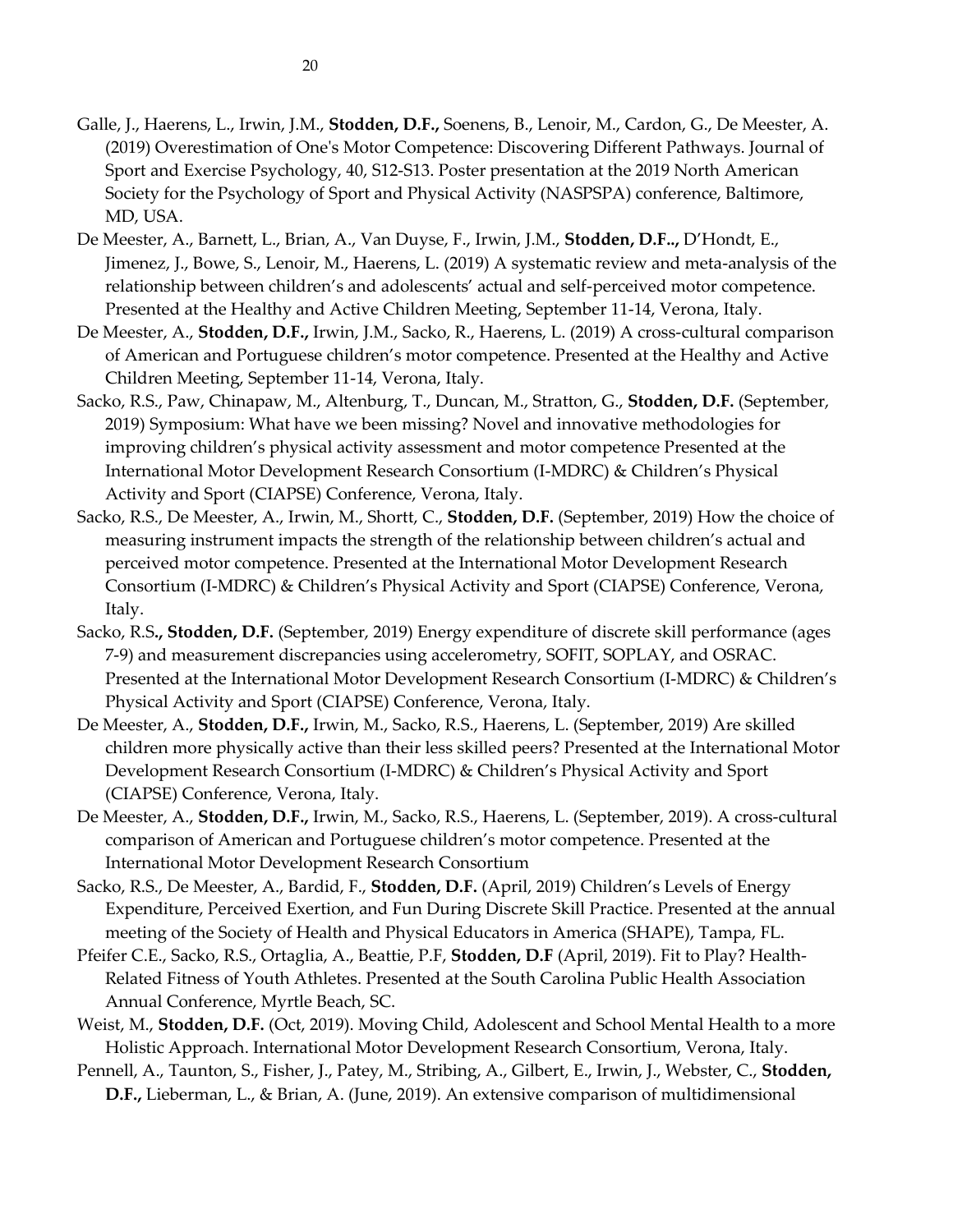forms of balance in youth with and without visual impairments. International Symposium on Adapted Physical Activity, Charlottesville, VA.

- Brian, A., Irwin, J. M., PTaunton, S., Pennell, A., **Stodden, D.F.,** Getchell, N., Karin, R., Klavina, A., & Lieberman, L. J. (2018, October). *The fundamental motor skill and physical activity levels of individuals with visual impairments in the United States, Latvia, and Bangladesh: Emerging evidence for a proficiency barrier.* Presented at the North American Federation of Adapted Physical Activity Conference, Corvallis, Oregon.
- Taunton, S., Brian, A., Pennell, A., Lieberman, L. J., True, L., Webster, C., & **Stodden, D. F.** (2018, October). *The effects of an integrative, universally-designed movement skill intervention on young children with and without disabilities.* Presented at the North American Federation of Adapted Physical Activity Conference, Corvallis, Oregon.
- *Sacko, R.S.,* McIver, K., Gorab, J., Brian, A., Nesbitt, D., **Stodden, D.F.** (June, 2018). *Children's Metabolic Expenditure During Object Projection Skill Performance.* Presented at the annual meeting of the North American Society for the Psychology of Sport and Physical Activity, Denver, CO
- Luz, C., Cordovil, R., Rodrigues, L.P., Gao, Z., Goodway, J., *Sacko, R.S.,* Nesbitt, D., Ferkel, R., True, L., **Stodden, D.F.,** (June, 2018) *A cross-cultural comparison of motor competence and health related fitness variables between Portuguese and American children.* Presented at the annual meeting of the North American Society for the Psychology of Sport and Physical Activity, Denver, CO.
- Fisher, J.R., Brian, A., Taunton, S., *Sacko, R.S.,* Goodway, J.D., Ferkel, R., True, L., **Stodden, D.F.** (June, 2018). *Concurrent Validity of Total Body Developmental Sequences: A Preliminary Investigation.* Presented at the annual meeting of the North American Society for the Psychology of Sport and Physical Activity, Denver, CO.
- De Meester, A., Barnett, L., Brian, A., Van Duyse, F., Irwin, J.M., **Stodden, D.F.,** D'Hondt, E., Jimenez, J., Robinson, L., Lenoir, M., Haerens, L. (2018) *The relationship between children's and adolescents' actual and self-perceived motor competence: A systematic review and meta-analysis.* Journal of Sport and Exercise Psychology. Presented at the annual meeting of the North American Society for the Psychology of Sport and Physical Activity, Denver, CO.
- Sacko, R.S., McIver, K., Gorab, J., Brian, A., Nesbitt, D., **Stodden, D.F.** (June, 2018*) Children's Metabolic Expenditure During Object Projection Skill Performance.* Presented at the annual meeting of the North American Society for the Psychology of Sport and Physical Activity, Denver, CO.
- Lenoir, M. & **Stodden D.F.** (November, 2017). *Developmental Pathways in Motor Development in Children: The Pitfall of the Average Child.* Third Assembly of the International Motor Development Research Consortium (IMDRC-III), Melgaco, Portugal.
- *Sacko, R.S.,* Utesch, T., Cordovil, R., De Meester, A., *Eggelbusch. M.,* Bott. T., **Stodden D.F.** (June, 2017) *The Developmental Sequences for Forceful Kicking.* Presented at the annual meeting of the North American Society for the Psychology of Sport and Physical Activity, San Diego, California.
- *Sacko, R.S.,* Utesch, T., *Eggelbusch. M.,* Bott. T., **Stodden D.F.** (June, 2017) *Associations of Product and Process Oriented Motor Competence with Energy Expenditure.* Presented at the annual meeting of the North American Society for the Psychology of Sport and Physical Activity, San Diego, California.
- *Sacko, R.S.,* McIver K., & **Stodden D.F.** (January, 2017) *MC=MVPA: New Insight for Activity Intensity Relativity.* Presented at the Children's Physical Activity and Sport (CIAPSE 2) Conference, Jyväskylä, Finland.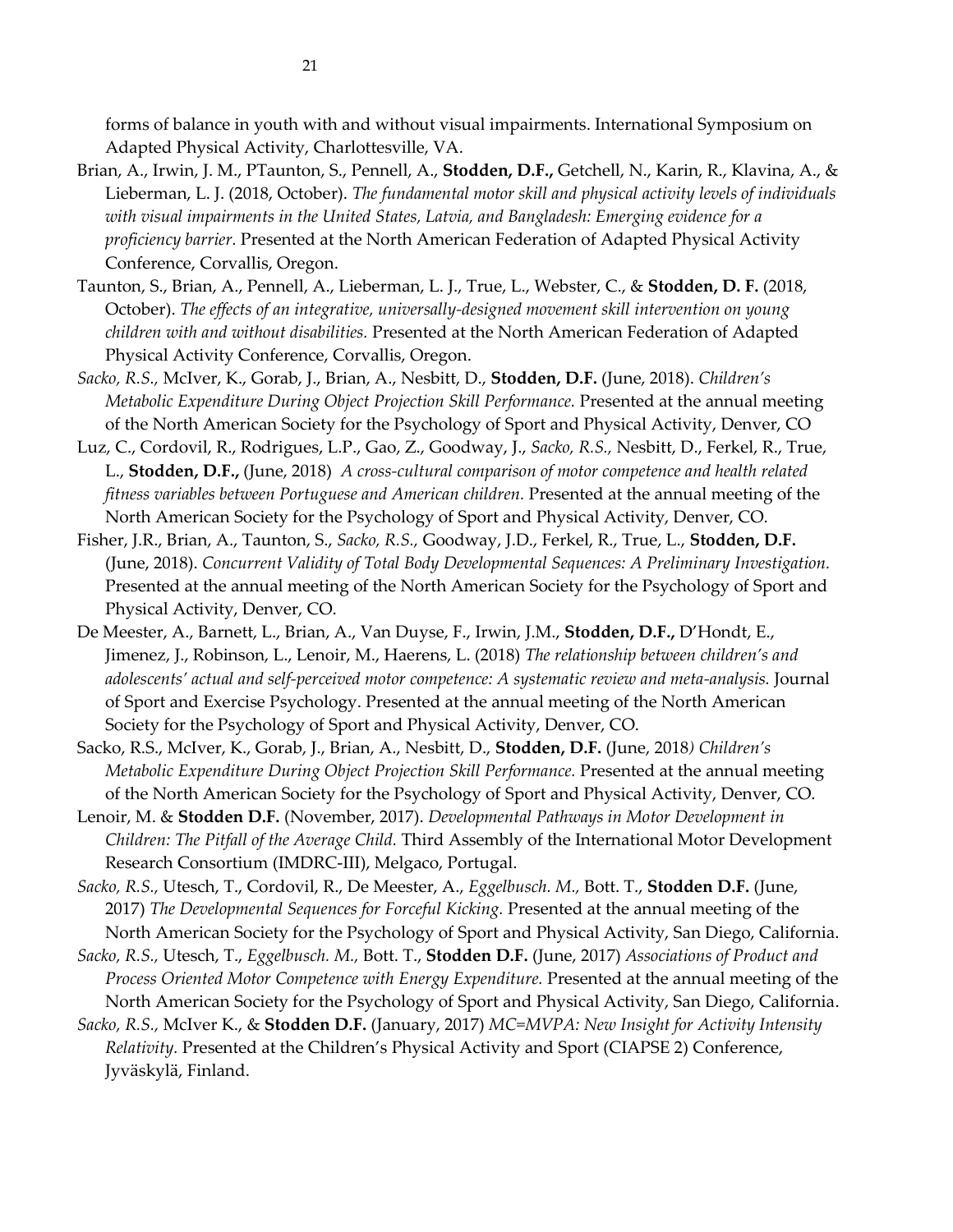- De Meester, A., **Stodden, D.F.,** Goodway, J, True, L, Brian, A., Ferkel, R., Haerens, L. (2017, June)*. Identification of a motor competence proficiency barrier among children for meeting physical activity guidelines.* Presented at the annual meeting for the North American Society for the Psychology of Sport and Physical Activity, San Diego, CA.
- *Nesbitt, D. R*., Molina, S., Robinson, L., Brian, A., & **Stodden, D. F.** (2017, June). *The relationship*  between Supine-to-Stand and health-related fitness in young adults. Presented at the annual meeting for the North American Society for Psychology of Sport and Physical Activity, San Diego, CA.
- *Nesbitt, D. R.,* True, L., & **Stodden, D. F.** (2017, June). *The effect of motor competence "proficiency barriers" on health-related fitness.* Presented at the annual meeting for the North American Society for Psychology of Sport and Physical Activity, San Diego, CA.
- *Pfeifer, C. E.,* **Stodden, D. F.** (2016, November). *Associations between FMS2 and injury in youth athletes.*  Presentation at the International Consortium of Motor Development Research (ICoMDR-II), Columbia, SC.
- De Meester, A., **Stodden, D.F.** (2016, June). *Underlying psychological mechanisms of motor competence.* Presentation at the Annual Meeting for the North American Society for the Psychology of Sport and Physical Activity. Montreal, Canada. Journal of Sport and Exercise Psychology 37(suppl.)
- **Stodden, D.F.,** De Meester, A. (2016, June). *Novel Approaches and Assessments influencing associations among Perceived Competence, Motor Competence and Children's Physical Activity.* Presentation at the Annual Meeting of the North American Society for the Psychology of Sport and Physical Activity. Montreal, Canada. Journal of Sport and Exercise Psychology 37(suppl.)
- De Meester, A., **Stodden D.F.,** Brian, A., True, L., Tallir, I., Cardon, G., Haerens, L. (2016, June). *Associations among actual motor competence, perceived motor competence and physical activity in children.* Presentation at the Annual Meeting of the North American Society for the Psychology of Sport and Physical Activity. Montreal, Canada. Journal of Sport and Exercise Psychology 37(suppl.).
- Brian, A., Haegele, J., Bostick, L., Lieberman, L., Nesbitt, D., **Stodden, D.F.,** & Taunton, S. (2016, September). *Perceptions of motor competence for children with and without visual impairments.* Presentation at the North American Federation of Adapted Physical Activity Conference, Edmonton, AB, Canada.
- *Nesbitt,* D. R., Molina, S., & **Stodden, D. F.** (2016, June). *Examining supine-to-stand as a measure of functional motor competence and health in children*. Presentation at the annual meeting of North American Society for Psychology of Sport and Physical Activity, Montreal, Canada.
- *Sacko, R. S., Pfeifer, C., Nesbitt, D.,* **Stodden, D.F.,** (2016, June) *Product oriented throwing, kicking and jumping motor performance data across childhood.* Presentation at the annual meeting of the North American Society for the Psychology of Sport and Physical Activity. Montreal, Canada.
- Taunton, S., True, L., Brian, A., Goodway, J. D., **Stodden, D.F.** (2016, June). *Hopping distance varies by developmental sequences of hopping in children and adolescents*. Presentation at the annual meetgin of the North American Society for the Psychology of Sport and Physical Activity, Montreal, Canada.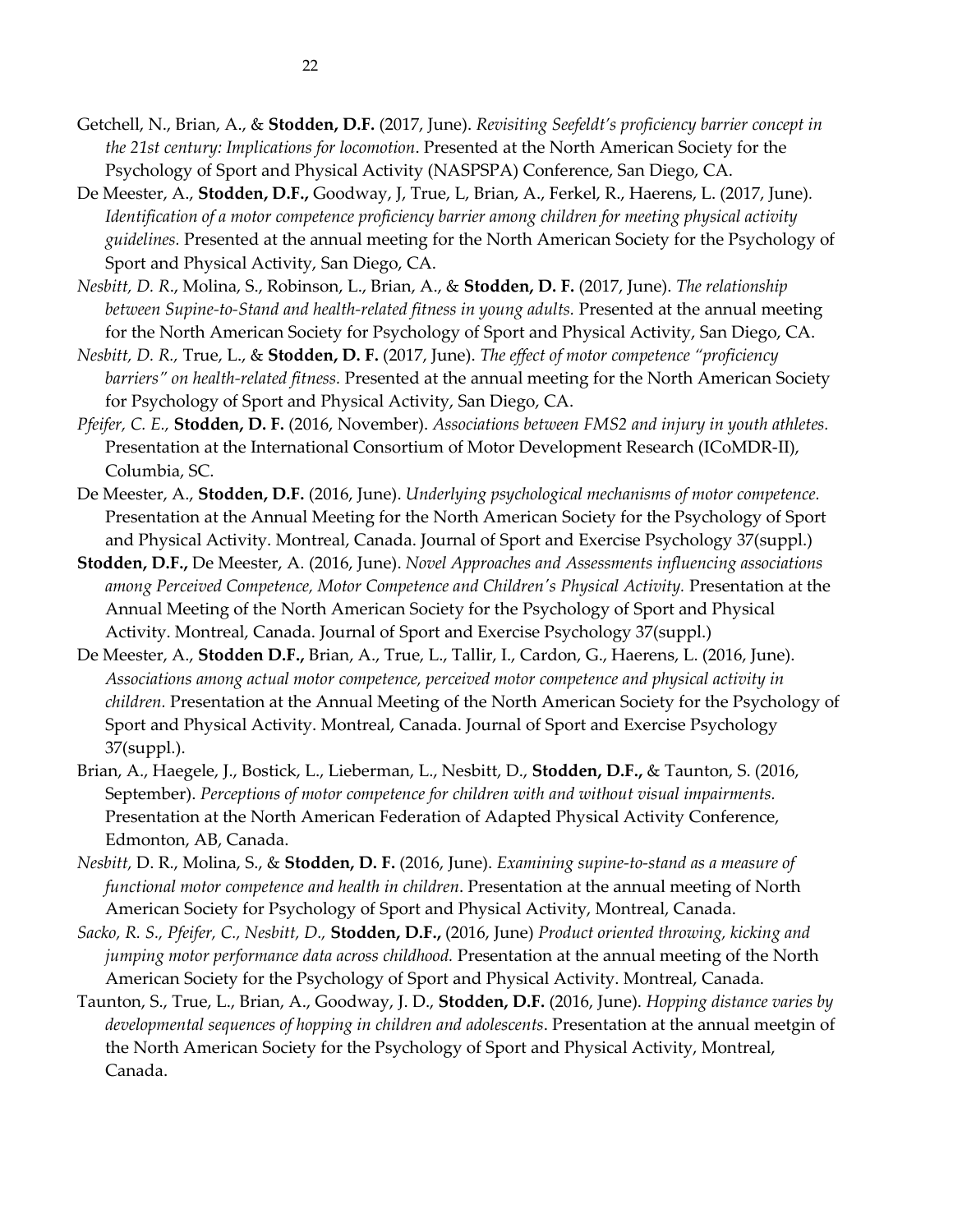- Goodway, J. D., **Stodden, D. F.,** Brian, A. S., Chang, S., Ferkel, R., True, L., Famelia, R., & Tsuda, E. (2015). *Developmental trajectories in actual and perceived motor competence, physical activity, and health-related fitness as predictors of weight status.* Annual meeting of North American Society for Psychology of Sport and Physical Activity, Portland, OR. *Journal of Sport and Exercise Psychology, 37,* S77.
- Logan, S. W., Robinson, L. E., Barnett, L. M., Goodway, J. D., & **Stodden, D. F.** (2015). *Comparison of performance on process- and product-oriented motor assessments.* Annual meeting of North American Society for Psychology of Sport and Physical Activity, Portland, OR. *Journal of Sport and Exercise Psychology, 37,* S12.
- De Meester, A., Pion, J., **Stodden, D.F.,** Cardon, G., Lenoir, M., Haerens, L. (2015). *Actual and perceived motor competence assessment in relation to children's motivation towards sports and community sports participation.* Annual meeting of North American Society for Psychology of Sport and Physical Activity, Portland, OR. *Journal of Sport and Exercise Psychology, 37,* S13.
- De Meester, A.; Maes, J.; Stodden D.F., Cardon G., Goodway, J., Lenoir, M. & Haerens, L. (2015). *Identifying profiles based on actual and perceived motor competence: Differences in physical activity, sports participation, and motivation towards physical education.* Annual meeting of North American Society for Psychology of Sport and Physical Activity, Portland, OR. *Journal of Sport and Exercise Psychology, 37,* S75.
- *Nesbitt, D. R.,* Phillips, D. S., & **Stodden, D. F.** (2015, June). *Feasibility of supine-to-stand time as a measure of lifespan motor competence.* Annual meeting of North American Society for Psychology of Sport and Physical Activity, Portland, OR. *Journal of Sport & Exercise Psychology,* 37, S13.
- Cattuzzo, M.T., *Campos, C.,* Re, A.H.N., Oliveira, D.S., **Stodden D.F.** (2014, June). *Associations between process and product measures of standing long jump in adolescents.* Annual meeting of the North American Society for the Psychology of Sport and Physical Activity, Minneapolis, MN. *Journal of Sport & Exercise Psychology*, 36, S62.
- Henrique, R.S., Cattuzzo, M.T., Re, A.H.N., Prazeres, T.M.P., **Stodden D.F.** (2014, June). *Association between sports participation, motor competence and body weight status: A longitudinal Study.* Annual meeting of the North American Society for the Psychology of Sport and Physical Activity, Minneapolis, MN. *Journal of Sport & Exercise Psychology,* 36, S68.
- Lai S.K., Costigan S.A., Morgan P.J., Lubans D.R., **Stodden D.F.,** Salmon J., Barnett L. (2014). *Do school-based interventions focusing on physical activity, fitness, or fundamental movement skill competency produce a sustained impact in these outcomes in children and adolescents? A systematic review of follow-up studies.* AIESEP World Congress. Auckland, New Zealand.
- Brian, A., Goodway, J. D., **Stodden D. F.,** True, L., Ferkel, R. (April, 2013), *Developmental trajectory of the relationship between perceived motor competence and actual motor competence in children.* International Society of Behavioral Nutrition and Physical Activity. Ghent, Belgium. *International Journal of Behavioral Nutrition and Physical Activity, (supplement),* P293.
- Goodway, J.D., **Stodden, D. F.,** Seung Cho, C., Kim, J. Barnett, L. M., Brian, A. (April, 2013). *Examining the relationship between motor competence and physical activity: implications to health-based physical education.* International Society of Behavioral Nutrition and Physical Activity. Ghent, Belgium. *International Journal of Behavioral Nutrition and Physical Activity, (supplement),* S141.
- Goodway, J. D., **Stodden, D. F.,** Lomax, R., Ferkel, R., Brian, A., Seung Cho, C. True, L. (April, 2013). *Developmental trajectories of the relationship between motor skill competence, physical activity, perceived*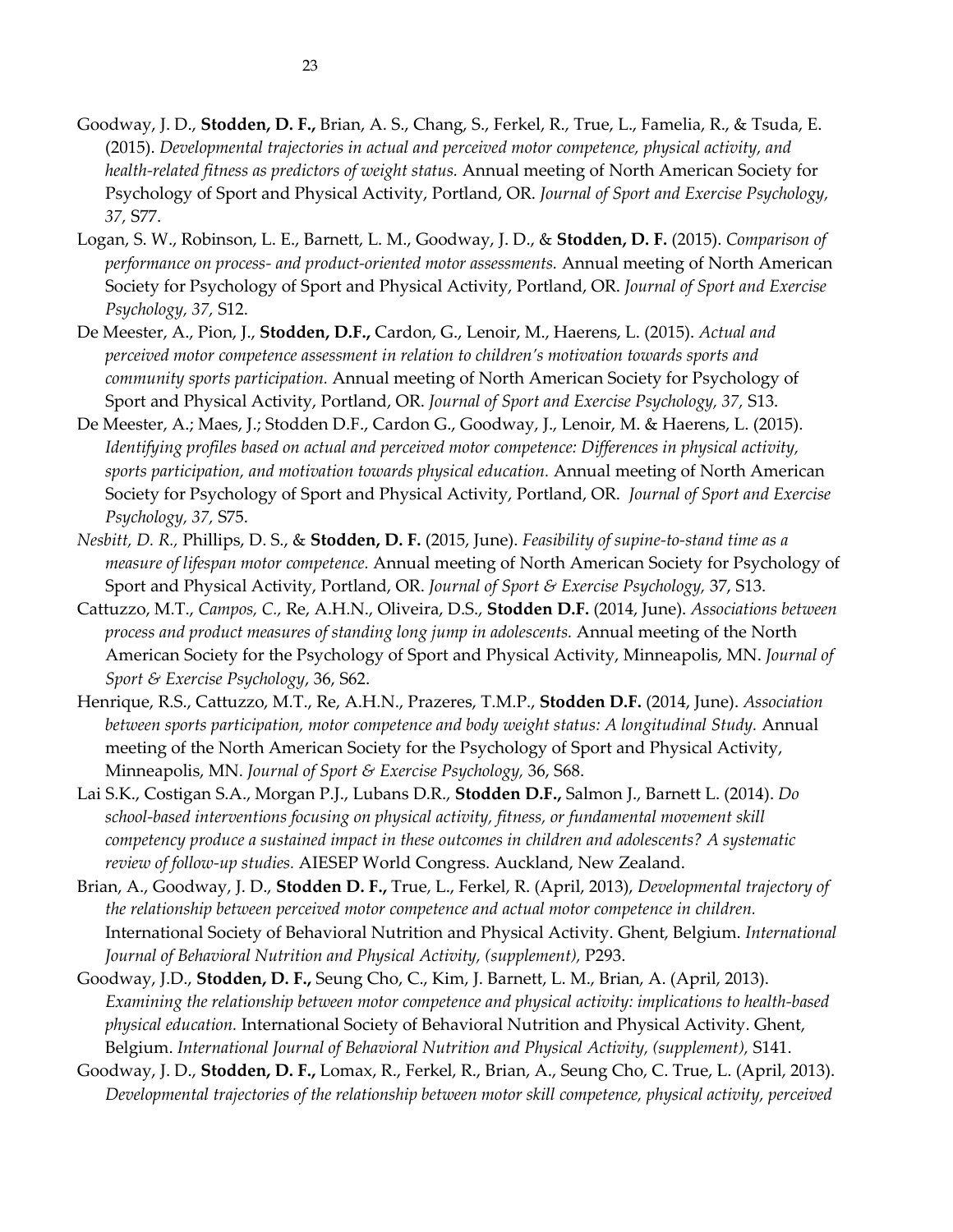*motor competence and health-related fitness.* International Society of Behavioral Nutrition and Physical Activity. Ghent, Belgium. *International Journal of Behavioral Nutrition and Physical Activity, (supplement),* S162.

- Goodway, J.D., Stodden, D. & Brian, A. (2012). *Examination of the role of motor competence, perceived motor competence and physical fitness as underlying mechanisms driving physical activity behaviors in children.* Annual meeting of the North American Society for the Psychology of Sport and Physical Activity, Honolulu, Hawaii. *Journal of Sport and Exercise Psychology, 34, S12.*
- Goodway, J. D., & Stodden, D. (2012). *Examining the dynamic relationship between motor competence, perceived motor competence, and physical fitness in children.* Annual meeting of the North American Society for the Psychology of Sport and Physical Activity, Honolulu, Hawaii. *Journal of Sport and Exercise Psychology, 34, S11.*
- Goodway, J. D., **Stodden, D. F.,** Brian, A., (2012). *Examining the dynamic relationship between motor competence, perceived motor competence and physical fitness in children. Developmental and conceptual model of the underlying mechanisms.* Annual meeting of the North American Society for the Psychology of Sport and Physical Activity, Honolulu, Hawaii. *Journal of Sport & Exercise Psychology, 34,* S12.
- **Stodden, D. F.,** *True, L.,* Goodway, J. D., *Ferkel, R.* (2012). *Relationships among product- and processoriented measures of motor skill competence and perceived competence in young children.* Annual meeting of the North American Society for the Psychology of Sport and Physical Activity, Honolulu, Hawaii. *Journal of Sport & Exercise Psychology, 34,* S13.
- **Stodden, D. F.,** Langendorfer, S. Goodway, J., *Ferkel, R.,* & Gao, Z. (2012). *The relationships among motor skill competence and health-related fitness across childhood.* Annual meeting of the North American Society for the Psychology of Sport and Physical Activity, Honolulu, Hawaii. *Journal of Sport & Exercise Psychology,* 34, S13.
- *Urbin, M.,* **Stodden, D. F.,** Fleisig, G. S., (2011). *Kinematic variability of differentially skilled children and adolescent overarm throwers.* Annual meeting of the North American Society for the Psychology of Sport and Physical Activity, Burlington, VT. *Journal of Sport & Exercise Psychology, 33,* S42.
- **Stodden, D. F.,** *True, L.* & Langendorfer S. J. (2010). *Predicting health-related fitness in young adults: Association to motor skill competence.* Annual meeting of the North American Society for the Psychology of Sport and Physical Activity, Tucson, AZ. *Journal of Sport & Exercise Psychology,* 32, S16.
- Goodway, J. D., **Stodden, D. F.,** *Ferkel, R.,* Mowad, L (2010). *Associations among motor skill competence, physical activity, health-related fitness, and perceived competence in young children.* Annual meeting of the North American Society for the Psychology of Sport and Physical Activity, Tucson, AZ. *Journal of Sport & Exercise Psychology,* 32, S14.
- *Urbin, M. A.,* & **Stodden, D. F.** (2010). *Examining Impulse-Variability in overarm throwing.* Annual meeting of the North American Society for the Psychology of Sport and Physical Activity, Tucson, AZ. *Journal of Sport & Exercise Psychology,* 32, S132.
- **Stodden, D. F.,** Langendorfer, S. J., Roberton, M. A., & *Kelbley, L.* (2007). *Relationship between motor skill competence & physical fitness in children.* Annual meeting of the North American Society for the Psychology of Sport and Physical Activity, San Diego, CA. *Journal of Sport & Exercise Psychology, 29,* S36.
- **Stodden, D. F.,** Langendorfer, S. J., *Snyder, L., Hundley, J., Fruth, J.,* &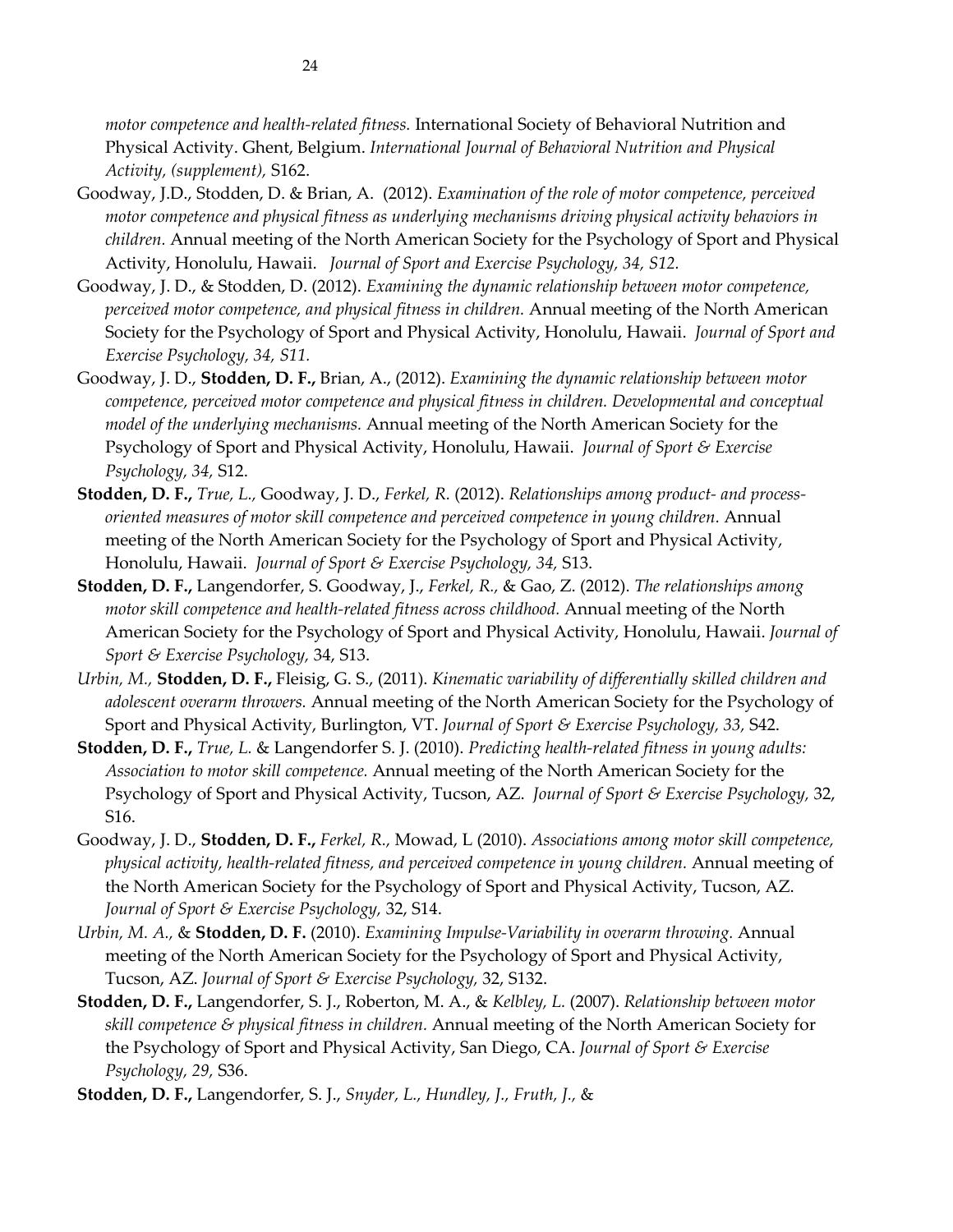Roberton, M. A. (2006). *Relationships among physical fitness and motor skillfulness.* Annual meeting of the North American Society for the Psychology of Sport and Physical Activity, Denver, CO. *Journal of Sport & Exercise Psychology, 28,* S176.

- **Stodden, D. F.,** Langendorfer, S. J., & Robinson, R. R. (2005). *Kinematic constraints associated with the acquisition of overarm throwing.* Annual meeting of the North American Society for the Psychology of Sport and Physical Activity, St Petersburg, FL. *Journal of Sport & Exercise Psychology, 27,* S24.
- **Stodden, D. F.,** & Fleisig, G. S. (2004). *Identifying trunk kinematic constraints in overarm throwing development.* Annual meeting of the North American Society for the Psychology of Sport and Physical Activity, Savannah, GA. *Journal of Sport & Exercise Psychology, 26,* S180.
- **Stodden, D. F.,** Rudisill, M. E., Wall, S. J., & Lawrence, M. (2003). *Effect of an integrated biomechanical/developmental instructional protocol on developmental throwing characteristics and gender differences.* Annual meeting of the North American Society for the Psychology of Sport and Physical Activity, Savannah, GA. *Journal of Sport & Exercise Psychology, 25,* S130.
- Langendorfer, S. J., *Hundley, J., Hahn, C.,* & **Stodden, D. F.** (2003). *Searching for anatomic constraints on the forceful overarm throw.* Annual meeting of the North American Society for the Psychology of Sport and Physical Activity, Savannah, GA. *Journal of Sport & Exercise Psychology, 25,* S73.
- Lehman, D. M., **Stodden, D. F.,** & Fischman, M. G. (2002). *End-State comfort effects in bimanual grip selection tasks with random order of targets.* Annual meeting of the North American Society for the Psychology of Sport and Physical Activity, Baltimore, MD. *Journal of Sport & Exercise Psychology, 24*, S86*.*
- Fischman, M. G., **Stodden, D. F.,** Howard, C. H., & Lehman, D. M. (2001). *The end-state comfort effect as a function of bimanual grip selection.* Annual meeting of the North American Society for the Psychology of Sport and Physical Activity, St. Louis, MO. *Journal of Sport & Exercise Psychology, 23,* S84.
- Weimar, W. H., Rudisill, M. E., Martin, E. H., **Stodden, D. F.,** Adalbjornsson, C. F., & Goodway, J. D. (2001). *How cue words influence the biomechanical parameters of motor skill acquisition.* Annual meeting of the North American Society for the Psychology of Sport and Physical Activity, St. Louis, MO. *Journal of Sport & Exercise Psychology, 23,* S54-S55.
- **Stodden, D. F.,** Fleisig, G. S., & McLean, S. P. (2000*). Relationship of shoulder and elbow kinetics to baseball pitching velocity.* Annual meeting of the North American Society for the Psychology of Sport and Physical Activity, San Diego, CA. *Journal of Sport & Exercise Psychology, 22,* S105-S106.

### **2. National (43)**

#### **(Names in** *italics* **denote graduate student contributions under my supervision)**

- *Sacko, R. S.,* De Meester, A., Bardid, F., **Stodden, D. F.** (April, 2019) *Children's Levels of Energy Expenditure, Perceived Exertion, and Fun During Discrete Skill Practice.* Presented at the annual meeting of the Society of Health and Physical Educators in America, Tampa, FL.
- Stewart, G., Webster, C., Weaver, R. G., Brian, A., & **Stodden, D. F.** (March 2018). *Systematically Observed Movement Integration in a Low Socioeconomic School District.* Presented at the Society of Health and Physical Educators (SHAPE) America National Convention, Nashville, TN.
- Stewart, G., Webster, C., Weaver, R. G., Brian, A., & **Stodden, D. F.** (2018, March). *Systematically observed movement integration in a low socioeconomic school district.* Presented at the Society for Health and Physical Educators America National Convention, Nashville, TN.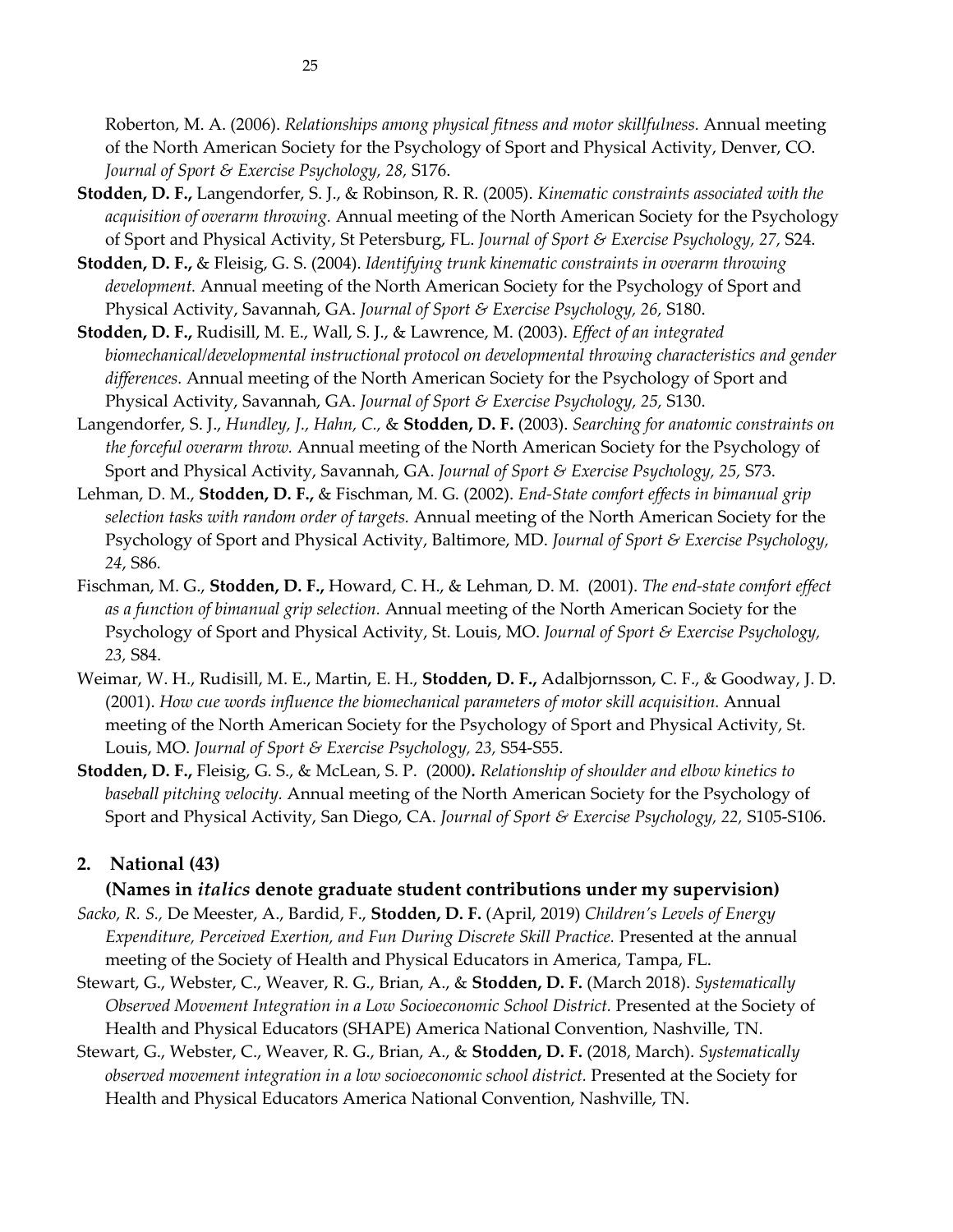- *Pennell, A.,* Brian, A., Taunton, S., & **Stodden, D. F.** (2018, March). *Evidence-based recommendations to develop forceful kicking in young children.* Presented at the Society for Health and Physical Educators America National Convention, Nashville, TN.
- Brian, A., Taunton, S., Howard-Shaughnessy, C., Goodway, J. D., **Stodden, D. F.** (2018, March). *Children's motor skills vary by sex and rural/urban school location.* Presented at the Society for Health and Physical Educators National Convention, Nashville, TN.
- *Sacko, R.S., Nesbitt, D.R.,* McIver, K., & **Stodden, D.F.,** (March, 2017) *Metabolic Expenditure During Object Projection Skill Performance.* Presented at the annual meeting of Society of Health and Physical Educators in America, Boston, MA.
- Taunton, S., Brian, A., Pennell, A., Lieberman, L. J., **Stodden, D.F.,** & Webster, C. A. (2017, July). *Effectiveness of a universally-designed motor skill intervention in a self-contained preschool classroom.* Presented at National Consortium for Physical Education for Individuals with Disabilities, Arlington, VA.
- *Nesbitt, D.R., Molina, S., Sacko, R.,* & \***Stodden, D.F.** (2017, March). *The relationship between Supine-to-Stand and health-related fitness in young adults.* Presented at the annual meeting of Society of Health and Physical Educators in America, Boston, MA.
- *Molina, S. L.* & **Stodden, D. F.** (2017, March). *Examining Impulse-Variability Theory in Kicking Performances in Children.* Presented at the annual meeting of Society of Health and Physical Educators in America, Boston, MA.
- Egan, C. A., Webster, C. A., Weaver, R. G., **Stodden, D. F.,** Brian, A., Russ, L. B., Nesbit, D.R., & \*Michael, R. D., (2017, March). *Differences in classroom teachers' responses to a movement integration intervention.* Presented at Society for Health and Physical Educators National Convention, Boston, MA.
- Egan, C. A., Webster, C. A., Weaver, R. G., **Stodden, D. F.,** Russ, L. B., Brian, A., & Stewart, G. (2017, March). *Case study of a school-university partnership to grow a CSPAP.* Presented at Society for Health and Physical Educators National Convention, Boston, MA.
- Gao, Z., Lee, J., **Stodden, D.F.,** & Roncesvalles, R. (2016). *Trajectory changes of children's energy expenditure and physical activity: The effect of physical activity regiment.* Presented at American College of Sports Medicine annual meeting in Boston, MA, 2016.
- Gao, Z., Lee, J., Stodden, **D.F.,** Roncesvalles, R., & Pasco, D., & Huang, C. (2016). *Effect of exergaming on children's energy expenditure and physical activity.* Presented at Society for Health and Physical Educators annual meeting in Minneapolis, MN, 2016.
- *Ferkel, R.C.,* Judge, L.W., & **Stodden, D.F.** (2016, April). *Perceived versus actual fitness competence and knowledge in college students*. Annual meeting of Society of Health and Physical Educators in America, Minneapolis, MN.
- *Nesbitt, D. R.,* Cattuzzo, M.T., *Molina, S.,* Robinson, L., Phillips, D. S. & **Stodden, D. F.** (2016, April). *Supine-to-stand: A measure of functional motor competence in preschool children.* Annual meeting of Society of Health and Physical Educators in America, Minneapolis, MN.
- *Ferkel, R.C.,* Judge, L.W., **Stodden, D.F.,** & Griffin, L.K. (2015, June). *High school sports participation impact on physical activity and physical fitness levels in college students*. 2015 National Coaching Conference, Morgantown, WV.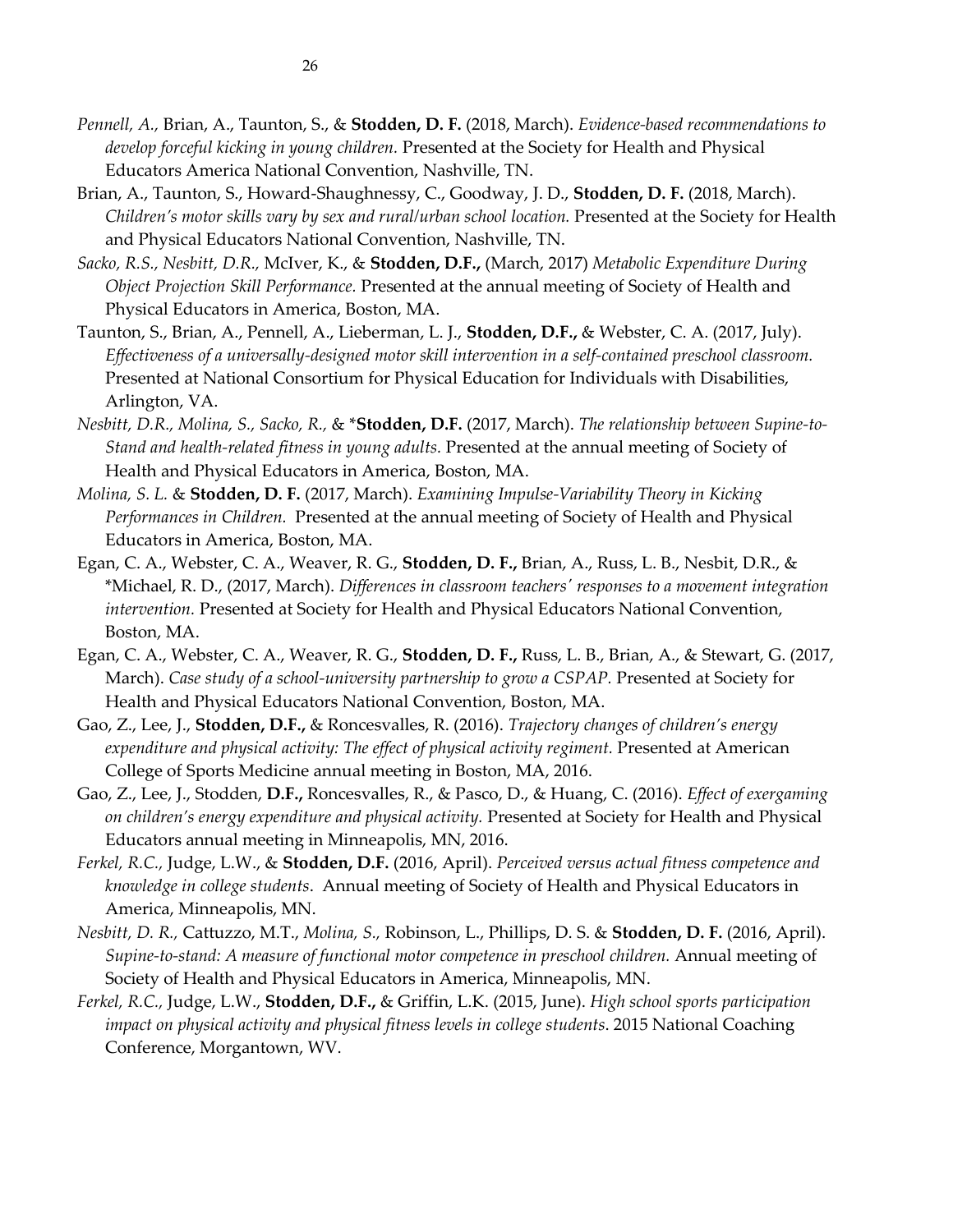- *Molina, S., Chappel, A., McKibben, J.,* & **Stodden, D. F.** (2015, March). *Examining Impulse-Variability Theory in Kicking in Young Adults*. Presented at the annual meeting of Society of Health and Physical Educators in America, Seattle, WA.
- Taunton, S., Brian, A., SPennell, A., Lieberman, L. J., **Stodden, D.F.,** & Webster, C. A. (2017, July). *Effectiveness of a universally-designed motor skill intervention in a self-contained preschool classroom.*  Presented at National Consortium for Physical Education for Individuals with Disabilities, Arlington, VA.
- Brian, A., Goodway, J. D., **Stodden, D.F.,** Robinson, L., Tsuda, E., & Famelia, R. (2015, October). *Evidence-based recommendations for preparing P-2 teachers to increase engagement with physically active lifestyles of children from urban, low-income contexts.* Presented at Physical Education Teacher Education (PETE) National Conference, Atlanta, GA.
- *Nesbitt, D. R.,* Cattuzzo, M. T., *Molina, S.,* Phillips, D. S., & **Stodden, D. F.** (2015, March). *Supine-to-Stand Time as a Measure of Functional Status in Childhood*. Presented at the annual meeting of Society of Health and Physical Educators in America, Seattle, WA.
- Venzia, J.W., **Stodden D.F.,** Pregonero, A.F., Der Ananian, C.A., Ainsworth, B.E. (2014). *Associations Betweeen Funamental Movement Patterns and Performance in Middle-Aged Women.* Presented at the annual Meeting of the American College of Sports Medicine. Medicine & Science In Sports And Exercise, Vol. 46:5 Supplement.
- Gao, Z., Huang, C., **Stodden, D. F**., Chen, S., & Feng, D. (2014, May). *Children's Physical Activity Levels During School-based Programs And After-school Segment.* Presented at the annual Meeting of the American College of Sports Medicine. Medicine & Science In Sports And Exercise, Vol. 46:5 Supplement.
- *Ferkel, R. C.,* Judge, L. W., & **Stodden, D.F.** (2014, April). *Health-related fitness knowledge in two university populations*. Poster presented at the American Alliance for Health, Physical Education, Recreation and Dance National Convention, St. Louis, MO.
- *Ferkel, R. C.*, Judge, L. W., **Stodden, D. F.** (2014). *Relationship between physical fitness knowledge and levels of physical fitness and physical activity.* Medicine and Science in Sports and Exercise, 45:5 Supplement.
- Brian, A.S., Goodway, J.D., **Stodden, D.F.,** & Tsuda, E. (2014) *Perceived and actual motor competence: Cross-sectional associations across childhood.* Annual meeting of the American Alliance for Health, Physical Education, Recreation, and Dance, St. Louis, MO.
- Goodway, J.D., **Stodden, D.F.,** Lomax, R., Brian, A.S., Chang, S., Famelia, R. (2014). *[Relationships](http://aahperd.confex.com/aahperd/2014/webprogram/Paper19942.html)  [Between Motor Competence and Physical Activity Change Across](http://aahperd.confex.com/aahperd/2014/webprogram/Paper19942.html) Childhood.* Annual meeting of the American Alliance for Health, Physical Education, Recreation, and Dance, St. Louis, MO.
- Ferkel, R. C., Judge, L. W., **Stodden, D. F.,** & Griffin, K. (2013, April). *The importance of health-related fitness knowledge in physical education*. Round table discussion presented at the International Council for Health, Physical Education, Recreation, Sport, and Dance forum in conjunction with American Alliance for Health, Physical Education, Recreation and Dance National Convention, Charlotte, NC.
- Ferkel, R. C., Judge, L. W., **Stodden, D. F.,** & Bellar, D. (2013, May). *Relationship between physical fitness knowledge and levels of physical fitness and physical activity*. Poster presented at the American College of Sports Medicine conference, Indianapolis, IN.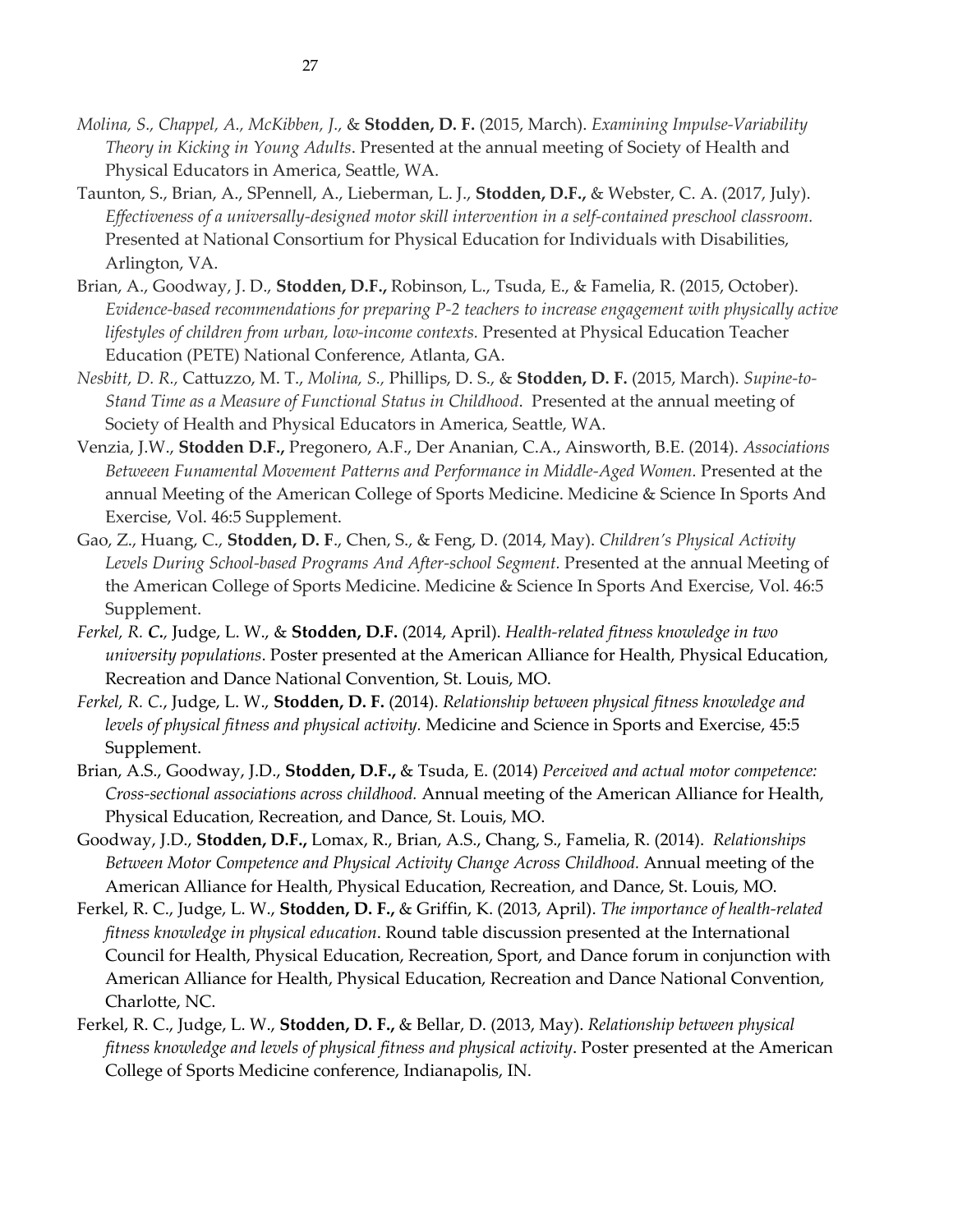- Gao, Z., **Stodden, D. F.,** & Ning, W. (2013, May). *A comparison of young children's physical activity levels in physical education, recess and exergaming.* Paper presented at annual meeting of World Congress of Exercise is Medicine in Indianapolis, IN.
- Gao, Z., **Stodden, D. F.,** & Zhang, T. (2013, April). *Examining the mediating role of perceived competence in exergaming Activities.* Annual meeting of the American Alliance for Health, Physical Education, Recreation, and Dance, Charlotte, NC.
- Gao, Z., Xiang, P., & **Stodden, D. F.** (2012, May). *Impact of an integrative dance based program on urban children's physical fitness and academic achievement.* Paper presented at the annual meeting of the American College of Sports Medicine annual meeting in San Francisco, CA, 2012.
- *Anderson, A.,* Boros, R. L., **Stodden, D. F.** & Yang, H. S. (2012). *The influence of prophylactic ankle braces on lower limb mechanics.* Annual meeting of the American Society of Biomechanics.
- **Stodden, D. F.,** Griffin, K. L., & *Ferkel, R.* (2012). *Relationship between health-related fitness knowledge and physical fitness.* Annual meeting of the American Alliance for Health, Physical Education, Recreation, and Dance, Boston, MA. *Research Quarterly for Exercise and Sport, 83(1),* A-63.
- *Ferkel, R.,* **Stodden, D. F.,** Griffin, K., & Hamman, D. (2012, March). *Relations between health-related physical fitness knowledge and physical fitness in young adults*. Poster presented at the American Alliance of Health, Physical Education, Recreation, and Dance international conference, Boston, MA.
- Lorson, K., **Stodden, D. F.,** Langendorfer, S. J., & Goodway, J. D. (2012). *Throwing performance of adolescent, young adult and adult throwers.* Annual meeting of the American Alliance for Health, Physical Education, Recreation, and Dance, Boston, MA. *Research Quarterly for Exercise and Sport. 83(1), A-35.*
- **Stodden, D. F.,** & Castelli, D. (2012). *Healthy Children 101. Recent evidence on Relationships among physical activity health-related fitness motor skill competence and academic achievement.* Annual meeting of the American Alliance for Health, Physical Education, Recreation, and Dance, Boston, MA. *Research Quarterly for Exercise and Sport.*
- Gao, Z., Ning, *W.*, **Stodden, D. F.** (2012, March). *Elementary children's self-efficacy, enjoyment and perceived exertion in exergaming.* Research Quarterly for Exercise and Sport, 83(1), A-2.
- Gao, Z., Xiang, P., **Stodden, D. F.** (2012). *Impact of an integrative dance based program on urban children's physical fitness and academic achievement.* Paper presented at the annual meeting of the American College of Sports Medicine in San Francisco, CA. *Medicine and Science in Sports and Exercise, 44*(5), S119-120.
- *Carrillo, E.,* **Stodden,D. F.,** & *Ionno, M.* (2011). *Kinematic constraints on overarm throwing development*. Annual meeting of the Society for Advancement of Chicanos and Native Americans in Science, San Jose, CA.
- Campbell, B. M., **Stodden, D. F.**, *Omler, C.,* Garba, B. (2009). *Comparison of EMG activity in trunk training exercises and baseball pitching and hitting.* Presented at the 2009 ACSM National Convention in Seattle, Washington. *Medicine and Science in Sport and Exercise, 41(5)*
- Campbell, B. M., **Stodden, D. F.,** *Nixon, M. K.* (2008). Assessment of select lower extremity muscle firing patterns during the baseball pitch. *Med & Science in Sport & Exercise, 40,* 5-S212, 2008.
- **Stodden, D. F.,** *Moyer, T. M.,* & Campbell, B. M. (2006). *Comparison of trunk kinematics in training exercises and throwing.* Annual meeting of the American Alliance for Health, Physical Education, Recreation, and Dance, Salt Lake City, UT. *Research Quarterly for Exercise and Sport,* 77, A-18.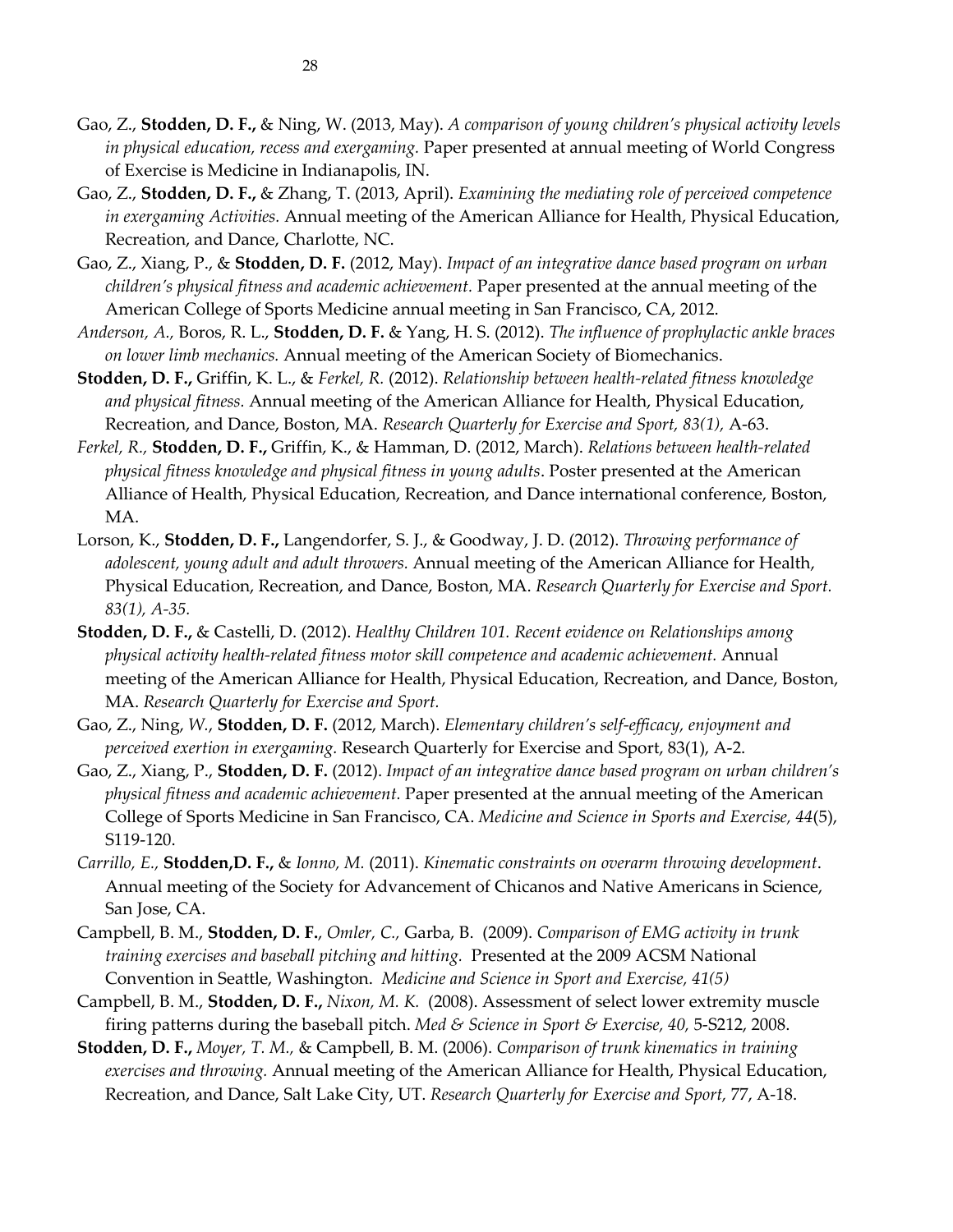- Lorson, K. M., **Stodden, D. F.,** Goodway, J. D., & Langendorfer, S. J. (2006). *Overarm Throwing Velocity of High-School-Age Boys and Girls.* Annual meeting of the American Alliance for Health, Physical Education, Recreation, and Dance, Salt Lake City, UT. *Research Quarterly for Exercise and Sport, 77, A-46.*
- **Stodden, D. F.** Langendorfer, S. J., & Fleisig, G. S. (2005). *Predictive validity of developmental component levels in overarm throwing.* Annual meeting of the American Alliance for Health, Physical Education, Recreation, and Dance, Chicago, IL. **(highest peer review rating by Research Consortium).** *Research Quarterly for Exercise and Sport,* 76, A-60.
- **Stodden, D. F.,** *Fuhrhop, D. L.,* Langendorfer, S. J., & Fleisig, G. S. (2004). *Comparison of Biomechanical and Component Throwing Analyses.* Annual meeting of the American Alliance for Health, Physical Education, Recreation, and Dance, New Orleans, LA. *Research Quarterly for Exercise and Sport,* 75, A-52.
- Langendorfer, S. J., *Hahn, C., Hundley, J.* & **Stodden, D. F.** (2004). *Comparing preferred and nonpreferred hand throwing to reexamine nature versus nurture.* Annual meeting of the American Alliance for Health, Physical Education, Recreation, and Dance, New Orleans, LA. *Research Quarterly for Exercise and Sport,* 75, A-48.
- Skelly, W.A., Toy, J.E., Darby, L. A., & **Stodden, D.F**. (2004). *Effects of two specific softshell braces during landing and cutting maneuvers.* American College of Sports Medicine Annual Meeting, Indianapolis, IN. *Medicine & Science in Sports & Exercise, 36* (5), S294.
- **Stodden, D. F.** (2003). *Comparison of developmental throwing protocols: Intervention effects on developmental levels.* Annual meeting of the American Alliance for Health, Physical Education, Recreation, and Dance, San Diego, CA. *Research Quarterly for Exercise and Sport,* 73, A-53.
- Weimar, W., Rudisill, M. E., **Stodden, D. F.,** & Martin, E. H. (2003). Biomechanical changes of motor skill performance under different cue word and modeling conditions. Annual meeting of the American Alliance for Health, Physical Education, Recreation, and Dance, San Diego, CA. *Research Quarterly for Exercise and Sport,* 73, A-54.
- Allyn, D. A., McLean, S. P., Horras, J. C., & **Stodden, D. F.** (1997). Effect of resistance training on postural stability and a sit-to-stand task. *Medicine and Science in Sports and Exercise, 29,* S113.

# **3. Non-refereed Papers (Presentations) (19) (Names in** *italics* **denote graduate student contributions under my supervision)**

- **Stodden, D. F.,** Brian, A., Kunz, G. (2018, March). *The role of human movement in developing social, emotional, and behavioral health in early childhood.* Presented at the SouthEastern School Behavioral Health Conference, Myrtle Beach, SC.
- Taunton, S., Brian, A., & **Stodden, D.F.** (2016, March). *Using technology to link motor development (gross motor skills) with overall health and fitness outcomes in children.* Presentation at the South Carolina Share Fair Nation, Irmo, SC.
- Egan, C., Brian, A., Taunton, S., & **Stodden, D.F.** (2016, March). *Strategies, resources, and opportunities to use technology to integrate physical activity with academic content into their classrooms.* Presentation at the South Carolina STEM Share Fair Nation, Irmo, SC.
- Bott, T., **Stodden, D.F.** (2015) *Integration of motor competence development in physical education curriculum.* SCAHPERD Annual Conference. Myrtle Beach, SC.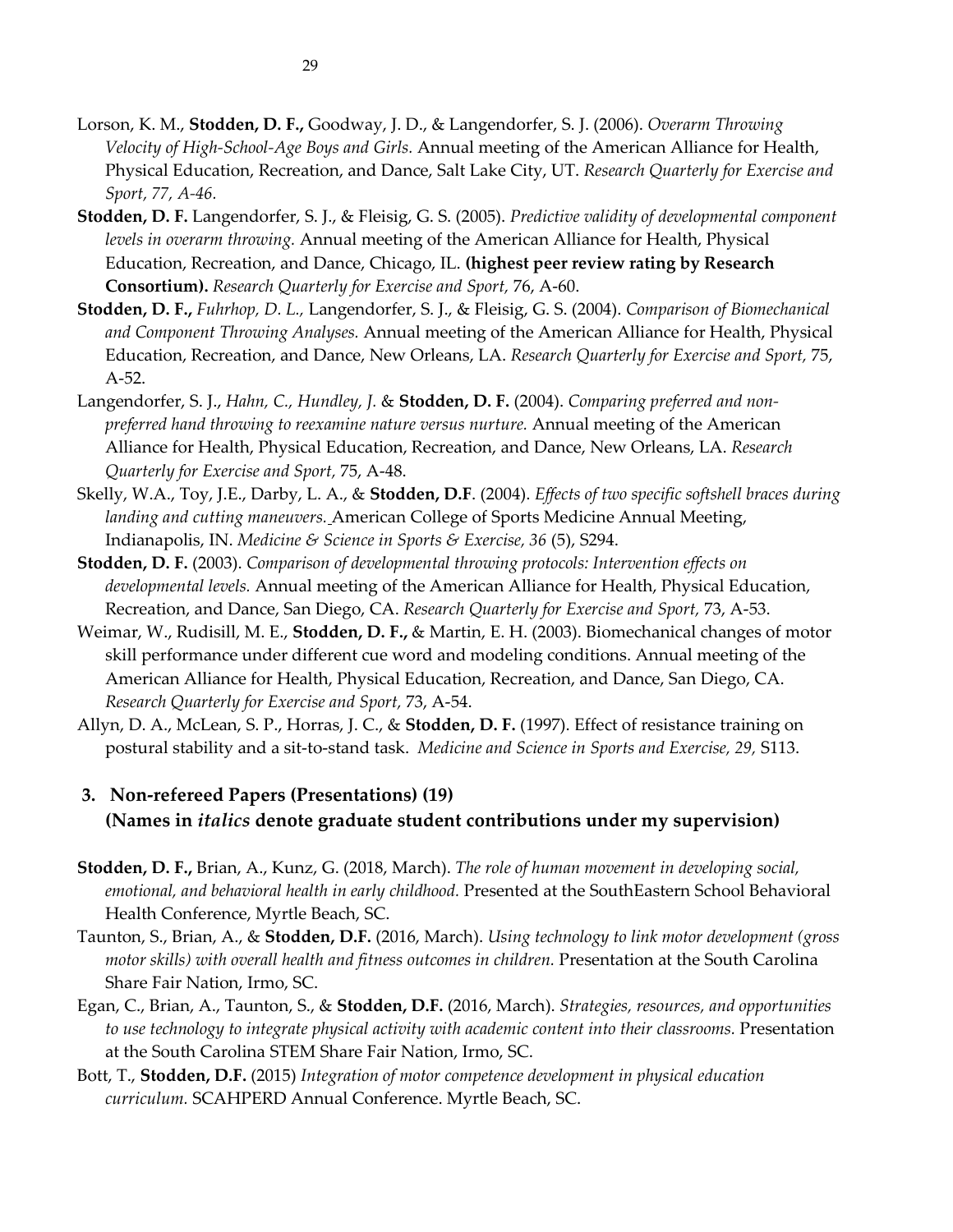- Bott, T., **Stodden, D.F.,** *Molina, S., Nesbitt, D.* (2014). *Examining Seefeldt's Proficiency Barrier: Can Skill Levels Predict Fitness Levels?* SCAHPERD Annual Conference. Myrtle Beach, SC.
- **Stodden, D. F.,** *Lane, P., Carrillo, E.* (2013, October). *Prelongitudinal Screening Developmental Sequences for the Landing Phase of the Standing Long Jump.* Motor Development Research Consortium, Philadelphia, PA.
- **Stodden, D.** *F., Tolleson, D., Shields, J.C. (2013, October). Associations between Standing Long Jump Component Sequences and Jump Distance across Childhood.* Motor Development Research Consortium, Philadelphia, PA.
- *True, L.,* **Stodden, D. F.,** & Goodway, J. (2012, November). *Relationships Among Product- and Processoriented Measures of Motor Skill Competence and Perceived Competence in Young Children.* Annual Conference for Midwest Sport and Exercise Psychology Symposium, East Lansing, MI.
- **Stodden, D. F.,** *Carrillo, E., Ionno, M.* (2011). *System constraints on overarm throwing development.* Motor Development Research Consortium Madison, WI.
- **Stodden, D. F.,** Langendorfer, S. J., & *Kelbley, L.* (2008, October). *Relationship of motor skill and physical fitness in 35-55 year-old adults.* Motor Development Research Consortium, St. George Is, FL.
- **Stodden, D. F.,** Langendorfer, S. J., & *Kelbley, L.* (2007, November). *Comparison of developmental assessments for overarm throwing.* Motor Development Research Consortium, Baltimore, MD.
- **Stodden, D.F.,** *Hundley, J.,* & Campbell, B. M. (2006, November). *Bimanual Coordination in Baseball Pitching: Applications for Instruction.* Motor Development Research Consortium, Lubbock, TX.
- *Comastro, L., Davis, L., Navarre, K., & Stewart, J.* (2006*). Relationships among motor skill and physical fitness measures.* Undergraduate Research Conference, Bowling Green State University. **(Honorable Mention, Sigma Xi Scientific Research Society)** Stephen J. Langendorfer and **David F. Stodden,** Co-Supervisors.
- **Stodden, D.F.,** Langendorfer, S. J., Roberton, M. A., *Snyder, L., Hundley, J., & Fruth, J.* (2005, November). *Association between Motor Skillfulness and Aspects of Physical Fitness.* Motor Development Research Consortium, Dekalb, IL.
- **Stodden, D.F.** & Langendorfer, S. J. (2004, November). *Predictive Validity of kinematic variables on developmental levels of overarm throwing.* Motor Development Research Consortium, Newark, DE.
- **Stodden, D. F.,** *Fuhrhop, D. L.,* & Fleisig, G. S. (2003, November). *Comparison of biomechanical and component throwing analyses.* Motor Development Research Consortium, Columbus, OH.
- Lorson, K., Goodway, J., & **Stodden, D. F.** (2002, December). *Throw faster! Improving the performance of the overarm throw.* 73**rd** Ohio American Alliance for Health, Physical Education, Recreation, and Dance, Cleveland, OH.
- **Stodden, D. F.,** Rudisill, M. E., & Wall, S. (2002, November)*. Comparison of instructional effects on gender differences in throwing.* Motor Development Research Consortium, Austin, TX.
- **Stodden, D. F.** (2001, October). *Comparison of developmental throwing protocols: Intervention effects on developmental levels*. Motor Development Research Consortium, Ann Arbor, MI.
- Weimar, W., Rudisill, M. E., **Stodden, D. F.,** & Martin, E. H. (2000, October). *The influence of a model and verbal cue on the performance of a task.* Motor Development Research Consortium, Bowling Green, OH.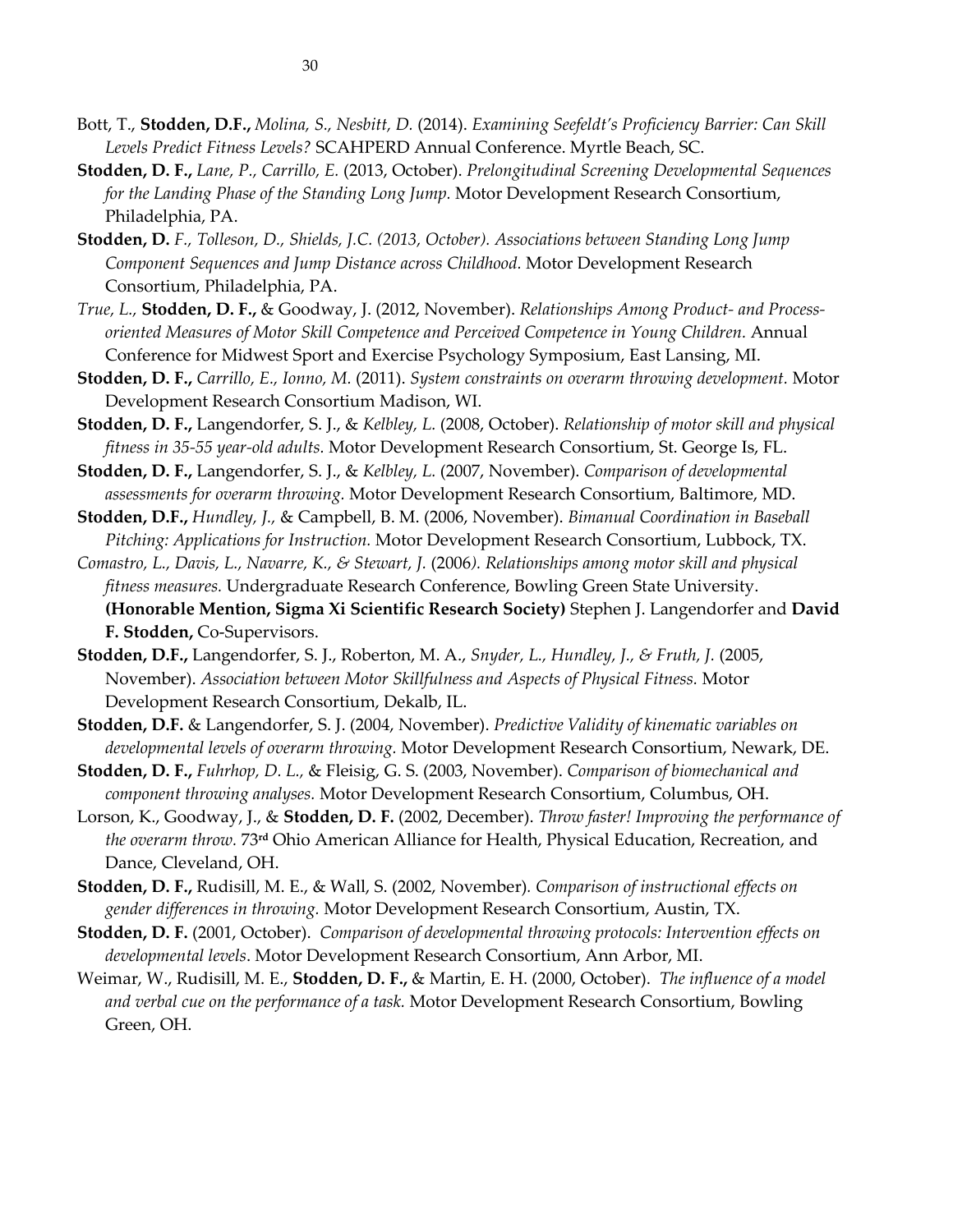# **TEACHING**

# **A. Faculty Mentoring & Development**

Patrizia Tortella, Ph.D., University of Verona, Verona Italy (2018, 2016) Dr. Tortella invited me to her University to help guide research activities including idea development and academic writing. Also advised her on utilization of her outdoor playground research laboratory.

Alessandro Nicholas Re, Ph.D., Universidade de São Paulo - São Paulo, Brazil (2014-2015) I hosted Dr. Re for a three month stay at USC to provide mentoring on the development of his research line and collaborate projects. I provided guidance and mentoring on academic writing skills, grant writing skills and motor competence assessment methodology.

Maria Theresa Cattuzzo, Ph.D., Universidade de Pernambuco - Recife, Brazil (2013-2014) I hosted Dr. Cattuzzo for a nine month stay at USC to assist in the development of her research line and to collaborate on projects. I provided guidance and mentoring on academic writing skills, grant writing skills, assessment methodology and development of instructional materials for motor development.

# **B. Courses Taught**

1. Undergraduate Courses

University of South Carolina PEDU 520 Analysis of Sport Skills and Tactics PEDU 420 Motor Learning

Texas Tech University

ESS 3303 Motor Learning ESS 4366 Motor Control ESS 5000 Independent Research

### Bowling Green State University

- KNS 229 Lifetime Fitness
- KNS 230 Structural and Functional Bases of Human Movement
- KNS 250 Principles of Motor Skill Acquisition
- KNS 350 Motor Learning
- KNS 429 Sport Conditioning
- KNS 481 Senior Project Co-advisor (6 students) KNS 387/489 Supervision of Exercise Specialist and Human Movement Science Internship and Practicum Students
- PEG 208 Basketball, Bowling Green State University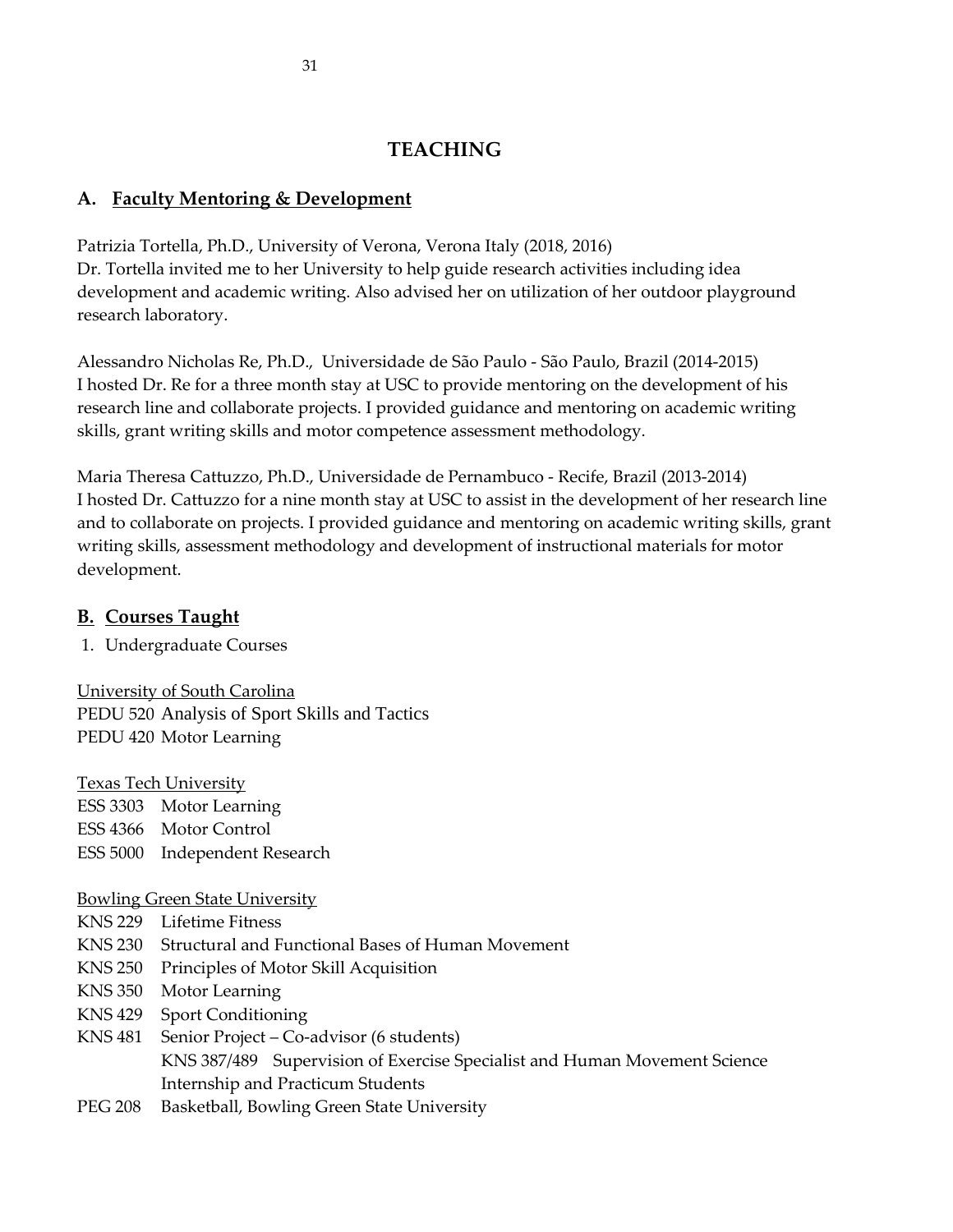PEG 240 Exercise and Conditioning, Bowling Green State University

### Auburn University

| <b>HLHP</b> 3650 | Motor Learning and Performance                         |
|------------------|--------------------------------------------------------|
| HLHP 3620        | Biomechanical Analysis of Human Movement               |
| <b>HLHP 3020</b> | Scientific Foundations of Health and Human Performance |
| PHED 1100        | Concepts of Wellness                                   |

2. Graduate Courses

### University of South Carolina

PEDU 832 Practicum in Motor Learning/Motor Skill Performance PEDU 731 Mechanisms of Motor Skill Acquisition PEDU 870 Promoting Integrative Youth Physical Development PEDU 830 Development of Skilled Sport Performance PEDU 829 Advanced Topics in Child and Adolescent Development ATEP 798 Research Practicum in Athletic Training

Texas Tech University

- ESS 5305 Motor Learning
- ESS 5302 Motor Control

ESS 5317 Program Design in Strength and Conditioning

ESS 5317 Exercise Techniques in Strength and Conditioning

ESS 7000 Independent Research

Bowling Green State University

HMSL 612 Motor Learning and Control

HMSL 613 Motor Development

HMSL 619 Sport Conditioning

HMSL 650 Seminar in Developmental Kinesiology

HMSL 680 Neurophysiological Basis of Human Movement

# **3. Other Teaching & Outreach**

Participated in Career Day at Lake Murray Elementary. Presented and conducted interactive career activities with 4 doctoral students to 7 classes of  $4<sup>th</sup>$  and  $5<sup>th</sup>$  graders, Spring 2015 Service presentation on "Physical Activity and Fitness Promotion" for Cooper ISD, August, 2012 Supervisor, Motor Skills Program, Auburn Early Education Center, Auburn, AL, 2001 Supervisor, Loachapoka Elementary Sport Enrichment After-School Program, Loachapoka, AL, 2000

Instructor, Baseball and Academic Skills Instructional Course (BASIC), Birmingham Inner City Youth Program, Birmingham, AL, 2000

Instructor, Youth Sport Programs, YMCA of Akron, Akron, OH, 1999

Instructor, Sports Science Camp, American Sports Medicine Institute, Birmingham, AL, 1998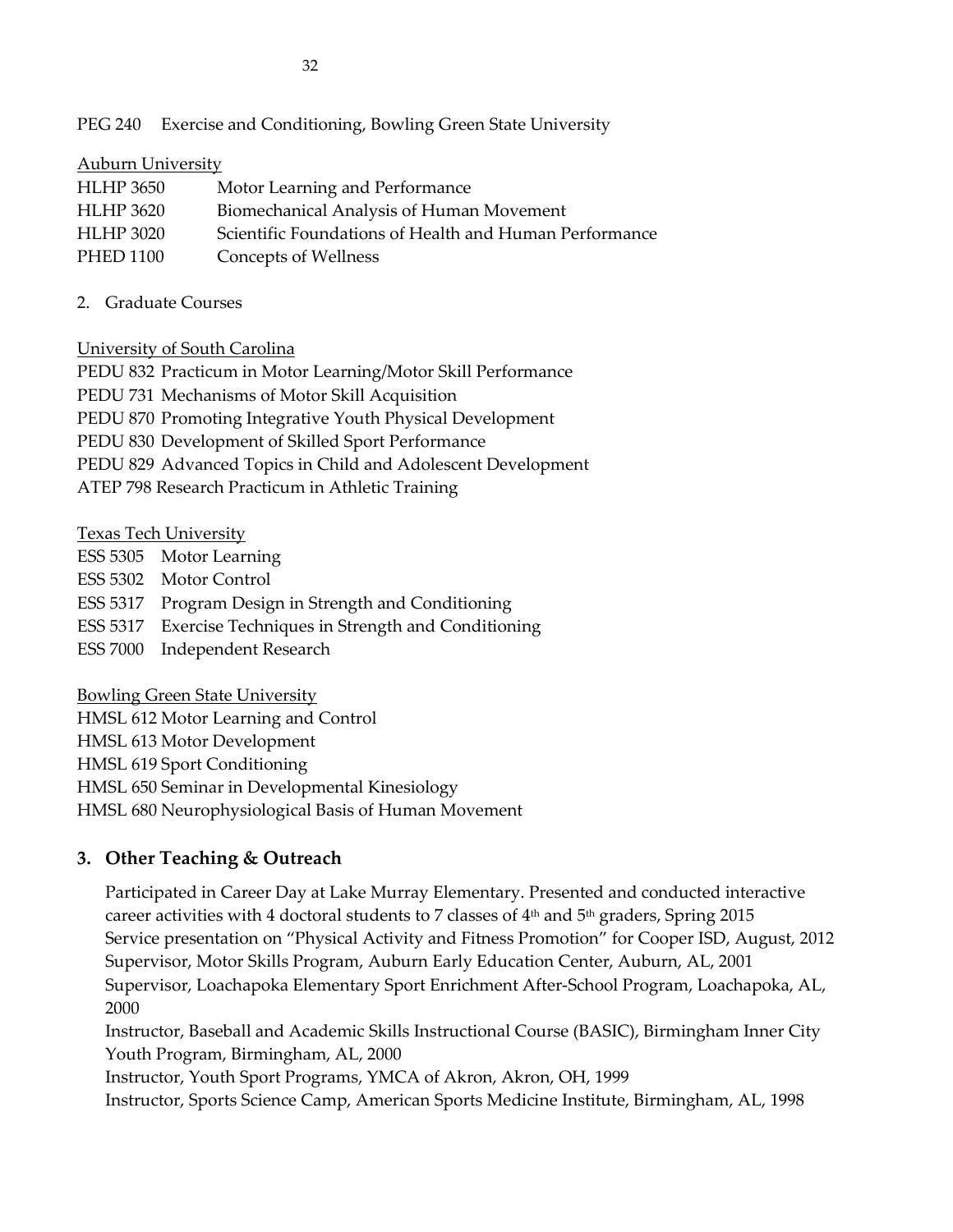# **4. Directed Dissertations, Theses, and Directed Projects \*Denotes research that has been published or presented at a conference**

### **a. Dissertations**

- Silvey, K. (in progress). *The Relationship Between Physical Military Readiness and Functional Motor Competence.* University of South Carolina.
- Scruggs, K. (In progress). Relationship between force variability and sport performance. University of South Carolina.
- Sacko, R. (2018). *Metabolic Expenditure During Object Projection Skill Performance.* University of South Carolina.\*

### **Current Position: Assistant Professor, Citadel**

Pfeifer, C. (2017). *Functional motor competence and injury in youth athletes.* University of South Carolina.\*

## **Current Position: Senior Lecturer, University of Gloucestershire, UK**

Nesbitt, D. (2016). *Supine-to-stand as a test of functional motor competence.* University of South Carolina.\* **Dissertation funded by a USC SPARC Grant, sponsored by the Office of the VPR.**

# **Current Position: Assistant Professor, Fayetteville University, NC.**

Molina, S. (2015). *Impulse-Variability and the speed-accuracy trade-off in ballistic skills: Applications for instruction.* University of South Carolina.\*

### **Current Position: Assistant Professor, Missouri Western State University.**

Ferkel, R. (2011). *Relationships among health-related fitness/physical activity knowledge, physical fitness and physical activity young adults.* Texas Tech University.\*

**Current Position: Assistant Professor, Central Michigan University**

# **Visiting International Doctoral Students (collaborative supervisor role)**

- 1. Campos, C. Universidade de Pernambuco Recife, Brazil (2014-2016)
- 2. De Meester, A. Ghent University Ghent, Belgium (2015-2018)
- 3. Henrique, R., Universidade de Pernambuco Recife, Brazil (2015-present)

# **b. Directed Theses**

Price, J. A. (2005). *The influence of injury related patient education on the pain perception of injured athletes.* Bowling Green State University. **Mary Ann Roberton Thesis Award.**

# c. **Directed Research Projects:**

Courtney Perkins (in progress). *Determining the Presence of Residual Motor and Vestibular Deficits Following a Sport Related Concussion.* University of South Carolina.

Hannah Kolcz. (in progress). *Associations between Perceptions of Environment and Motor Competence in Children & Adolescents.* University of South Carolina.

33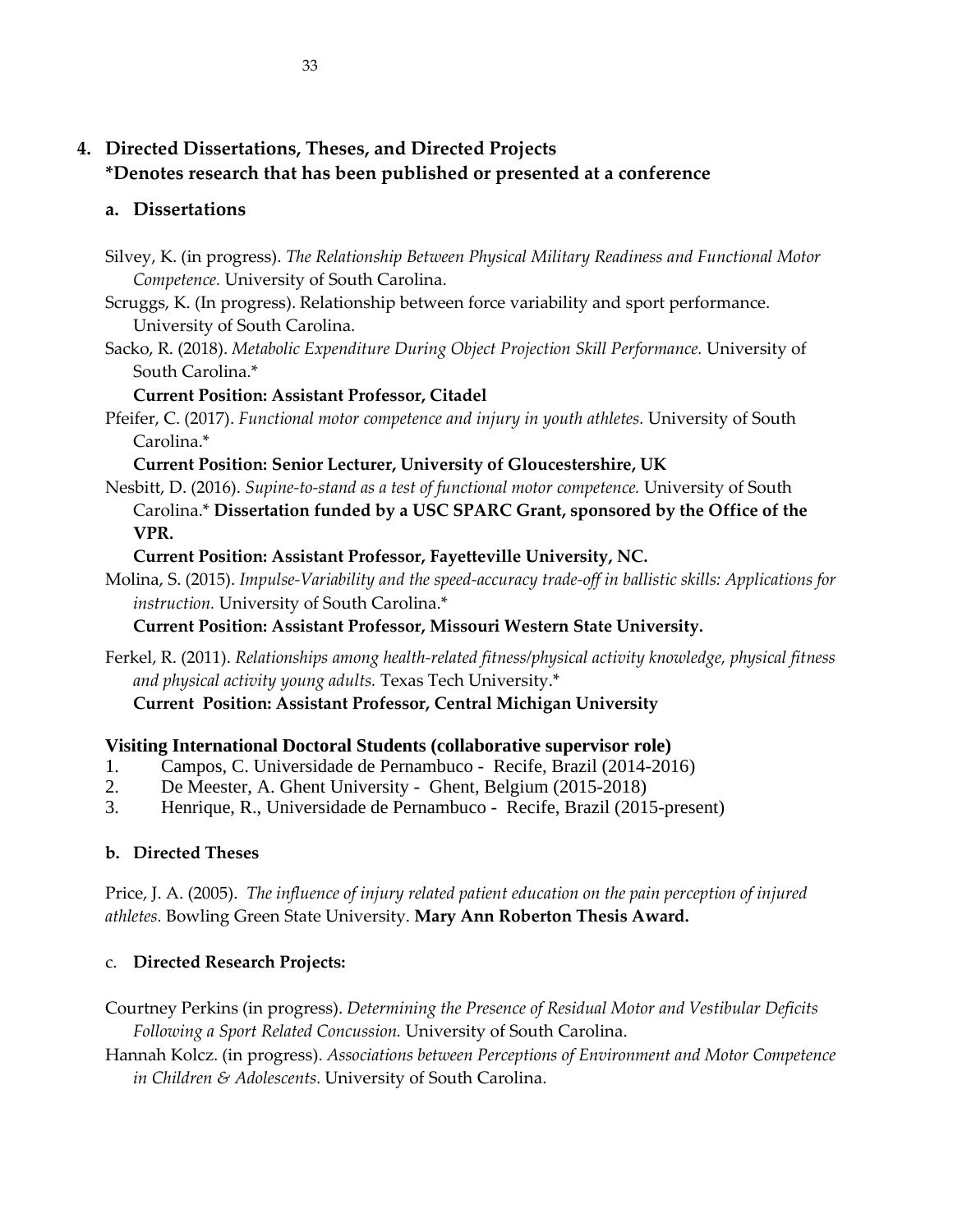- Taylor Kramer (2018). *Association between the Functional Movement Screen, Y-Balance Test and Physical Performance in High School Athletes.* University of South Carolina.
- Matthew Choice (2018). *Correlation Between Functional Movement Assessments.* University of South Carolina.
- Michaela Rabas (2018). *The Effect of Practice on Lower Extremity Functional Movement Assessment.* University of South Carolina.
- Lora Fuhrmann (2017). *Test-retest reliability for the Functional movement screen.* University of South Carolina.
- Andrew Flanigan (2017). *Functional Movement Screen and Knee Injury Prevalence in Collegiate Athletes.* University of South Carolina.
- Kate Creznic (2017). *Relationship Between Supine-to-Stand Axial Component and Functional Movement Screen Core Measures.* University of South Carolina.
- Nugent, C. (2016). *Association Between Functional Motor Competence and Sport Specialization.* University of South Carolina.
- Scott, A. (2016). *Association Between Functional Motor Competence and Health-Related Physical Fitness.* University of South Carolina.
- Medina, A. (2015). *Association between Functional Movement Proficiency and Injury Incidence in Youth Athletes.* University of South Carolina.
- Hughes, J. (2015). *Association between Health-Related Fitness and Injury Incidence in Youth Athletes.* University of South Carolina.
- Lane, P. (2013). *Prelongitudinal Screening Developmental Sequences for the Landing Phase of the Standing Long Jump.* Texas Tech University.\*
- Tolleson, D. (2013). *Associations between Standing Long Jump Take-off and Landing Sequences and Jump Distance across Childhood.* Texas Tech University.\*
- Okafor, N. (2013). *Association between motor skill competence and physical fitness in adult women.* Texas Tech University.\*
- Shields, J. C. (2013). *Cross-sectional associations among component developmental sequences of hopping and hopping distance across childhood.* Texas Tech University.
- Hinrichs, J. (2012). *Relationship of lower extremity criterion and field-based strength-power assessments.* Texas Tech University.
- Anderson, A. (2012). *The Influence of prophylactic ankle braces on knee mechanics during single-leg hopping for distance.* Texas Tech University.\*
- Chappell, A. (2012). *Impulse-variability in kicking.* Texas Tech University.\*
- Urbin, M. (2010). *Impulse-variability in overarm throwing.* Texas Tech University.\*
- Ionno, M. (2011). *Kinematic constraints in the overarm throwing development.* Texas Tech University.\*
- Stoyanoff, A. (2009). *Strength and body composition changes during an in-season resistance training program for football.* Bowling Green State University.
- Adams, S. R. (2008). *Association of motor skill competence and physical fitness in adults.* Bowling Green State University.\*
- Kelbley, L. (2007). *Comparison of developmental analyses: Test for Gross Motor Development II vs. developmental sequences.* Bowling Green State University.\*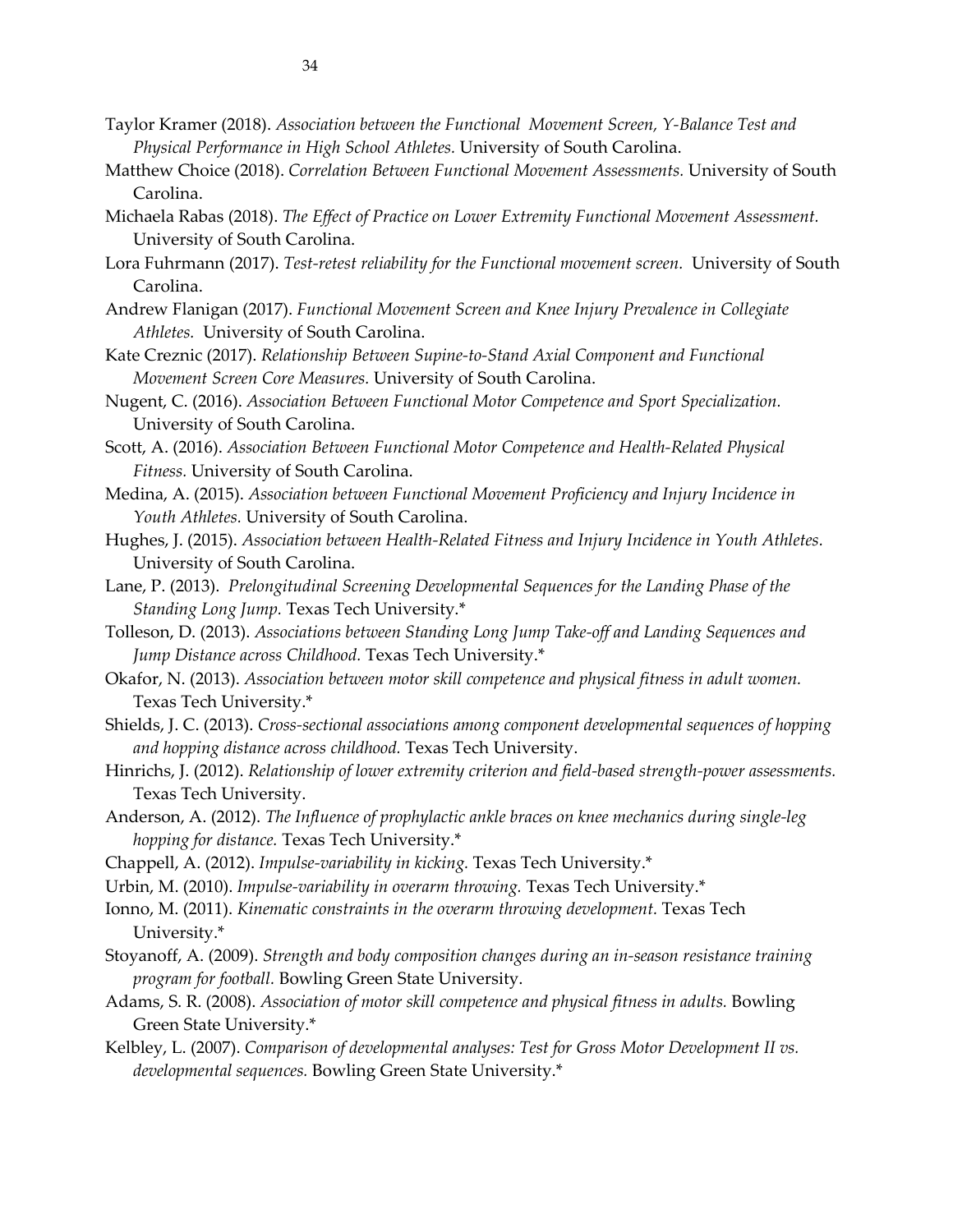- Galitski, H. (2007). *Longitudinal assessment of a collegiate strength and conditioning program.* Bowling Green State University.\*
- Hundley, J. (2006). *Bimanual coordination in baseball pitching: Effects of upper extremity alterations on kinematic and performance variables.* Bowling Green State University. **Mary Ann Roberton**

#### **Project Award.\***

Moyer, T. (2005). *Analysis of pelvis and upper torso kinematics in core training exercises.* Bowling Green State University.\*

#### **5. Membership on Dissertation Committees**

Emily Gilbert (in progress).

Alex Stribbing (in progress).

Jenna Fisher (in progress).

- Chelsee Shortt (2019). *Two Studies Conceptualizing Physical Literacy for the Assessment of High School Students.* University of South Carolina.
- Karie Orenduff (2019). *U.S. Principals' Involvement in Comprehensive School Physical Activity Programs: A Social-Ecological Perspective.* University of South Carolina.
- Adam Pennell (2018). *Multidimensional Balance in Students with Visual Impairments.* University of South Carolina.
- Sally Taunton (2018). *The Effects of an Integrative, Universally-Designed Motor Skill Intervention for Young Children With and Without Disabilities.* University of South Carolina.
- Stewart, G. (2018). *Two studies of classroom movement integration and the development of a survey to measure physical education teachers' attitudes toward championing comprehensive school physical activity programs.* University of South Carolina.
- Dan Michael (2017).*Three studies of service learning as an approach to movement integration in elementary classrooms.* University of South Carolina.
- Cate Egan (2017). *Two studies of partnership approaches to comprehensive school physical activity programming.* University of South Carolina.
- Palmer, K. (in progress). *Effect of Preschoolers' Engagement in Movement Environments on Motor Skill Acquisition.* University of Michigan. **(External Member).**
- Laukkenen, A. (2016). *Physical Activity and Motor Competence in 4-8-Year-Old Children: Results of a Family-Based Cluster-Randomized Controlled Physical Activity Trial.* University of Jyväskylä, Jyväskylä, Finland. **(External examiner).**
- Bardid, F. (2016). *Early childhood motor development: Measuring, understanding and promoting motor competence.* Ghent University, Ghent, Belgium. **(External examiner).**
- Wellborn, B. (2013-2014). *Development of knowledge structures adolescent baseball players.* University of South Carolina.
- Zou, Q. (2012). *Deterministic optimization: The reliability indexes are not the key factors in determining the predicted posture.* Texas Tech University.
- Howard, B. (2012). *Ground Reaction Force for Given Human Standing Posture with Uneven Terrain: Prediction and Validation.* Texas Tech University.
- McIntyre, F. (2009). *A longitudinal examination of the contribution of perceived motor competence and actual motor competence to physical activity in 6 to 9 year old children.* University of Notre Dame, Australia. **(External examiner).**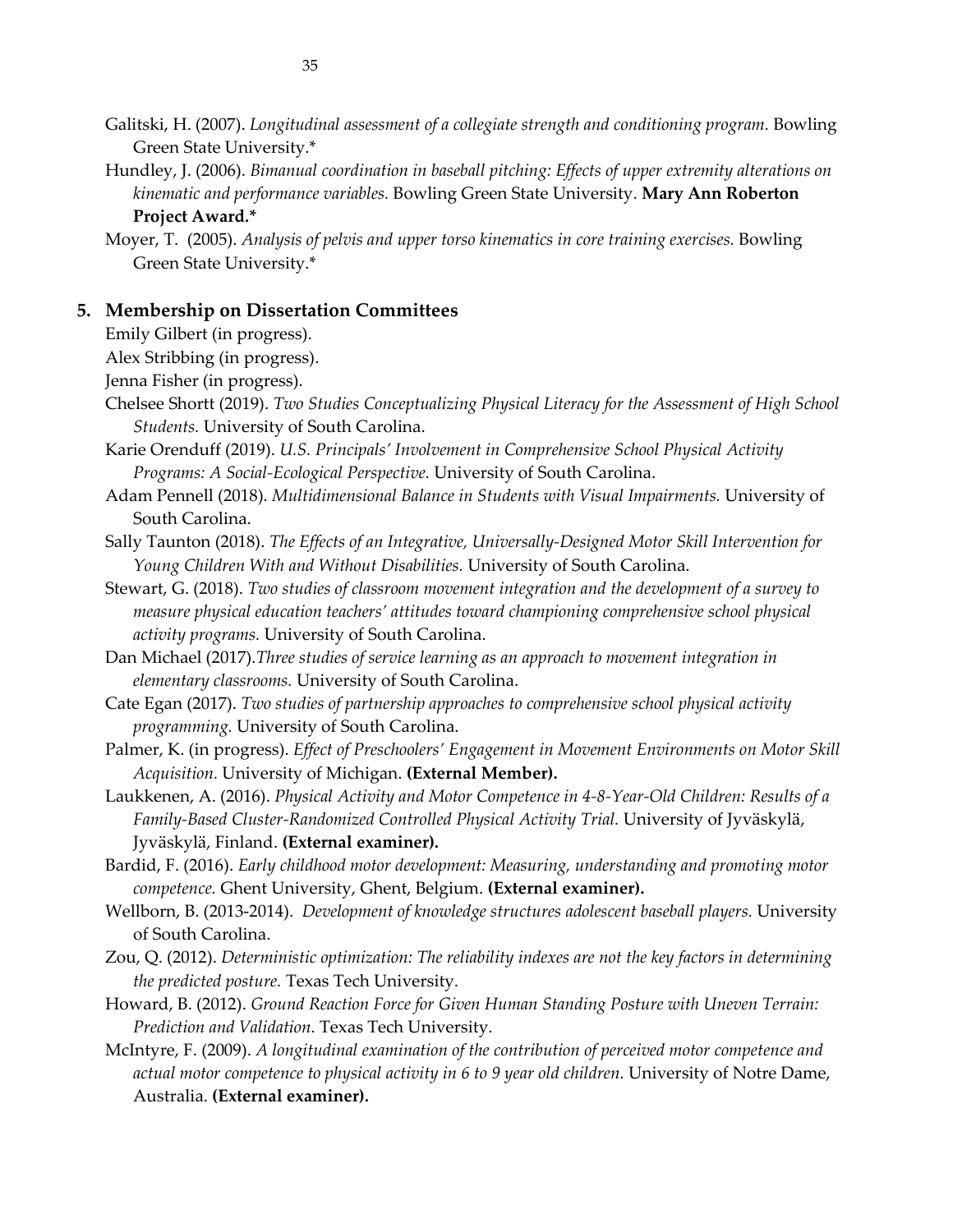- Thaxton, S. (2009). *An optimization-based biomechanical model of the thoracic spine.* Texas Tech University.
- Davis, G. (2007). *Is Financial Planning Everything? An Exploration of Psychological Retirement Planning.* Bowling Green State University.

### **6. Membership on Thesis and Project Committees:**

- Rogers, K. (2015). *Association between Maturation and Physical Self-Perception.* University of South Carolina.
- Omler, C. (2008). *Assessment of EMG activity in trunk musculature during baseball batting.* Bowling Green State University.
- Hardy, A. (2007). *Prelongitudinal study of the hypothesized developmental sequences for the backward roll.* Bowling Green State University.
- Nixon, M. (2007). *Lower extremity muscle activity patterns in baseball pitching.* Bowling Green State University.
- Sonnekalb, S. (2005). *Impact of different warm-up conditions on hamstring torque and power.* Bowling Green State University.
- Frantz, H. M. (2004). *Resistant muscularity: Understanding strength training with the female athlete.* Bowling Green State University.
- Holland, C. M. (2004). *The relationship between adolescent male body image and physical maturation.* Bowling Green State University.
- Toy, J. E. (2003). *Effects of two specific softshell braces during landing and cutting maneuvers.* Bowling Green State University.

#### **7. Undergraduate Research Supervision**

#### International Students

Sandra Sczygiol (Universität Münster, Germany) (2019) Jonathan Kuban (Universität Münster, Germany) (2017) Moritz Eggelbush (Universität Münster, Germany) (2016)

**University of South Carolina Fall, 2019** 14 Exercise Science Undergraduate Students **Summer, 2019** Jaelen King, Yale University **Spring, 2019** Emily Herbert Kirsten Schneider Benjamin Kelley Doug 'Jack' Wallace Mikayla Vogt Vanessa Grauds **Fall 2018**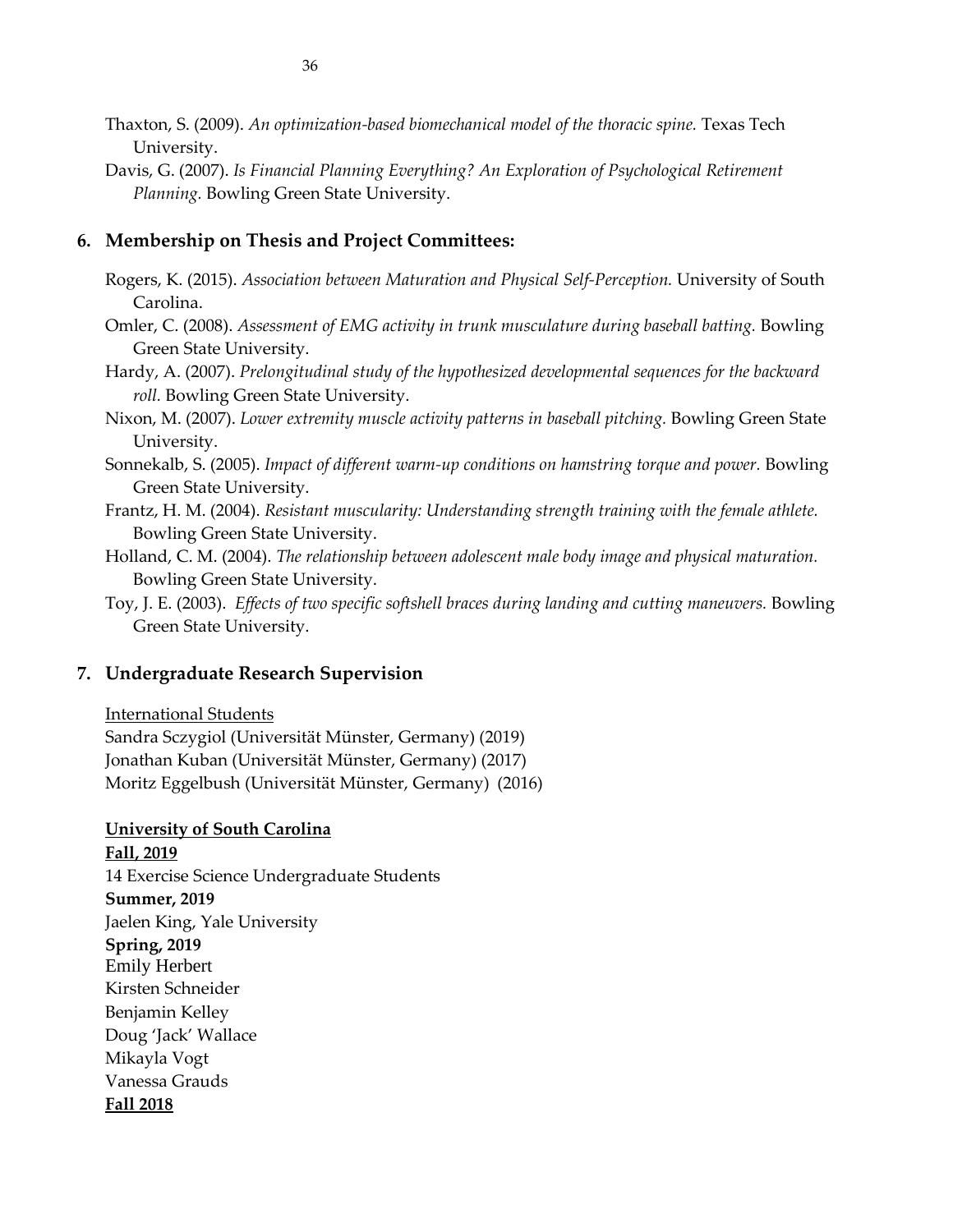Melanie Peterson Vanessa Grauds Mikayla Vogt Ryan O'Connell Benjamin Kelley Doug 'Jack' Wallace Kirsten Schneider Abby Benthall

Casey Brown (2016) Sarah Eades (2013-2014) Brian Terlizzi (2013-2014) Hannah House (2012-2013) (Arizona State University Honors Project)

Texas Tech University Cathey, A. (2013) Shaffer, K. (2013) Rodriques, L. (2013)

Carrillo, E. (2012-2013) Kuzinski, J. (2012) Vaughn, N. (2012) Martinez, J. (2011) Medlin, K. (2009-2010) Furhop, D. (2002)

Bowling Green State University Davis, L. (2006) Navarre, K., (2006) Stewart, J. (2005) Hahn, C. (2003)

Comastro, L. (2006)

# **CURRICULUM & INSTRUCTIONAL DEVELOPMENT ACTIVITIES**

### **A. Leadership Roles In Curricular Development**

### University of South Carolina

Collaborated with Dr. Collin Webster to re-organized Ph.D. curriculum and program in the Department of Physical Education to align with research intensive focus. Added a cognate in Motor Behavior.

### Texas Tech University

Curriculum Recognition Program (CRP) for Strength & Conditioning. (2013)

Collaborated with Dr. Matt Stock to complete a strength and conditioning graduate and undergraduate curriculum emphasis officially recognized by the National Strength and Conditioning Association (NSCA). This curriculum facilitates student preparation for the NSCA Certified Strength and Conditioning Specialist exam.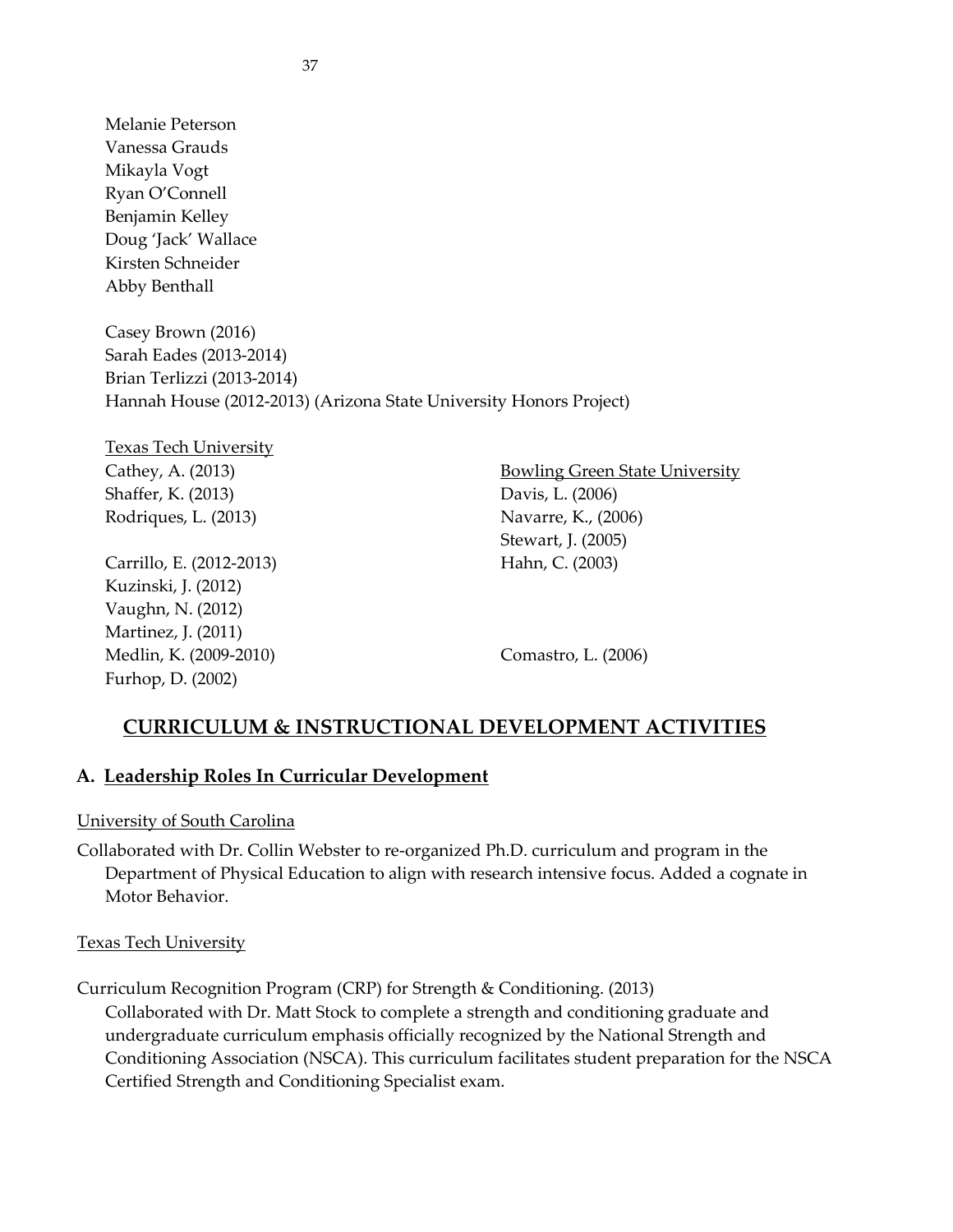Developed and established curriculum for a graduate curriculum track for Strength & Conditioning track at Texas Tech University (2009)

### Bowling Green State University

Developed Undergraduate Curriculum Recognition for Strength & Conditioning (2003) Initiated and completed a strength and conditioning undergraduate curriculum emphasis officially recognized by the National Strength and Conditioning Association (NSCA) (2005). This curriculum facilitated student preparation for the NSCA Certified Strength and Conditioning Specialist exam.

## B. **Courses Developed**

## **University of South Carolina**

Developed Doctoral Level Course – PEDU 832 – "Practicum in Motor Learning – Grant Writing Course"

Developed Doctoral Level Course – PEDU 870 "Promoting Integrative Youth Physical Development"

## **Texas Tech University**

Developed a graduate course in "Program Design in Strength and Conditioning" at Texas Tech University. (2009)

Developed a graduate course in "Exercise Techniques in Strength and Conditioning" at Texas Tech University. (2012)

Integrated "Calibrated Peer Review" system in ESS 3303 laboratories (2009)

# **Bowling Green State University**

Integrated interactive CD (Anatomical Kinesiology) in KNS 230 – Structural & Anatomical Bases of Human Movement Laboratories (2003)

# **C. Other**

# Bowling Green State University

Modifications of Exercise Specialist & Human Movement Science curriculum (2006-2007) Revisions included reorganization of Exercise Specialist & Human Movement Science majors into Exercise Science Major

Modifications of Exercise Specialist curriculum (2003)

Revisions included adding KNS 350 (Motor Learning), KNS 340 (Motor Development), & KNS 400 (Facilitating Movement in a Tutorial Setting) to Exercise Specialist Major requirements.

# **PROFESSIONAL TEACHING DEVELOPMENT**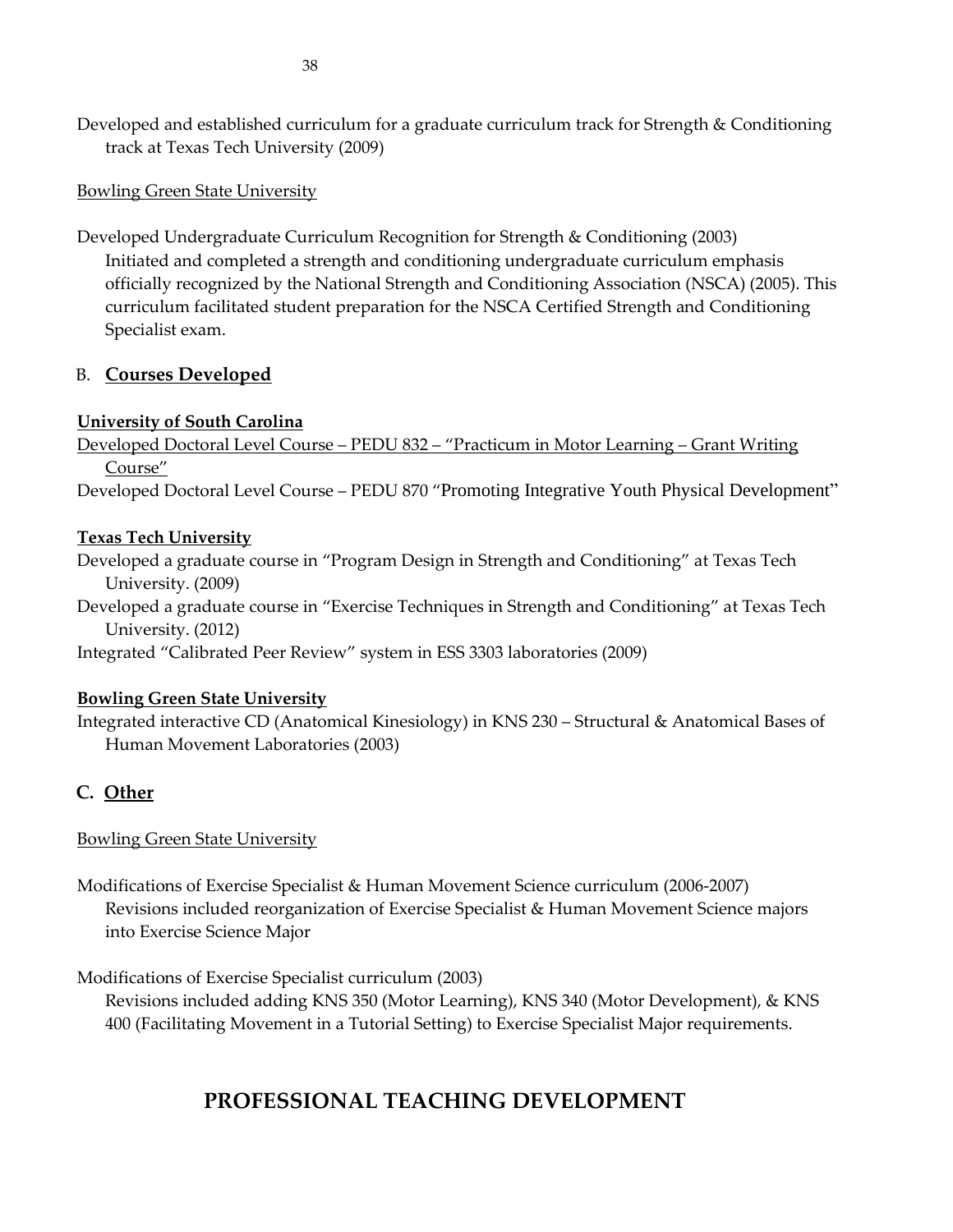# **A. Peer Teaching Support**

- 1. Involvement of Dr. Stephen Langendorfer Dr. Langendorfer was my faculty mentor for the first four years at BGSU and is the Director of BGSU General Education. I continually consulted with him to discuss my teaching, identify new instructional strategies, and find new ways to assess my teaching.
- 2. Participated in two HMSLS Graduate courses (Interpretation of Quantitative Research, Advanced Motor Behavior) taught by Dr. Janet Parks, Distinguished Teaching Professor and Dr. Mary Ann Roberton, Professor to learn and apply alternative methods of course content delivery (2003-2004).

# **B. Technology Instructional Support**

### Texas Tech University

- 1. Utilized Calibrated Peer Review system (UCLA) for Motor Learning Laboratories
- 2. Developed Instructional webpage for motor behavior courses at Texas Tech University

### Bowling Green State University

1. Utilized technology resources at Bowling Green State University including Center for Teaching and Learning Technology and GA's to develop a webpage for instructional purposes. This webpage provided lecture notes and laboratories for four classes that I taught.

# **C. Instructional Resources and Symposiums:**

- 1. Participated in Natural Science Faculty Learning Community. Bowling Green State University. The purpose of this learning community was to provide a foundation and support mechanism for faculty interested in pursuing the scholarship of teaching and learning and to incorporate innovative interactive engagement teaching and learning methods in the natural science classroom (2006-2007 & 2007-2008).
- 2. Attended motor learning and development symposium titled: *Practical Applications for Research in Motor Development and Learning.* Annual meeting of the American Alliance for Health, Physical Education, Recreation, and Dance, Salt Lake City, UT (2006).
- 3. Attended motor learning instructional symposium titled: *Teaching Undergraduate Motor Learning: Sharing Our Passion and Our Strengths.* Annual meeting of the American Alliance for Health, Physical Education, Recreation, and Dance, New Orleans, LA (2004).

# **ACADEMIC ADVISING**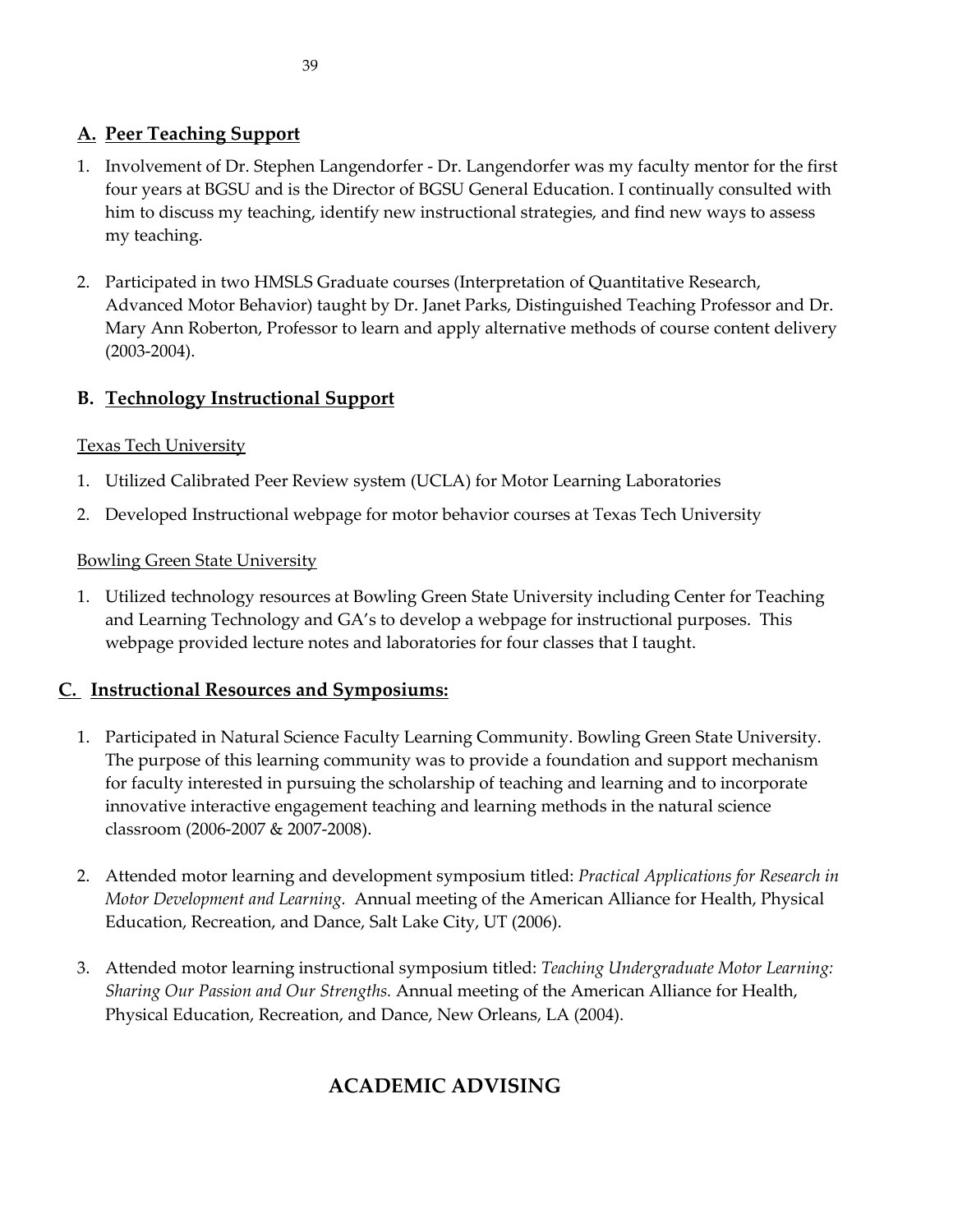|                 | Texas Tech University (Master's Progam Students)          |  |  |
|-----------------|-----------------------------------------------------------|--|--|
| Graduate        | <b>Number of Students</b>                                 |  |  |
| 2012-2013       | 10 (ESS)                                                  |  |  |
| 2011-2012       | 8 (ESS)                                                   |  |  |
| 2010-2011       | 7 (ESS)                                                   |  |  |
| 2009-2010       | $5$ (ESS)                                                 |  |  |
| 2008-2009       | $2$ (ESS)                                                 |  |  |
|                 | Bowling Green State University (Master's Progam Students) |  |  |
| <b>Graduate</b> | <b>Number of Students</b>                                 |  |  |
| 2007-2008       | 4 (Developmental Kinesiology)                             |  |  |
| 2006-2007       | 3 (Developmental Kinesiology)                             |  |  |
| 2005-2006       | 4 (Developmental Kinesiology)                             |  |  |
| 2004-2005       | 2 (Developmental Kinesiology)                             |  |  |
| 2003-2004       | 3 (Developmental Kinesiology                              |  |  |
| Undergraduate   |                                                           |  |  |
| <u>Year</u>     | <b>Number of Students</b>                                 |  |  |
| 2007-2008       | 59 (exercise science)                                     |  |  |
| 2006-2007       | 39 (exercise specialist)                                  |  |  |
| 2005-2006       | 35 (exercise specialist)                                  |  |  |
| 2004-2005       | 35 (exercise specialist)                                  |  |  |
| 2003-2004       | 30 (exercise specialist)                                  |  |  |
| 2002-2003       | 10 (exercise specialist)                                  |  |  |

### **SERVICE**

#### **A. Leadership on International/National Organizations**

Co-Chair, 4th International Motor Development Research Consortium, Verona, Italy Editorial Board, Brazilian Journal of Motor Behavior (2018-Present) Steering Committee, 50 Million Strong (SHAPE America) (2017-2018) Research Council, Society for Health and Physical Educators (SHAPE America) (2017-present). Steering Committee, International Motor Development Research Consortium. Served on the Advisory Board to establish the Consortium as an international organization. (2016-present). Chair – Organizer, 2nd Assembly of the International Consortium on Motor Development Research (ICoMDR-II). University of South Carolina. (November, 2016) Chair and principal organizer of the conference, which brought 70 leading motor development and motor competence researchers and doctoral students to USC. It was the first international motor development conference hosted in the US. The conference included over 35 international researchers from 12 countries.

## Co-organizer, 1st Assembly of the International Consortium on Motor Development Research (ICoMDR). Revisioning Motor Development Research for the 21st Century. Auboulard, Ourouxen-Morvan, France (June, 2015).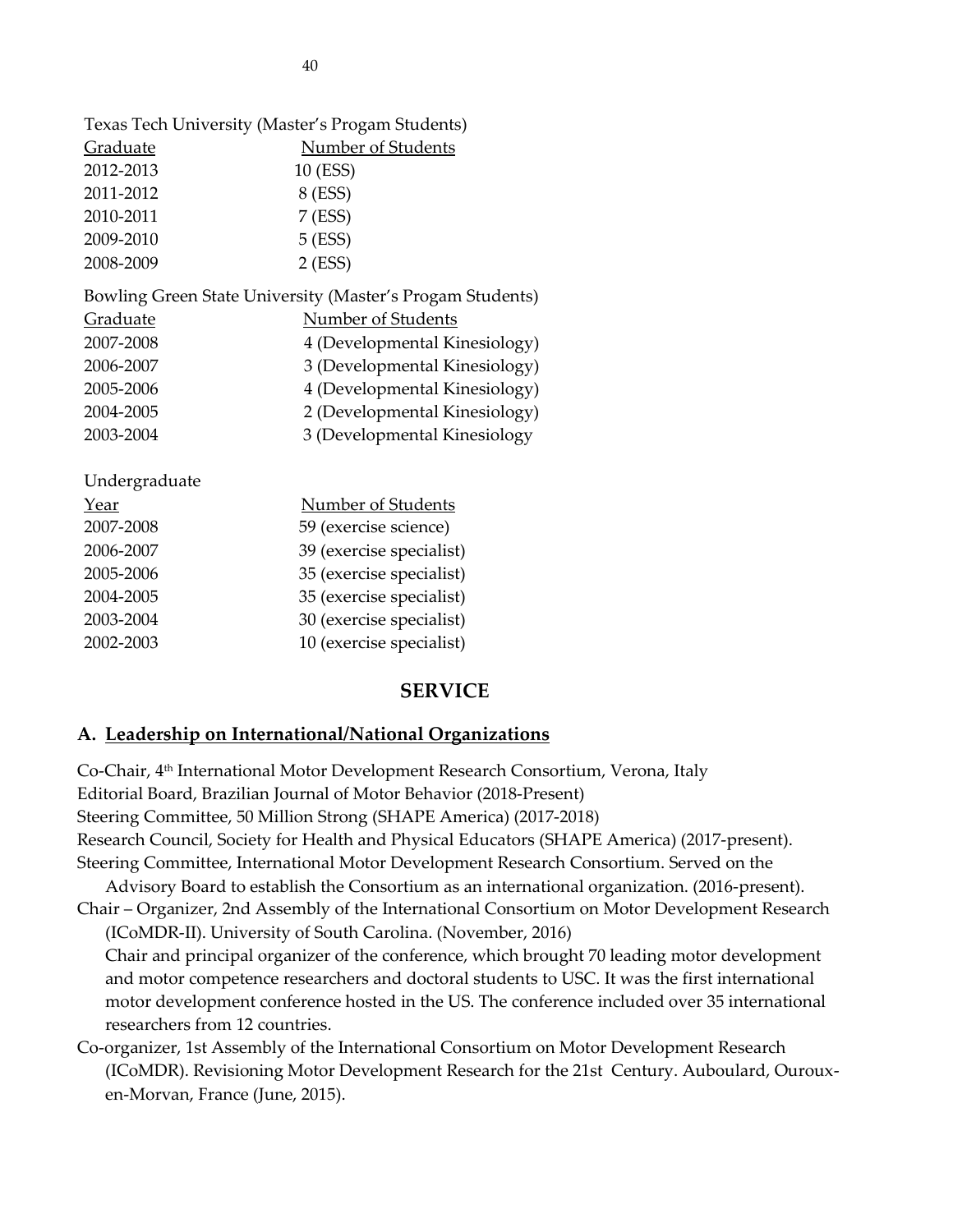Editorial Board, Physical Education and Sport Pedagogy, (2014-present)

- Review Editor, Editorial Board of Movement Science and Sport Psychology Frontiers in Psychology. (2015-17)
- Executive Council Youth Special Interest Group National Strength and Conditioning Association. (2011-2014).
- Motor Development & Learning Academy Chair & Executive Committee Member (2008-2010). Elected position from NASPE. Coordinated all of the activities of the Academy, reviewed and established the program for the national AAHPERD conference. Selected nominations for national awards, reviewed research proposals for funding, reviewed national policy documents for AAHPERD, and communicated with members of AAHPERD who had motor development questions.

Co-Editor, Physical Activity Today (AAHPERD) (2007-2009)

# **B. Department, College, University & Professional Service**

## **University of South Carolina**

1. Department

Human Performance Lab Ad hoc Committee, Chair (2015) Pedagogy Faculty Search committee (2014-2015) Doctoral Program Coordinator (2014-16) Athletic Training Faculty Search committee (2013-2014) Research Expenditures Ad hoc Committee (2013)

2. College

COE Curriculum Committee, Chair (2018-present) COE Budget Committee (2018-2019) COE Research Institute Leadership Committee (2018) COE International Blueprint Development Team (2018) Advanced Programs Executive Committee (2017-2018) Advanced Programs Graduate Committee Chair (2017) Tenure & Promotion Committee – Dr. Fenice Boyd Promotion Children's Center @USC Board of Directors (2017-18) Children's Center @USC Board of Directors, Co-Chair (2016-2017) Advanced Programs Graduate Committee (2014-17) Associate Dean for Research & Innovation Committee (2016-2017) College of Education Ed.D. Online Program ad hoc Committee (2015-2016) Strategic Planning Committee (2014-2016)

3. Univeristy

Panel Moderator, Research Consortium for Children and Families Annual Meeting (2018) Panel Moderator, Research Consortium for Children and Families Annual Meeting (2017) Panel Discussant, Research Consortium for Children and Families Annual Meeting (2017)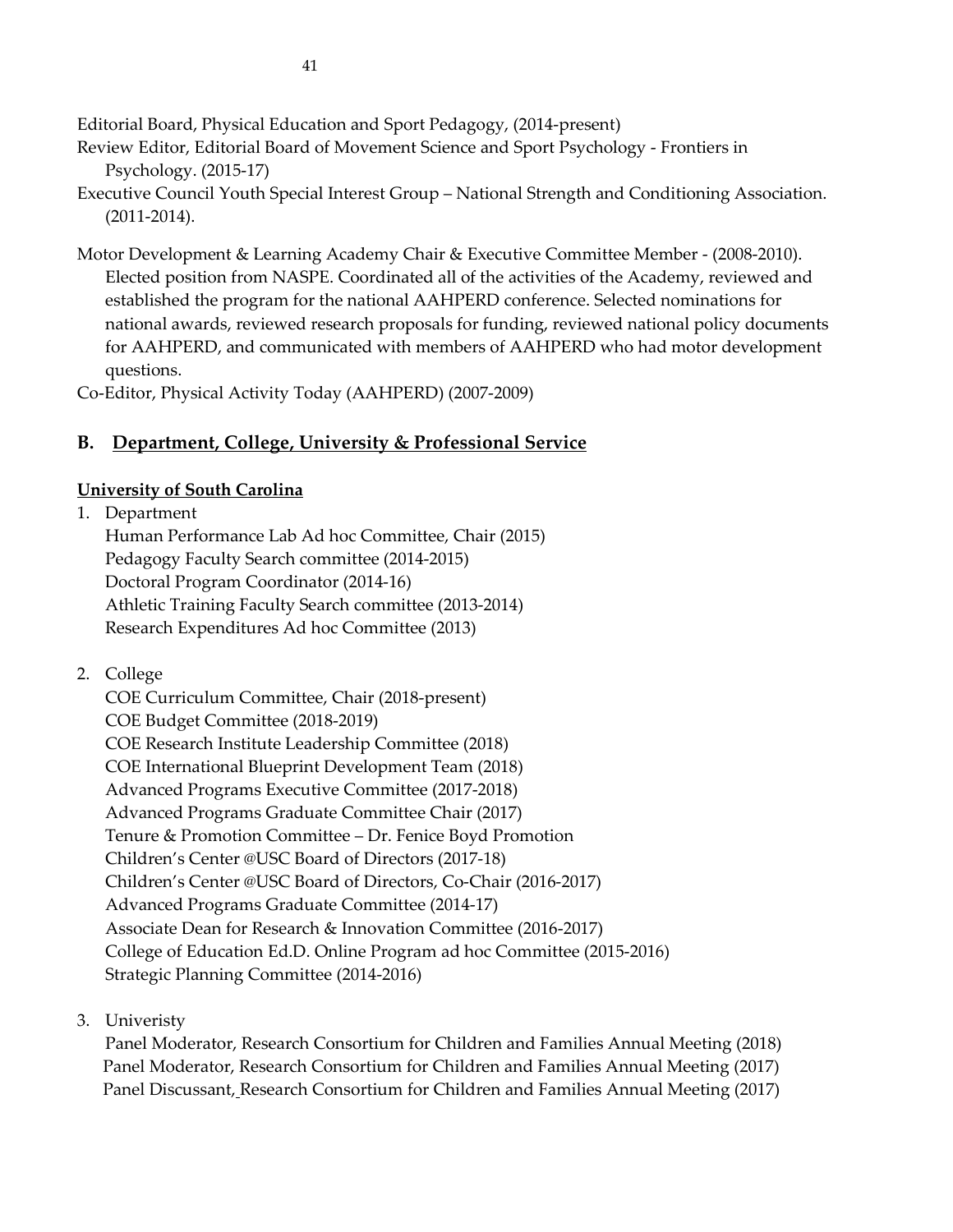Comprehensive Health Education Board Advisory Committee - Lexington-Richland School District 5 (2017-2019)

Biomedical Engineering Advisory Committee – Center for Advanced Technical Education. Lexington-Richland School District 5 (2018-2019)

Panelist – Center for Advanced Technical Education Biomedical Engineering Research Presentations. (2018)

# **Texas Tech University**

1. Department

Faculty Search Committees

Strength & Conditioning (2012)

Sport Management (2011)

Physical Education Teacher Education (2010)

Open Rank Exercise Science positions (2) (2010)

Biomechanics (2009)

Executive Committee (2008-2009)

Advised to the Chair of the Department

Graduate Program Committee (2008-2010)

Addressed graduate curricular issues and approval of curricular changes

2. University

Athletics Council - Advisory Committee to the President & Athletic Director (2012-2013) Advisory committee strategic action plan, Office of the Vice President for Research (2011-2012) Faculty Senate (2010-2013) Subcommittee – Academic Programs Committee

# **Bowling Green State University**

1. Division/School

Event Promotion, School of Human Movement Sport & Leisure Studies (2005-2008)

Graduate Curriculum Committee, School of Human Movement Sport & Leisure Studies (2003- 2004) (Chair, 2005-2008)

Merit Committee, School of Human Movement Sport & Leisure Studies, (2006-2008)

Physical Education General Program Advisory Committee (2003-2008)

Faculty Search Committees for Kinesiology and Sport Management, Recreation, & Tourism Divisions (4 search committees)

Initiated implementation of expanded computer lab (8 computers) in the Human Movement Laboratory (2003)

Co-investigator for interdisciplinary curriculum modifications with Allied Health Science (2002- 2003)

Represented Kinesiology Division for Bowling Green State BGSU "Preview Days" (2002-2008)

2. College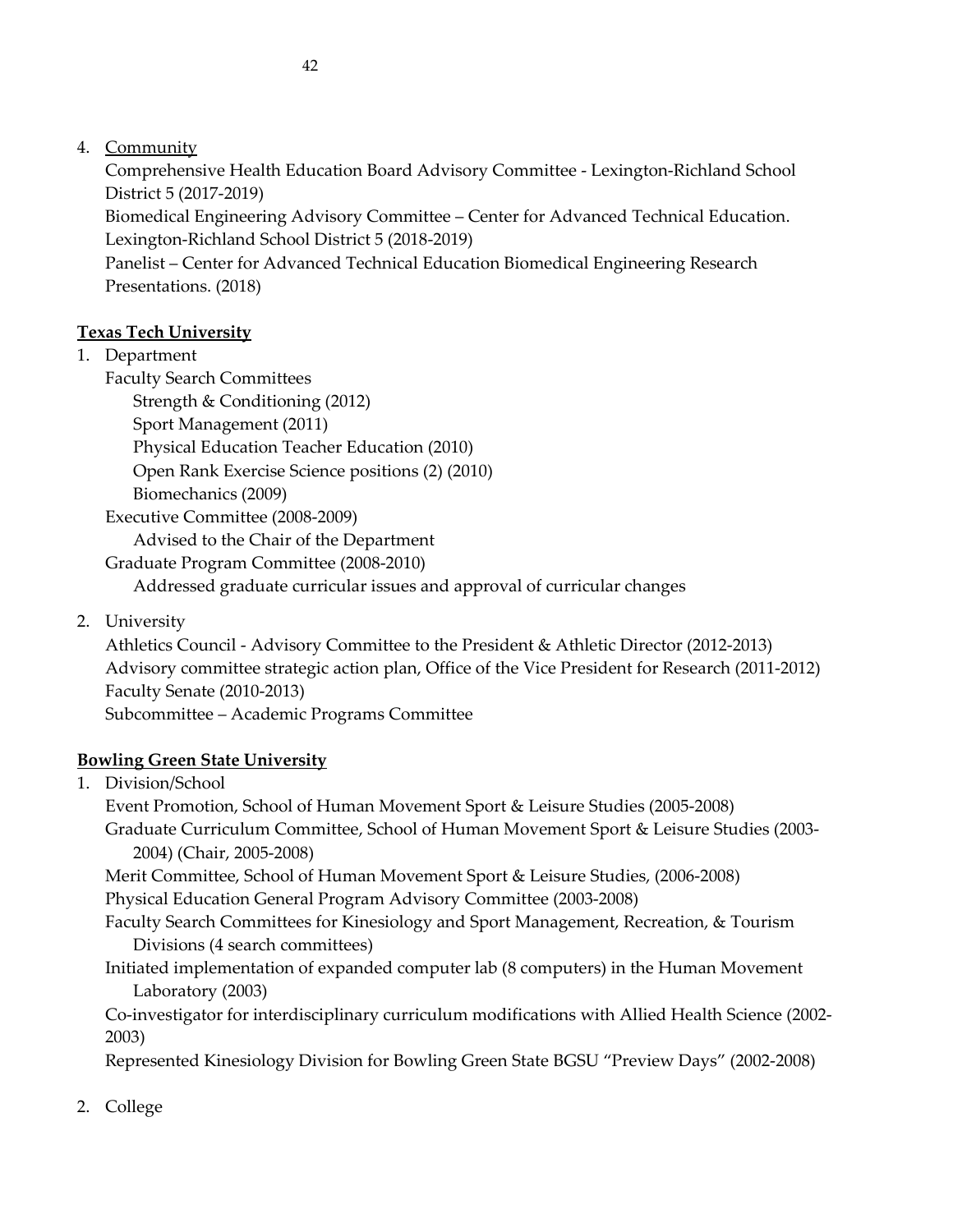Academic Appeals Committee (2004-2006)

3. University

Intercollegiate Athletics Committee (2003-2004) Bowling Green State University Athletics (2004-2006) Recruit academic advising for Exercise Science Major (informal service provided)

### **National/International Service**

External Reviewer for Faculty Tenure and Promotion

Ting Liu, Ph.D. – Texas State University (2019) Priscila Cacola, Ph.D. – UT Arlington (2017) Leah Robinson, Ph.D. – University of Michigan (2015) Natalie Colabianchi, Ph.D. – University of Michigan (2015) Tim Bott, Ph.D. – The Citadel (2015) Heidi Wegis, Ph.D. – Oregon State University (2015) Alberto Cordova, Ph.D. – University of Texas San Antonio (2014) Toby Brooks, Ph.D. – Texas Tech University (2013)

External Grant Review: Research Grants Office, University of Hong Kong (2018-19)

Symposium Chair, 4<sup>th</sup> Assembly of the International Motor Development Research Consortium, Verona, Italy. (2019)

Meet the Expert Session, 4th Assembly of the International Motor Development Research Consortium, Verona, Italy. (2019)

Panel Moderator: 3rd Assembly of the International Motor Development Research Consortium, Melgaco, Portugal. (2017)

Panel Moderator: International Congress on Children's Physical Activity and Sport, Leige, Belgium. (2014)

Moderator: [A Missing Link? Motor Competence and Children](http://aahperd.confex.com/aahperd/2014/webprogram/Session58521.html)'s Health Trajectories. Annual meeting of the American Alliance for Health, Physical Education, Recreation, and Dance, St. Louis, MO. (2014)

External Grant Review: University of Toledo's Interdisciplinary Research Initiation Program. (2013)

External Grant Review: Research Foundation Flanders – FWO 2011, 2013

Temporary Member - Behavioral Medicine, Interventions and Outcomes (BMIO) Study Section. CSR Scientific Review Administrator; Lee Mann. National Institutes of Health. (2010, 2013)

Ad hoc reviewer - Member Conflict SEP, Psychosocial Risk and Disease Prevention (PRDP) Study Section. CSR Scientific Review Administrator; Lee Mann. National Institutes of Health. (2011)

NASPE Sport Steering Committee – (2010)

National Physical Activity Plan, Education Sector Committee (2010-2012) Provided academic support for establishing guidelines for National Physical Activity Plan for

Early Childhood (ages 0-5) Moderator, Symposium - *The relationship between motor skill and physical activity, obesity, & fitness: The* 

*path may not be straight.* Annual meeting of the North American Society for the Psychology of Sport and Physical Activity, Tucson, AZ (2010)

Moderator, 27th Annual American Sports Medicine Conference, Houston, TX (2009)

Reviewer, RWO Flanders Foundation – Eva D'hondt post-graduate fellowship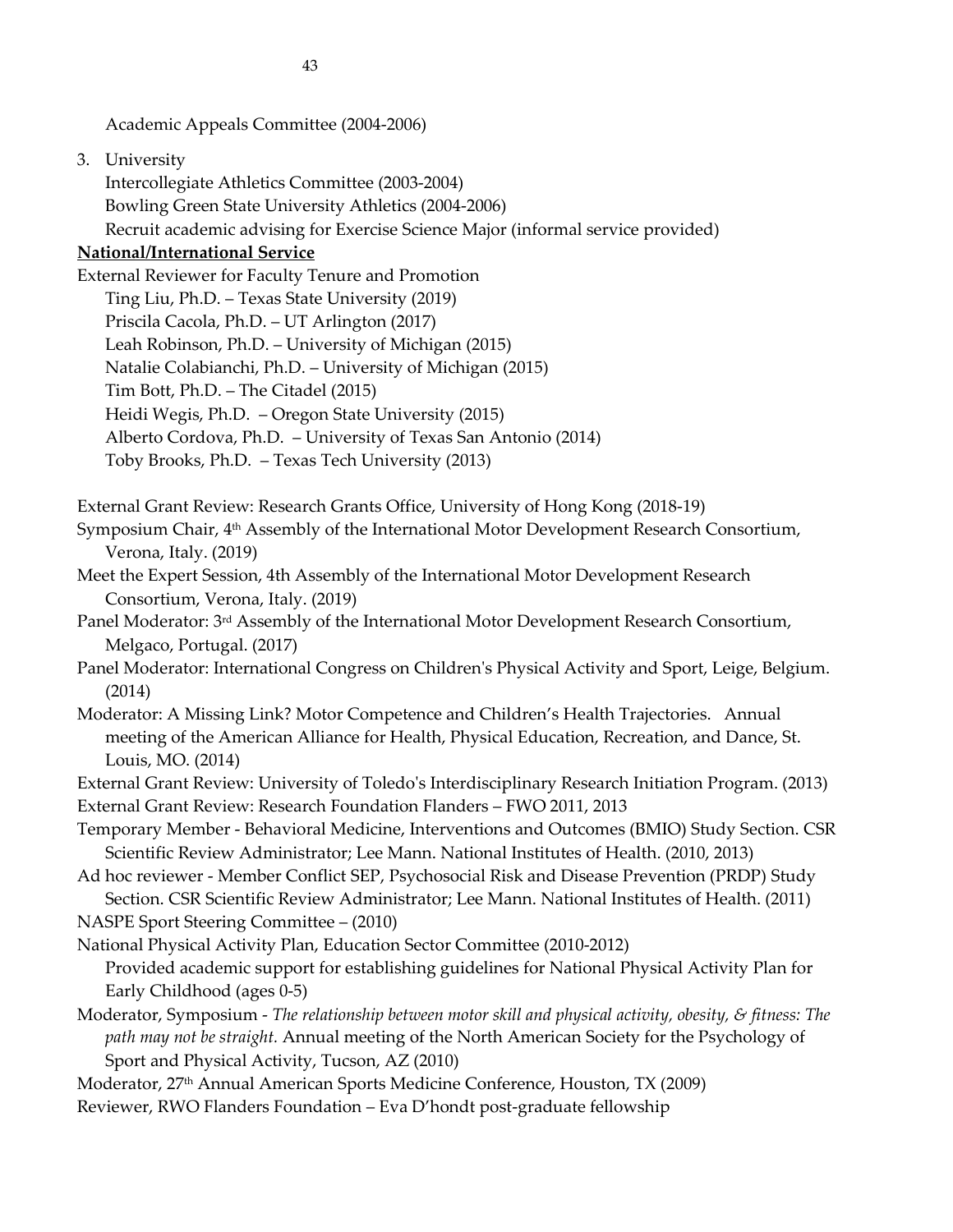Reviewer, Research Consortium, AAHPERD National Convention, (2004, 2007, 2008) Reviewer, National Association for Sport and Physical Education, AAHPERD/SHAPE National Convention (2007, 2009, 2017)

**Journal Reviewer: 32 Journals** *Advances in Preventative Medicine Plus One Quest BMC Public Health Journal of Strength and Conditioning Research Sports Medicine Frontiers in Psychology Pediatrics Physical Education & Sport Pedagogy British Journal of Sports Medicine Journal of Physical Activity & Health Experimental Brain Research Medicine & Science in Sports & Exercise International Journal of Pediatric Obesity Obesity Infant and Child Development Journal of Sports Science & Health*

*Journal of Paediatrics & Child Health International Journal of Sports Physiology and Performance Women in Sport and Physical Activity Journal Journal of Applied Biomechanics Journal of Sport Sciences Adapted Physical Activity Quarterly Scandinavian Journal of Medicine and Science in Sports Journal of Motor Learning & Development Journal of Biomechanics Journal of Science & Medicine in Sport Research Quarterly for Exercise and Sport Journal of Teaching in Physical Education Motor Control Sports Biomechanics Child: Care, Health & Development*

### Other Reviews:

Book Review: *Motor Learning and Control: Concepts and Applications, 7th edition.* Magill, R.A. (2004) Book Review: *Motor Behavior*, Ives, J. (2011)

# **PUBLIC SCHOOL-UNIVERSITY COLLABORATION**

### **University of South Carolina**

### **Richland I School District**

Co-implemented Corridor to Possibilities Community Outreach Initiative (Eau Claire & Lower Richland High Schools.

### **Lexington Richland V School District**

Assisted physical education teacher with FitnessGram and motor skill testing for elementary students. Provided physical education equipment to the school.

### **Whitmire School District**

Assisted physical education teacher with FitnessGram and motor skill testing for elementary students. Provided physical education equipment to the school.

### **Greenwood School District**

Assisted physical education teacher with FitnessGram and motor skill testing for elementary students. Provided physical education equipment to the school.

### **Texas Tech University**

44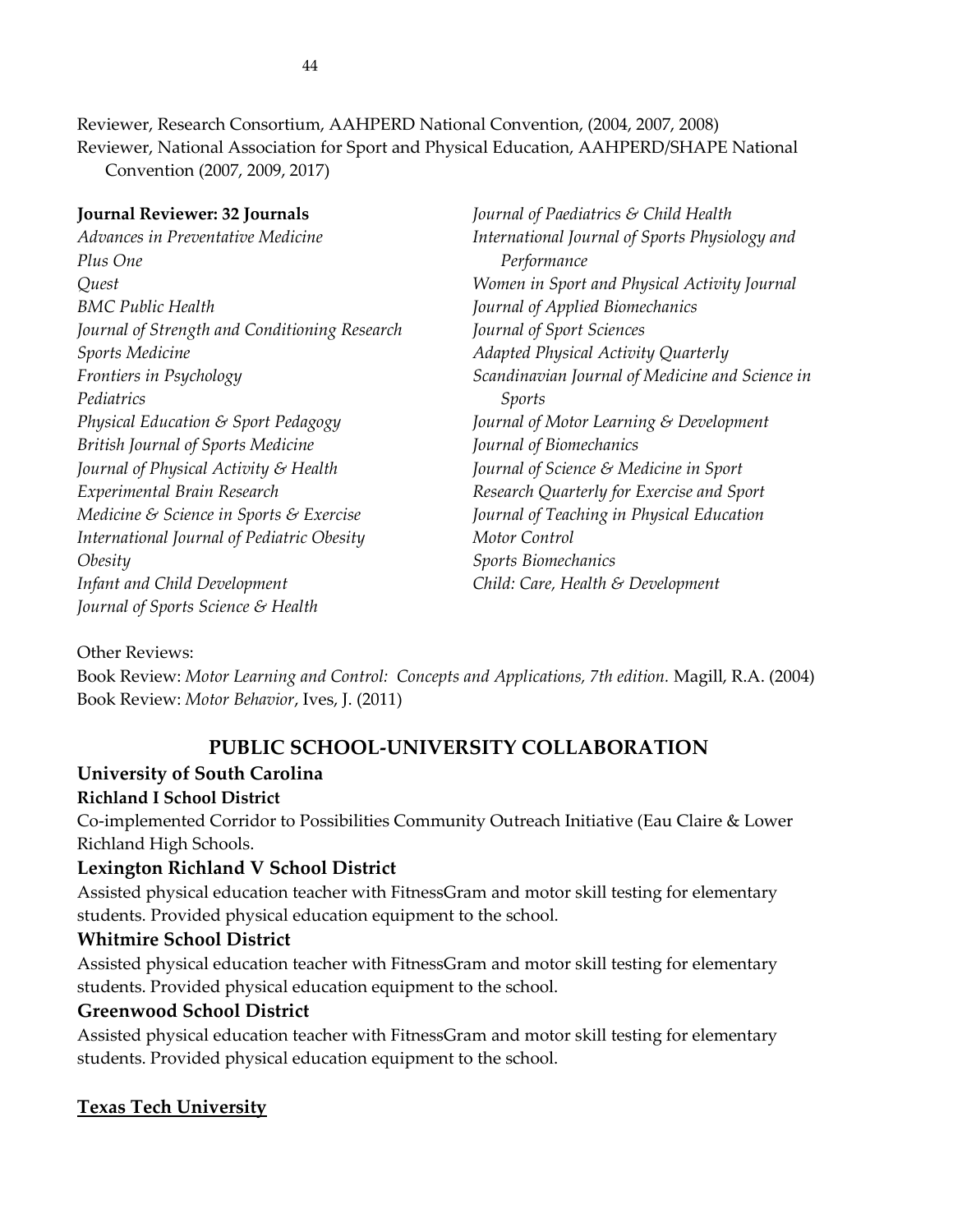Assisted physical education teacher with FitnessGram and motor skill testing for elementary students. Also provided FitnessGram software and training to elementary physical education teachers.

# **Cooper North Elementary, Cooper ISD (2010-2012).**

Conducted FitnessGram and motor skill testing for elementary students. Provided interactive videogame hardware (Wi & DDR) and software for interactive movement classroom.

# **Cooper Central Elementary, Cooper ISD (2012-2016)**

Co-Developed "Brain Gym" interactive videogame classroom. Provided Hardware (12 TVs, 12 Wii & 12 Xbox consoles), software (interactive games) as well as training for promoting physical fitness and physical activity. Conducted FitnessGram and motor skill testing for elementary students. Provided FitnessGram testing equipment and physical education equipment. Conducted FitnessGram and motor skill testing for elementary students.

# **Cooper South Elementary, Cooper ISD (2012-2016)**

Conducted FitnessGram and motor skill testing for elementary students. Provided FitnessGram testing equipment and physical education equipment. Also provided FitnessGram software to elementary physical education teachers.

# **Tahoka Elementary, Tahoka ISD (2008-2013)**

Provided Hardware (12 TVs, 12 Wii & 12 Xbox consoles) and software (interactive games). Conducted FitnessGram and motor skill testing for elementary students. Provided FitnessGram testing equipment and physical education equipment. Also provided FitnessGram software and training to elementary physical education teachers.

# **Bowling Green State University**

# **Springfield Elementary and Middle School, Springfield, OH (2005-2008).**

Conducted FitnessGram and motor skill testing for elementary and middle school students. Provided individual FitnessGram testing outcomes and motor skill videos to students. Also provided FitnessGram software and training to all elementary and middle school physical education teachers.

# **RESEARCH OR PROFESSIONAL CONSULTANT**

University of South Carolina Football Team – Consultant (2019) Michael Johnson Performance – Sport Performance Consultant (2016) University of South Carolina Baseball Team – Functional movement assessment testing (2015) Stodden Physical Therapy – Pitching Biomechanics consultant (2008-2015) Cleveland Indians Baseball organization – Pitching biomechanics consultant (2003-2006) Bowling Green State University Baseball Team – Pitching biomechanics consultant (2005-2006)

# **MEMBERSHIP IN PROFESSIONAL ORGANIZATIONS**

International Motor Development Research Consortium (IMDRC)